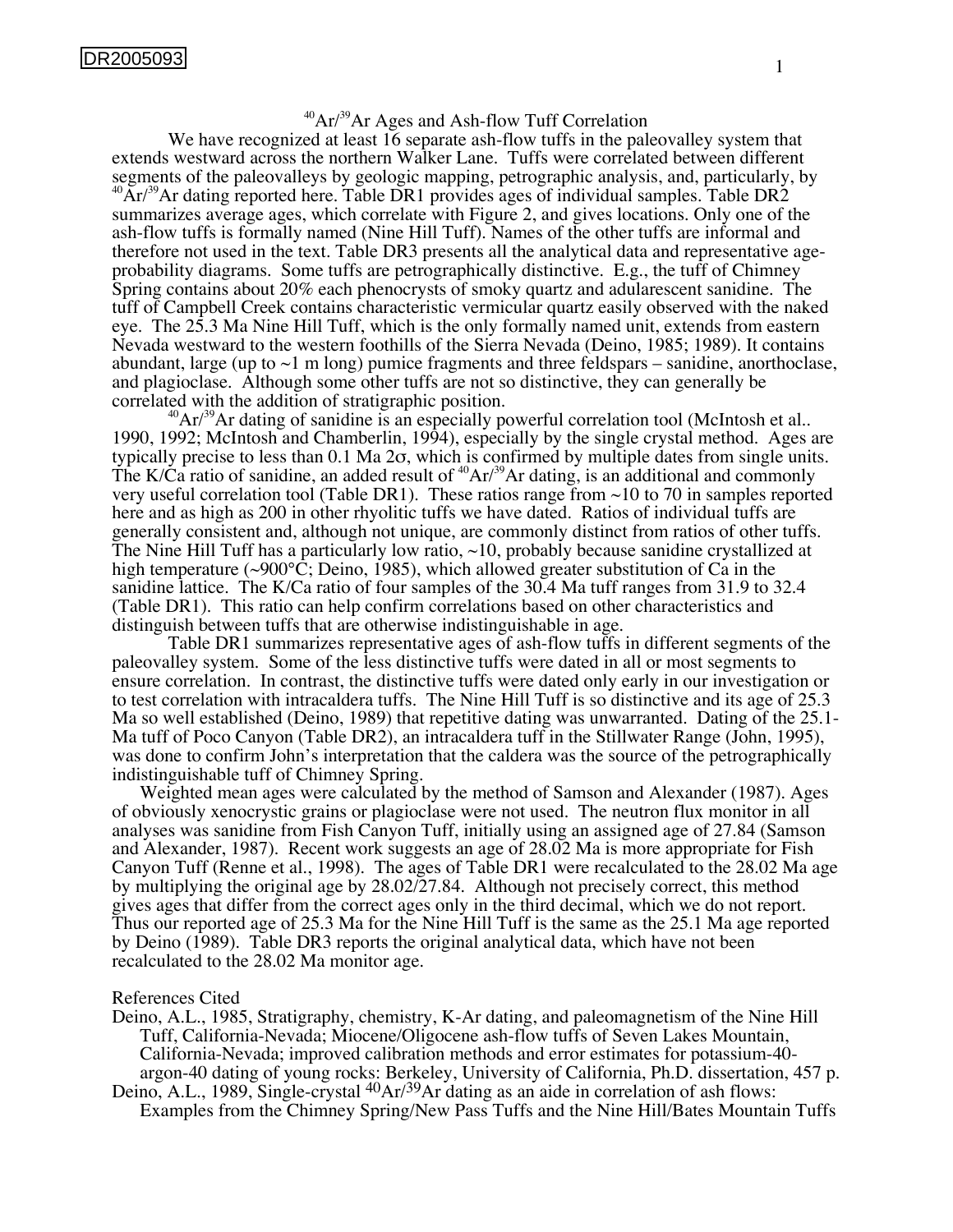of California and Nevada: New Mexico Bureau of Mines and Mineral Resources Bulletin 131, p. 70.

- Deino,  $\overline{A}$ , and Potts, R., 1990, Single-crystal <sup>40</sup>Ar<sup>39</sup>Ar dating of the Olorgesailie Formation, southern Kenya Rift: Journal of Geophysical Research, v. 95, p. 8453-8470.
- John, D.A., 1995, Tilted middle Tertiary ash-flow calderas and subjacent granitic plutons, southern Stillwater Range, Nevada: Cross sections of an Oligocene igneous center: Geological Society of America Bulletin, v. 107, p. 180-200.
- McIntosh, W.C., and Chamberlin, R.M., 1994,  $^{40}Ar^{39}Ar$  geochronology of Middle to Late Cenozoic ignimbrites, mafic lavas, and volcaniclastic rocks in the Quemado Region, New Mexico: New Mexico Geological Society Guidebook, v. 45, p. 165-185.
- McIntosh, W.C., Chapin, C.E., Ratte, J.C., and Sutter, J.F., 1992, Time-stratigraphic framework for the Eocene-Oligocene Mogollon-Datil volcanic field, southwest New Mexico: Geological Society of America Bulletin, v. 104, p. 851-871.
- McIntosh, W.C., Sutter, J.F., Chapin, C.E., and Kedzie, L.L., 1990, High-precision <sup>40</sup>Ar/<sup>39</sup>Ar sanidine geochronology of ash-flow tuffs in the Mogollon-Datil volcanic field, southwestern New Mexico: Bulletin of Volcanology, v. 52, p. 584-601.
- Renne, P.R., Swisher, C.C., Deino, A.L., Karner, D.B., Owens, T.L., and DePaolo, D.J., 1998, Intercalibration of standards, absolute ages and uncertainties in  $^{40}Ar/^{39}Ar$  dating: Chemical Geology, v. 145, p. 117-152.
- Samson, S.D., and Alexander, E.C., Jr., 1987, Calibration of the interlaboratory  ${}^{40}Ar/{}^{39}Ar$ dating standard, MMhb-1: Chemical Geology, v. 66, p. 27-34.
- Samson, S.D., and Alexander, E.C., Jr., 1987, Calibration of the interlaboratory <sup>40</sup>Ar/<sup>39</sup>Ar dating standard, MMhb-1: Chemical Geology, v. 66, p. 27-34.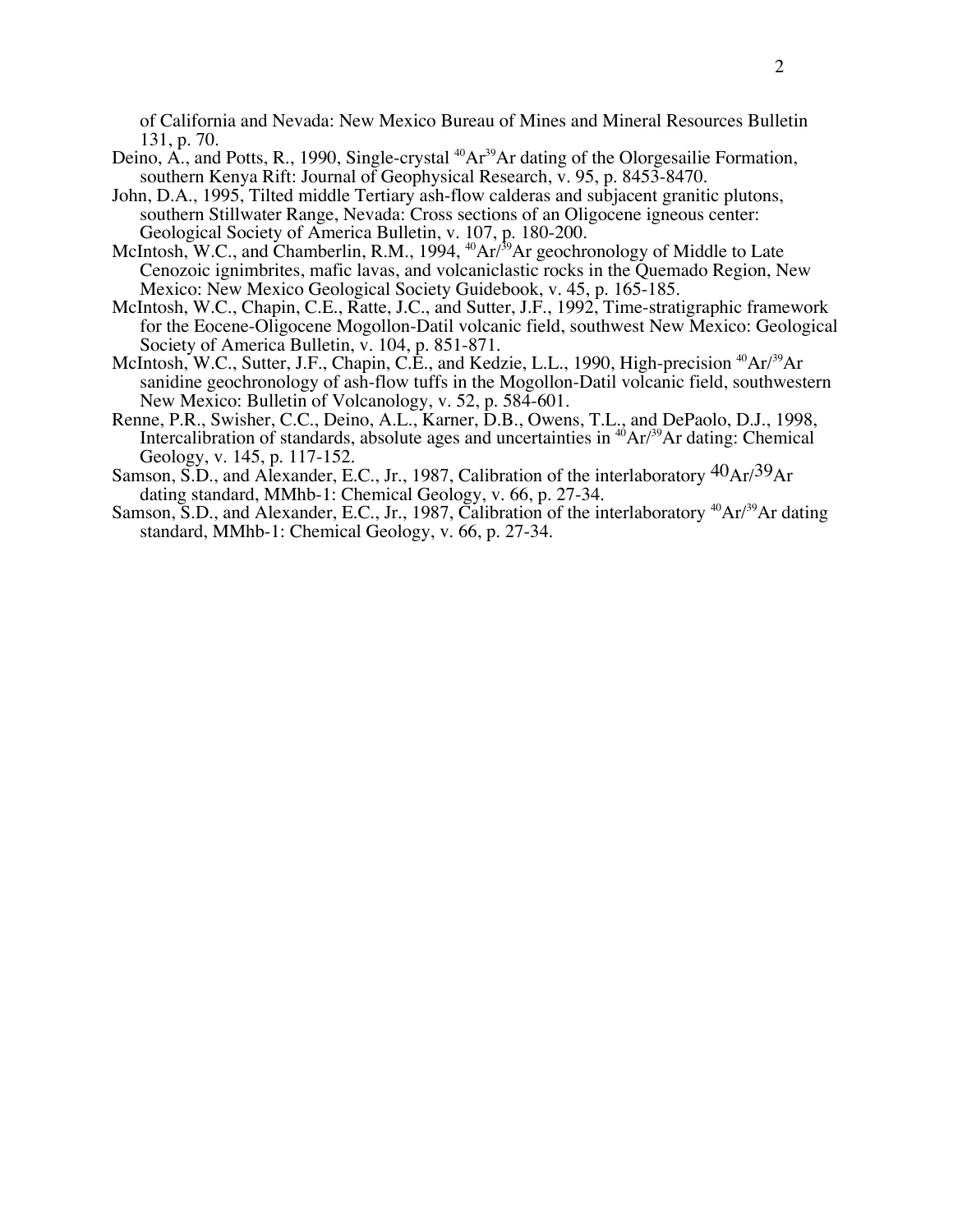| Table DR1. Summary of ${}^{\text{\tiny{40}}}Ar^{\text{\tiny{20}}}Ar$ analytical data of sanidine from representative samples of ash-flow tuffs. |  |  |  |
|-------------------------------------------------------------------------------------------------------------------------------------------------|--|--|--|
|                                                                                                                                                 |  |  |  |

| Tuble Dittle building for the the unit field data of building from representative buildings of upit flow turns<br>Figure 2A Diamond Mountains                  |                                 | Fort Sage Mountains |                               |               | Dogskin Mountain |                 |                                 |            |                  | Virginia Mountains |                    |                                                                                                | Nightengale Range |                       | Central Nevada caldera belt                        |          |                    |                   |  |
|----------------------------------------------------------------------------------------------------------------------------------------------------------------|---------------------------------|---------------------|-------------------------------|---------------|------------------|-----------------|---------------------------------|------------|------------------|--------------------|--------------------|------------------------------------------------------------------------------------------------|-------------------|-----------------------|----------------------------------------------------|----------|--------------------|-------------------|--|
| # Age Sample Age (Ma) $\pm 2\sigma$ K/Ca $\pm 2\sigma$ n Sample Age (Ma) $\pm 2\sigma$ K/Ca $\pm 2\sigma$ n Sample Age (Ma) $\pm 2\sigma$ K/Ca $\pm 2\sigma$ n |                                 |                     |                               |               |                  |                 |                                 |            | Sample           |                    |                    | Age (Ma) $\pm 2\sigma$ K/Ca $\pm 2\sigma$ n Sample Age (Ma) $\pm 2\sigma$ K/Ca $\pm 2\sigma$ n |                   |                       | Sample Age (Ma) $\pm 2\sigma$ K/Ca $\pm 2\sigma$ n |          |                    |                   |  |
| 16 24.9                                                                                                                                                        |                                 |                     |                               |               |                  |                 |                                 |            | $MC-15$          | 24.90              | 0.06 47.0 3.5 14   |                                                                                                |                   |                       | H00-104 24.91                                      |          | 0.06 43.8 5.7 15   |                   |  |
|                                                                                                                                                                |                                 |                     |                               |               |                  |                 |                                 |            | H02-165 24.83    |                    | 0.07 49.7 15.3 16  |                                                                                                |                   |                       |                                                    |          |                    |                   |  |
| 15 25.1                                                                                                                                                        |                                 |                     |                               |               |                  |                 |                                 |            | $MC-12$          | 25.07              | 0.06 37.1 11.3 15  |                                                                                                |                   |                       | 86-DJ-10725.10                                     |          | $0.07$ 49.1 7.2 10 |                   |  |
|                                                                                                                                                                |                                 |                     |                               |               |                  |                 |                                 |            | $MC-16$          | 25.07              | 0.06 34.1 9.9 15   |                                                                                                |                   |                       |                                                    |          |                    |                   |  |
| 14 25.3                                                                                                                                                        |                                 |                     |                               |               |                  |                 |                                 |            | $MC-10$          | 25.25              | $0.06$ 9.1 2.4 15  |                                                                                                |                   |                       | H00-78 25.27                                       |          | $0.07$ 9.4         | 2.5 15            |  |
| 13 28.6                                                                                                                                                        |                                 |                     |                               | H02-11 28.54  |                  |                 | $0.10$ 9.5 8.7 15               |            |                  |                    |                    |                                                                                                |                   |                       |                                                    |          |                    |                   |  |
|                                                                                                                                                                |                                 |                     |                               | H01-31 28.58  |                  |                 | 0.10 8.6 8.5 14                 |            |                  |                    |                    |                                                                                                |                   |                       |                                                    |          |                    |                   |  |
| 12 28.8 H02-91 28.79                                                                                                                                           | 0.08 52.8 8.1 10                |                     |                               | H01-61 28.86  |                  |                 | 0.11 57.5 5.8 16                |            |                  |                    |                    |                                                                                                |                   |                       | H00-101 28.81                                      |          | $0.07$ 49.1        | 6.3 11            |  |
| 11 29.2                                                                                                                                                        |                                 |                     |                               |               |                  |                 |                                 |            | MC-6             | 29.21              | $0.10$ 28.1 1.7 4  |                                                                                                |                   |                       | $CA-26$                                            | $0.00\,$ | 0.08 19.3 2.2 9    |                   |  |
|                                                                                                                                                                |                                 |                     |                               |               |                  |                 |                                 |            | F99-762          | 29.25              | 0.11 28.6 2.1      |                                                                                                |                   |                       |                                                    |          |                    |                   |  |
| 10 29.9                                                                                                                                                        |                                 |                     |                               |               |                  |                 |                                 |            | $MC-2$           | 29.92              | $0.07$ 25.6 1.4    | 14 NR-6 29.87                                                                                  |                   | $0.07$ 28.0 1.6 12    |                                                    |          |                    |                   |  |
|                                                                                                                                                                |                                 |                     |                               |               |                  |                 |                                 |            | F02-161          | 29.85              | 0.10 26.5 3.7 17   |                                                                                                |                   |                       |                                                    |          |                    |                   |  |
| 8 30.1                                                                                                                                                         |                                 |                     |                               | H01-184 30.13 |                  | 0.12 29.3 4.5   |                                 |            | 16 F02-086 30.12 |                    | 0.09 28.5 3.8 17   |                                                                                                |                   |                       | $CA-20$                                            | 30.10    | 0.09 29.7 4.7 17   |                   |  |
| 6 30.3                                                                                                                                                         |                                 |                     |                               |               |                  |                 |                                 |            | F01-474 30.29    |                    | 0.12 30.8 6.5 15   |                                                                                                |                   |                       |                                                    |          |                    |                   |  |
| 5 30.4 H02-80S 30.33                                                                                                                                           | 0.08 32.4 7.5 15                |                     |                               | H02-41 30.41  |                  | $0.07$ 32.4 5.2 |                                 |            | F02-192 30.37    |                    | $0.07$ 32.2 4.3    | 15 NR-3                                                                                        | 30.45             | 0.07 31.9 2.0 15      |                                                    |          |                    |                   |  |
| 4 31.0                                                                                                                                                         |                                 |                     |                               |               |                  |                 |                                 |            | F01-489b 31.06   |                    | $0.09$ 23.2 1.9 15 |                                                                                                |                   |                       | $CA-13$                                            | 31.05    | $0.08$ 23.6 2.3 16 |                   |  |
|                                                                                                                                                                |                                 |                     |                               |               |                  |                 |                                 |            |                  |                    |                    |                                                                                                |                   |                       | $CA-17$                                            | 30.95    | 0.10 24.1 2.9 14   |                   |  |
| 3 31.0 H02-79 31.01                                                                                                                                            | 0.09 39.2 5.2 14                |                     |                               | H02-52 31.11  |                  | 0.08            | 39.0 8.0                        | 15 F01-457 |                  | 30.95              | $0.13$ 39.6 3.9 13 |                                                                                                |                   |                       | $CA-11$                                            | 31.04    | 0.09 38.9 4.1 14   |                   |  |
| 2 31.2                                                                                                                                                         |                                 |                     |                               | H02-58 31.33  |                  |                 | 0.09 69.3 47.4 15 F01-458 31.20 |            |                  |                    | 0.13 72.6 50.9 14  |                                                                                                |                   |                       | $CA-10$                                            | 31.17    |                    | 0.09 96.3 33.2 17 |  |
| 31.3 H02-78 31.32                                                                                                                                              | 0.08 46.8 13.4 15 NH02-18 31.28 |                     | 0.09 46.5 5.1 15 H02-59 31.31 |               |                  | 0.09            | 46.7 12.1 16                    |            |                  |                    |                    | $NR-1$                                                                                         | 31.31             | 0.07 46.9 4.9 15 CA-8 |                                                    | 31.34    |                    | 0.09 39.2 18.1 14 |  |

n = number of single grains used in age calculation.

Decay constants and isotopic abundances after Steiger and Jäger (1977)

Sanidine was separated from crushed, sieved samples by standard magnetic and density techniques;

concentrates were leached with dilute HF to remove matrix and handpicked

Complete isotopic data and analytical parameters are presented in Table DR3 (GSA Data Repository)

40Ar/39Ar methods: McIntosh and Chamberlin (1994)

Samples were irradiated in Al discs for 7 hours in D-3 position, Nuclear Science Center, College Station, TX

Neutron flux monitor: Fish Canyon Tuff sanidine (FC-1). Ages were calculated initially with an assumed age of 27.84 Ma relative to MMhb-1 at 520.4 Ma (Samson and Alexander, 1987).

Ages reported here were recalculated to an age of 28.02 Ma for Fish Canyon Sanidine (Renne et al., 1998; Deino and Potts, 1990) by multiplying initial ages by 28.02/27.84.

Weighted mean <sup>40</sup>Ar/<sup>09</sup>Ar ages calculated by the method of Samson and Alexander (1987)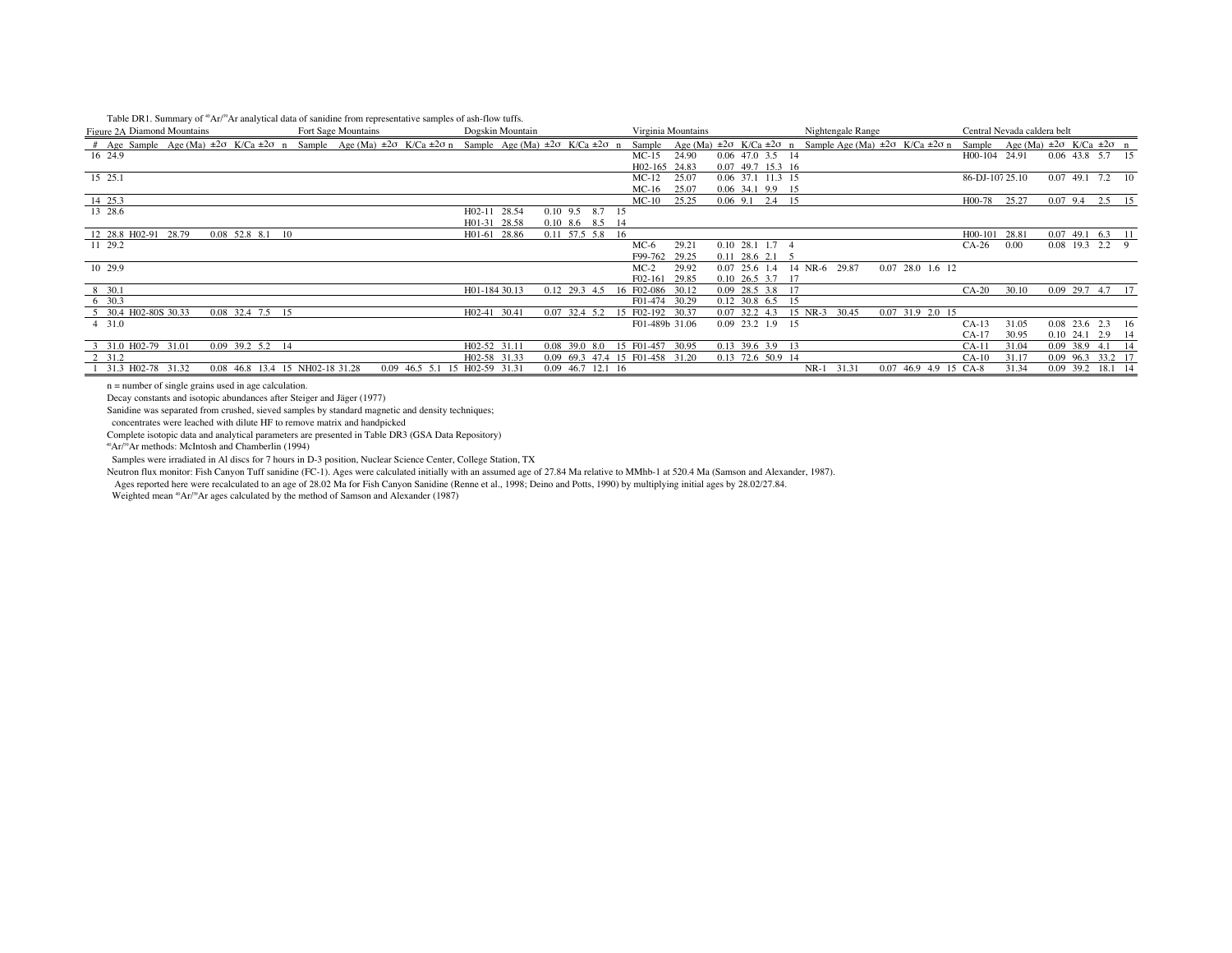| Table DR2. Location data for samples of rhypolitic ash-flow tuffs dated by 40Ar/39Ar method |  |
|---------------------------------------------------------------------------------------------|--|
|                                                                                             |  |

|                |                     | Table DR2. Location data for samples of rhyolitic ash-flow tuffs dated by 40Ar/39Ar method. |                                                          |                             |              |           |                          |                     |
|----------------|---------------------|---------------------------------------------------------------------------------------------|----------------------------------------------------------|-----------------------------|--------------|-----------|--------------------------|---------------------|
| # Age          | Sample              | Formal or informal name                                                                     | General location                                         | 7.5' Quadrangle             | County       |           | State Latitude Longitude |                     |
| 16 24.9        | $MC-15$             | tuff of Painted Hills                                                                       | Mine Canyon, Virginia Mountains                          | Tule Peak                   | Washoe       | <b>NV</b> |                          | 39.89617 -119.68667 |
|                | $H02-165$           | tuff of Painted Hills                                                                       | northern Pah Rah Range                                   | Moses Rock                  | Washoe       | <b>NV</b> |                          | 39.83380 -119.60133 |
|                | H00-104             | tuff of Elevenmile Canyon                                                                   | Clan Alpine Mountains                                    | Wonder Mountain             | Churchill NV |           |                          | 39.37583 -118.04333 |
| 15 25.1        | $MC-12$             | tuff of Chimney Spring                                                                      | Mine Canyon, Virginia Mountains                          | Tule Peak                   | Washoe       | <b>NV</b> |                          | 39.89650 -119.68667 |
|                | $MC-16$             | tuff of Chimney Spring                                                                      | Mine Canyon, Virginia Mountains                          | Tule Peak                   | Washoe       | <b>NV</b> |                          | 39.89650 -119.68300 |
|                |                     | 86-DJ-107 tuff of Poco Canyon                                                               | Stillwater Range                                         | Table Mt                    | Churchill NV |           |                          | 39.61111 -118.25972 |
| 14 25.3 MC-10  |                     | Nine Hill Tuff                                                                              | Mine Canyon, Virginia Mountains                          | Tule Peak                   | Washoe       | <b>NV</b> |                          | 39.89883 -119.68633 |
|                | H00-78              | Nine Hill Tuff (unit D of Bates Mountain Tuff) US 50 roadcut at New Pass                    |                                                          | New Pass                    | Churchill NV |           |                          | 39.57637 -117.52721 |
|                |                     |                                                                                             |                                                          |                             |              |           |                          |                     |
| 13 28.6 H02-11 |                     | tuff of Winnemucca Ranch                                                                    | Dogskin Mountain                                         | Dogskin Mt                  | Washoe       | <b>NV</b> |                          | 39.94667 -119.86417 |
|                | H01-31              | tuff of Winnemucca Ranch                                                                    | Winnemucca Ranch, Virginia Mountains                     | Dogskin Mt                  | Washoe       | <b>NV</b> |                          | 39.96667 -119.81617 |
| 12 28.8 H02-91 |                     | tuff of Campbell Creek                                                                      | Black Mountain, Diamond Range                            | Ferris Creek                | Plumas       | <b>CA</b> |                          | 40.11450 -120.27497 |
|                | $H01-61$            | tuff of Campbell Creek                                                                      | Dogskin Mountain                                         | Dogskin Mtn                 | Washoe       | <b>NV</b> |                          | 39.94000 -119.81433 |
|                | H00-101             | tuff of Campbell Creek                                                                      | Campbell Creek, Desatoya Mountains                       | Campbell Creek Ranch Lander |              | <b>NV</b> |                          | 39.24111 -117.65833 |
| 11 29.2 MC-6   |                     | tuff of Dogskin Mountain                                                                    | Mine Canyon, Virginia Mountains                          | Tule Peak                   | Washoe       | <b>NV</b> |                          | 39.90000 -119.68833 |
|                | F99-762             | tuff of Dogskin Mountain                                                                    | Mine Canyon, Virginia Mountains                          | Tule Peak                   | Washoe       | <b>NV</b> |                          | 39.90712 -119.69087 |
|                | $CA-26$             | tuff of Dogskin Mountain                                                                    | Shoshone Creek, Clan Alpine Mountains                    | Shoshone Meadows            | Churchill NV |           |                          | 39.78968 -117.64225 |
| 10 29.9        | $MC-2$              | tuff of Cove Spring                                                                         | Mine Canyon, Virginia Mountains                          | Tule Peak                   | Washoe       | <b>NV</b> |                          | 39.89983 -119.69883 |
|                | F02-161             | tuff of Cove Spring                                                                         | Sutcliffe, Virginia Mountains                            | Sutcliffe                   | Washoe       | <b>NV</b> |                          | 39.91579 -119.60283 |
|                | $NR-6$              | tuff of Jackass Spring                                                                      | Coyote Canyon, Nightengale Mountains                     | Russell Peak                | Washoe       | <b>NV</b> |                          | 39.97450 -119.25383 |
| 8 30.1         | H01-184             | tuff of Sutcliffe                                                                           | Dogskin Mountain                                         | Dogskin Mt                  | Washoe       | <b>NV</b> |                          | 39.93533 -119.84300 |
|                | F02-086             | tuff of Sutcliffe                                                                           | Hardscrabble Canyon, Virginia Mountains                  | Tule Peak                   | Washoe       | <b>NV</b> |                          | 39.93958 -119.65583 |
|                | $CA-20$             | tuff of Sutcliffe                                                                           | Shoshone Creek, Clan Alpine Mountains                    | Shoshone Meadows            | Churchill NV |           |                          | 39.79513 -117.64658 |
| 6 30.3         | F01-474             | none                                                                                        | Virginia Mountains                                       | Tule Peak                   | Washoe       | <b>NV</b> |                          | 39.95517 -119.74483 |
|                |                     |                                                                                             |                                                          |                             |              |           |                          |                     |
|                | 5 30.4 H02-80S      | tuff of Sutcliffe                                                                           | Black Mountain, Diamond Range                            | Ferris Creek                | Plumas       | CA        |                          | 40.11405 -120.32958 |
|                | $H02-41$            | tuff of Sutcliffe                                                                           | Dogskin Mountain                                         | Dogskin Mt                  | Washoe       | <b>NV</b> |                          | 39.95910 -119.85843 |
|                | F02-192             | tuff of Sutcliffe                                                                           | Virginia Mountains                                       | Sutcliffe                   | Washoe       | <b>NV</b> |                          | 39.92372 -119.59986 |
|                | $NR-3$              | tuff of Rattlesnake Canyon                                                                  | Coyote Canyon, Nightengale Mountains                     | <b>Russell Peak</b>         | Washoe       | <b>NV</b> |                          | 39.96683 -119.25683 |
| 4 31.0         | F01-489b            | tuff of Job Canyon $(?)$                                                                    | Hardscrabble Canyon, Virginia Mountains                  | Tule Peak                   | Washoe       | <b>NV</b> |                          | 39.94920 -119.63981 |
|                | $CA-13$             | tuff of Job Canyon(?)                                                                       | Mud Springs Canyon, Clan Alpine Mountains                | <b>Bernice Canyon</b>       | Churchill NV |           |                          | 39.81932 -117.75270 |
|                | $CA-17$             | tuff of Job Canyon(?)                                                                       | Shoshone Creek, Clan Alpine Mountains                    | Shoshone Meadows            | Churchill NV |           |                          | 39.79548 -117.65123 |
| 3 31.0         | H02-79              | tuff of Rattlesnake Canyon                                                                  | Black Mountain, Diamond Range                            | Ferris Creek                | Plumas       | <b>CA</b> |                          | 40.11045 -120.34308 |
|                | $H02-52$            | tuff of Rattlesnake Canyon                                                                  | Dogskin Mountain                                         | Dogskin Mt                  | Washoe       | <b>NV</b> |                          | 39.95418 -119.86646 |
|                | F01-457             | tuff of Rattlesnake Canyon                                                                  | Hardscrabble Canyon, Virginia Mountains                  | Tule Peak                   | Washoe       | NV        |                          | 39.94291 -119.63251 |
|                | $CA-11$             | tuff of Rattlesnake Canyon                                                                  | Mud Springs Canyon, Clan Alpine Mountains                | <b>Bernice Canyon</b>       | Churchill NV |           |                          | 39.81775 -117.75533 |
| 2 31.2 H02-58  |                     | tuff of Hardscrabble Canyon                                                                 | Dry Valley Creek, Dogskin Mountain                       | Dogskin Mt                  | Washoe       | <b>NV</b> |                          | 39.97032 -119.86677 |
|                | F01-458             | tuff of Hardscrabble Canyon                                                                 | Hardscrabble Canyon, Virginia Mountains                  | Tule Peak                   | Washoe       | <b>NV</b> |                          | 39.94259 -119.63312 |
|                | $CA-10$             | tuff of Hardscrabble Canyon                                                                 | Mud Springs Canyon, Clan Alpine Range                    | <b>Bernice Canyon</b>       | Churchill NV |           |                          | 39.81618 -117.75845 |
| 1 31.3         | H <sub>02-78</sub>  | tuff of Axehandle Canyon                                                                    | Black Mountain, Diamond Range                            | Ferris Creek                | Plumas       | CA        |                          | 40.10970 -120.34367 |
|                | NH02-18             | tuff of Axehandle Canyon                                                                    | Fort Sage Mountains                                      | Doyle                       | Lassen       | <b>CA</b> |                          | 40.03889 -120.01750 |
|                | H <sub>02</sub> -59 | tuff of Axehandle Canyon                                                                    | Dry Valley Creek, Dogskin Mountain                       | Dogskin Mt                  | Washoe       | <b>NV</b> |                          | 39.96970 -119.86622 |
|                | $NR-1$              | tuff of Axehandle Canyon                                                                    | Coyote Canyon, Nightengale Mountains                     | <b>Russell Peak</b>         | Washoe       | <b>NV</b> |                          | 39.96533 -119.25633 |
|                | $CA-8$              | tuff of Axehandle Canyon                                                                    | Mud Springs Canyon, Clan Alpine Mountains Bernice Canyon |                             | Churchill NV |           |                          | 39.81437 -117.75973 |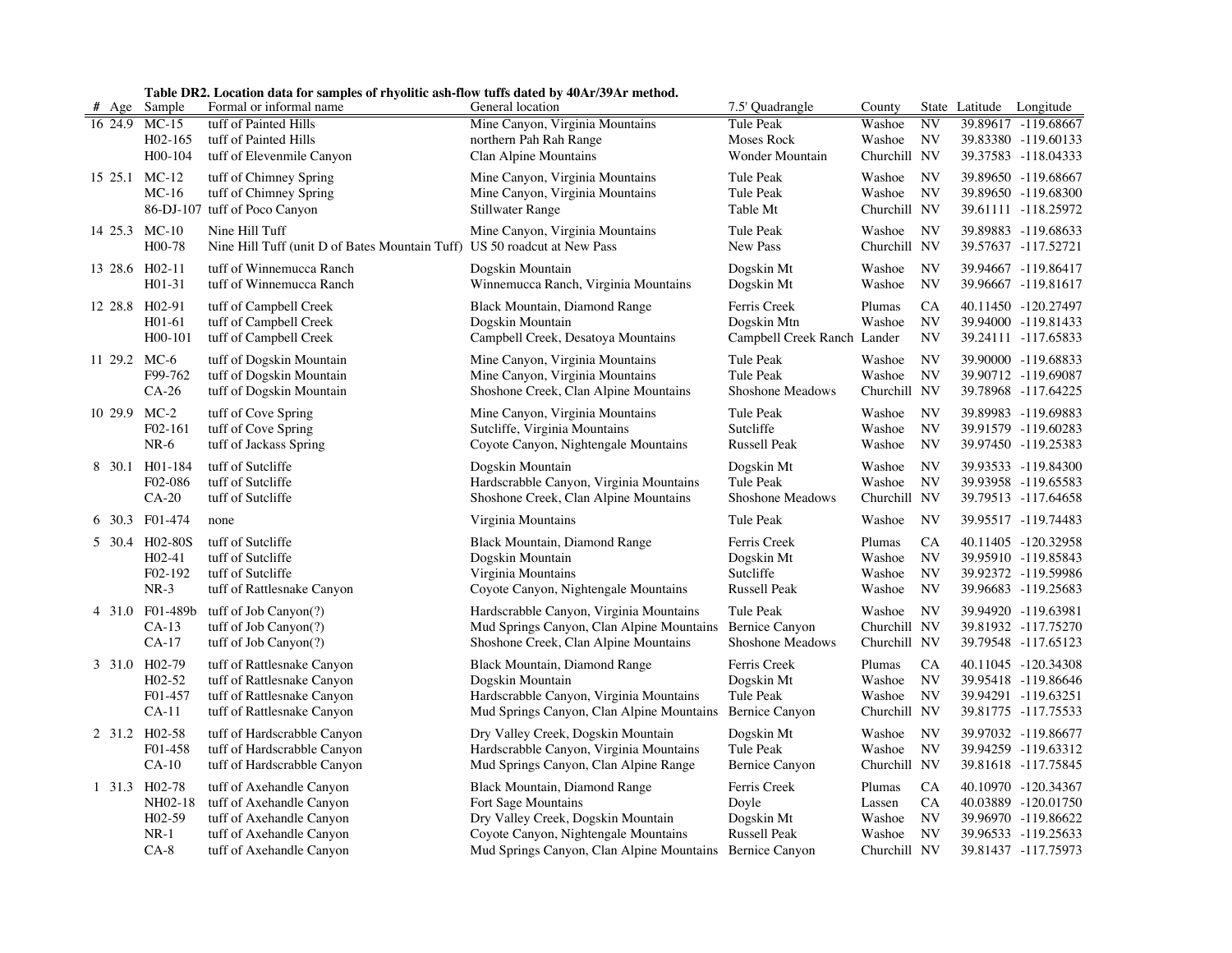| ID                | $^{40}Ar/^{39}Ar$ | $^{37}Ar/^{39}Ar$ | $36$ Ar $/39$ Ar | $^{39}\mathrm{Ar}_{\mathrm{K}}$                                                                              | K/Ca  | Cl/K  | $^{40}Ar*$ | Age    | $\pm 1s$ |
|-------------------|-------------------|-------------------|------------------|--------------------------------------------------------------------------------------------------------------|-------|-------|------------|--------|----------|
|                   |                   |                   | $(x 10^{-3})$    | $(x 10^{-15}$ mol)                                                                                           |       |       | $(\%)$     | (Ma)   | (Ma)     |
|                   |                   |                   |                  | H02-165 sa, B15:162, single crystal sanidine, J=0.0008154±0.09%, D=1.00534±0.0014, NM-162, Lab#=53896        |       |       |            |        |          |
| 10                | 18.08             | 0.0099            | 4.538            | 33.545                                                                                                       | 51.8  | 0.000 | 92.6       | 24.454 | 0.072    |
| 16                | 17.04             | 0.0108            | 0.8759           | 18.064                                                                                                       | 47.3  | 0.001 | 98.5       | 24.516 | 0.058    |
| 14                | 17.36             | 0.0105            | 1.943            | 26.748                                                                                                       | 48.7  | 0.000 | 96.7       | 24.525 | 0.095    |
| 04                | 18.25             | 0.0210            | 4.886            | 37.068                                                                                                       | 24.3  | 0.001 | 92.1       | 24.562 | 0.084    |
| 13                | 16.98             | 0.0087            | 0.4179           | 11.595                                                                                                       | 58.8  | 0.001 | 99.3       | 24.632 | 0.078    |
| 11                | 17.10             | 0.0098            | 0.7556           | 32.921                                                                                                       | 52.3  | 0.000 | 98.7       | 24.662 | 0.063    |
| 06                | 17.09             | 0.0095            | 0.7141           | 43.817                                                                                                       | 53.7  | 0.001 | 98.8       | 24.669 | 0.050    |
| 05                | 18.87             | 0.0110            | 6.687            | 31.826                                                                                                       | 46.2  | 0.001 | 89.5       | 24.677 | 0.084    |
| 02                | 16.99             | 0.0087            | 0.3100           | 24.878                                                                                                       | 58.8  | 0.001 | 99.5       | 24.687 | 0.061    |
| 01                | 17.14             | 0.0100            | 0.8151           | 65.550                                                                                                       | 50.9  | 0.001 | 98.6       | 24.688 | 0.045    |
| 07                | 17.11             | 0.0101            | 0.6652           | 33.362                                                                                                       | 50.3  | 0.000 | 98.9       | 24.709 | 0.053    |
| 12                | 17.33             | 0.0106            | 1.407            | 26.571                                                                                                       | 48.0  | 0.001 | 97.6       | 24.712 | 0.056    |
| 15                | 17.09             | 0.0101            | 0.5730           | 30.142                                                                                                       | 50.4  | 0.001 | 99.0       | 24.717 | 0.057    |
| 09                | 17.65             | 0.0091            | 2.469            | 27.488                                                                                                       | 56.2  | 0.001 | 95.9       | 24.729 | 0.074    |
| 08                | 17.01             | 0.0106            | 0.1841           | 13.156                                                                                                       | 48.0  | 0.001 | 99.7       | 24.772 | 0.066    |
| 03                | 17.46             | 0.0104            | 1.525            | 29.537                                                                                                       | 49.3  | 0.001 | 97.4       | 24.853 | 0.055    |
| Mean age $\pm 2s$ |                   | $n=16$            | $MSWD=2.44$      | 49.7                                                                                                         | ±15.6 |       |            | 24.675 | 0.070    |
|                   |                   |                   |                  | <b>H02-11 sa, C6:162</b> , single crystal sanidine, J=0.0008153±0.09%, D=1.00741±0.00068, NM-162, Lab#=53903 |       |       |            |        |          |
| 02                | 19.69             | 0.0269            | 1.837            | 27.670                                                                                                       | 18.9  | 0.000 | 97.3       | 27.95  | 0.17     |
| 13                | 20.80             | 0.0433            | 5.452            | 16.619                                                                                                       | 11.8  | 0.000 | 92.3       | 28.014 | 0.086    |
| 09                | 23.80             | 0.0606            | 15.21            | 5.131                                                                                                        | 8.4   | 0.000 | 81.1       | 28.18  | 0.20     |
| 04                | 19.86             | 0.1281            | 1.726            | 8.107                                                                                                        | 4.0   | 0.000 | 97.5       | 28.25  | 0.11     |
| 08                | 20.91             | 0.0563            | 5.235            | 8.194                                                                                                        | 9.1   | 0.001 | 92.6       | 28.259 | 0.086    |
| 01                | 20.40             | 0.0408            | 3.480            | 15.639                                                                                                       | 12.5  | 0.001 | 95.0       | 28.270 | 0.070    |
| 05                | 25.25             | 0.0435            | 19.84            | 18.491                                                                                                       | 11.7  | 0.001 | 76.8       | 28.31  | 0.10     |
| 03                | 25.86             | 0.0760            | 21.87            | 16.216                                                                                                       | 6.7   | 0.000 | 75.0       | 28.31  | 0.11     |
| 06                | 21.10             | 0.0565            | 5.655            | 10.770                                                                                                       | 9.0   | 0.001 | 92.1       | 28.368 | 0.087    |
| 12                | 20.20             | 0.0317            | 2.497            | 12.603                                                                                                       | 16.1  | 0.001 | 96.4       | 28.399 | 0.085    |
| 11                | 20.09             | 0.1454            | 2.019            | 5.393                                                                                                        | 3.5   | 0.000 | 97.1       | 28.47  | 0.11     |
| 10                | 21.28             | 0.0434            | 5.858            | 9.524                                                                                                        | 11.8  | 0.001 | 91.9       | 28.529 | 0.096    |
| 15                | 19.67             | 0.0713            | 0.3763           | 15.337                                                                                                       | 7.2   | 0.000 | 99.5       | 28.545 | 0.063    |
| 14                | 21.29             | 0.0875            | 5.766            | 7.102                                                                                                        | 5.8   | 0.000 | 92.0       | 28.59  | 0.13     |

**Table DR3. Analytical data and representative age--probability diagrams of 40Ar/39Ar analyses of sanidine.**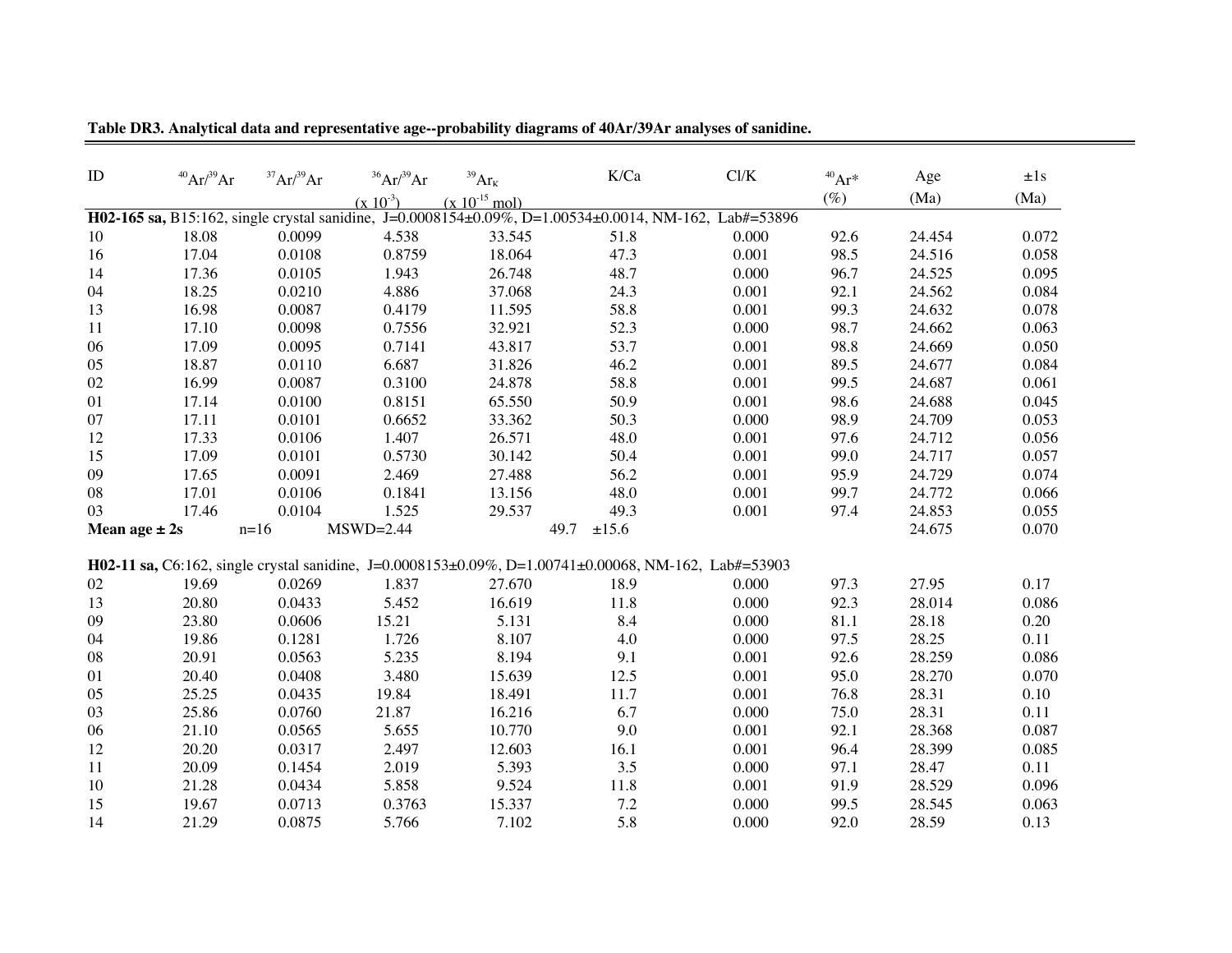| 07                | 25.86             | 0.0816   | 21.22       | 10.710 | 6.3                                                                                                  | 0.001 | 75.8 | 28.61  | 0.15  |
|-------------------|-------------------|----------|-------------|--------|------------------------------------------------------------------------------------------------------|-------|------|--------|-------|
|                   | Mean age $\pm 2s$ | $n=15$   | $MSWD=3.31$ |        | 9.5<br>$\pm 8.7$                                                                                     |       |      | 28.36  | 0.10  |
|                   |                   |          |             |        |                                                                                                      |       |      |        |       |
|                   |                   |          |             |        | H01-31 sa, C3:162, single crystal sanidine, J=0.0008165±0.09%, D=1.00707±0.00127, NM-162, Lab#=53900 |       |      |        |       |
| 13                | 19.35             | 0.1571   | 1.842       | 2.596  | 3.2                                                                                                  | 0.000 | 97.3 | 27.52  | 0.20  |
| 07                | 19.52             | 0.0449   | 0.7505      | 6.532  | 11.4                                                                                                 | 0.001 | 98.9 | 28.205 | 0.100 |
| 10                | 19.53             | 0.0382   | 0.7733      | 18.384 | 13.4                                                                                                 | 0.001 | 98.8 | 28.209 | 0.081 |
| 06                | 19.97             | 0.0525   | 2.140       | 10.675 | 9.7                                                                                                  | 0.001 | 96.9 | 28.27  | 0.10  |
| 12                | 19.56             | 0.0460   | 0.5937      | 10.893 | 11.1                                                                                                 | 0.001 | 99.1 | 28.329 | 0.094 |
| 15                | 19.65             | 0.1344   | 0.9426      | 6.059  | 3.8                                                                                                  | 0.000 | 98.6 | 28.33  | 0.10  |
| 11                | 19.51             | 0.0572   | 0.4222      | 7.963  | 8.9                                                                                                  | 0.001 | 99.4 | 28.334 | 0.097 |
| 02                | 19.54             | 0.1146   | 0.5307      | 9.244  | 4.5                                                                                                  | 0.001 | 99.2 | 28.34  | 0.10  |
| 05                | 19.56             | 0.1157   | 0.5723      | 4.992  | 4.4                                                                                                  | 0.000 | 99.2 | 28.36  | 0.12  |
| 01                | 19.91             | 0.0351   | 1.703       | 26.363 | 14.5                                                                                                 | 0.001 | 97.5 | 28.370 | 0.058 |
| 14                | 19.75             | 0.0377   | 0.9357      | 8.616  | 13.5                                                                                                 | 0.001 | 98.6 | 28.467 | 0.083 |
| 08                | 19.77             | 0.4186   | 1.009       | 9.431  | 1.2                                                                                                  | 0.000 | 98.7 | 28.515 | 0.096 |
| 04                | 19.82             | 0.0475   | 1.032       | 6.166  | 10.7                                                                                                 | 0.000 | 98.5 | 28.52  | 0.13  |
| 03                | 20.35             | 0.0573   | 2.506       | 9.100  | 8.9                                                                                                  | 0.001 | 96.4 | 28.66  | 0.10  |
| 09                | 19.75             | 0.1303   | 0.1735      | 7.188  | 3.9                                                                                                  | 0.001 | 99.8 | 28.801 | 0.095 |
|                   | Mean age $\pm 2s$ | $n = 14$ | $MSWD=3.13$ |        | 8.6<br>$\pm 8.5$                                                                                     |       |      | 28.40  | 0.10  |
|                   |                   |          |             |        |                                                                                                      |       |      |        |       |
|                   |                   |          |             |        | H02-91 sa, B14:162, single crystal sanidine, J=0.0008159±0.09%, D=1.00534±0.0014, NM-162, Lab#=53895 |       |      |        |       |
| 24                | 20.54             | 1.519    | 8.178       | 0.639  | 0.34                                                                                                 | 0.001 | 88.8 | 26.69  | 0.68  |
| ${\it 10}$        | 20.10             | 1.586    | 5.523       | 1.362  | 0.32                                                                                                 | 0.002 | 92.5 | 27.20  | 0.28  |
| $02\,$            | 20.08             | 1.639    | 4.997       | 1.409  | 0.31                                                                                                 | 0.001 | 93.3 | 27.40  | 0.33  |
| 07                | 20.39             | 1.596    | 5.026       | 0.985  | 0.32                                                                                                 | 0.002 | 93.4 | 27.84  | 0.43  |
| 09                | 19.71             | 1.655    | 2.598       | 1.314  | 0.31                                                                                                 | 0.001 | 96.8 | 27.90  | 0.32  |
| 04                | 19.65             | 1.491    | 2.231       | 0.715  | 0.34                                                                                                 | 0.002 | 97.3 | 27.95  | 0.56  |
| $\cal{I} \cal{I}$ | 20.63             | 1.659    | 5.438       | 3.017  | 0.31                                                                                                 | 0.001 | 92.9 | 28.02  | 0.23  |
| $08\,$            | 20.04             | 1.583    | 3.302       | 0.698  | 0.32                                                                                                 | 0.001 | 95.8 | 28.06  | 0.56  |
| 15                | 20.20             | 1.598    | 3.708       | 0.550  | 0.32                                                                                                 | 0.000 | 95.2 | 28.12  | 0.53  |
| 13                | 20.21             | 1.756    | 3.223       | 1.720  | 0.29                                                                                                 | 0.001 | 96.0 | 28.37  | 0.29  |
| 16                | 21.63             | 1.682    | 8.008       | 0.767  | 0.30                                                                                                 | 0.000 | 89.7 | 28.37  | 0.50  |
| $05\,$            | 19.60             | 1.542    | 1.014       | 2.561  | 0.33                                                                                                 | 0.001 | 99.1 | 28.41  | 0.21  |
| 03                | 19.61             | 1.743    | 1.009       | 1.306  | 0.29                                                                                                 | 0.002 | 99.2 | 28.45  | 0.36  |
| 27                | 19.75             | 0.0092   | 0.9178      | 10.070 | 55.5                                                                                                 | 0.001 | 98.6 | 28.447 | 0.091 |
| 01                | 19.53             | 0.0085   | 0.1046      | 17.409 | 60.0                                                                                                 | 0.001 | 99.8 | 28.48  | 0.11  |
| 25                | 19.80             | 0.0100   | 0.7702      | 14.705 | 50.8                                                                                                 | 0.001 | 98.9 | 28.581 | 0.083 |
| 18                | 19.75             | 0.0101   | 0.5789      | 8.254  | 50.7                                                                                                 | 0.001 | 99.1 | 28.586 | 0.096 |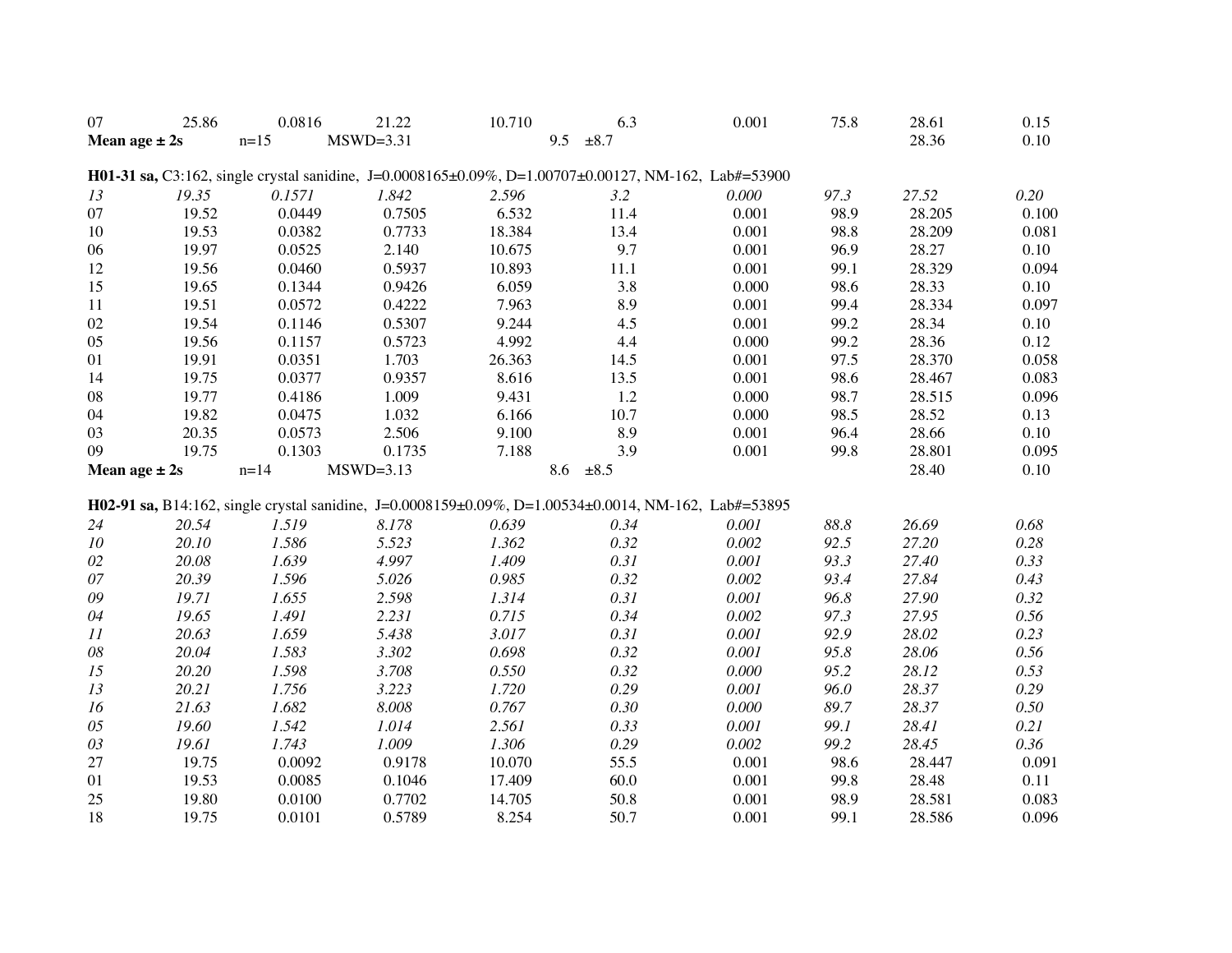| 28                | 19.73          | 0.0103           | 0.5029           | 16.817         | 49.4              | 0.001                                                                                                  | 99.3          | 28.597          | 0.071        |
|-------------------|----------------|------------------|------------------|----------------|-------------------|--------------------------------------------------------------------------------------------------------|---------------|-----------------|--------------|
| 23                | 19.67          | 0.0101           | 0.2771           | 18.889         | 50.7              | 0.000                                                                                                  | 99.6          | 28.601          | 0.062        |
| 12                | 19.60          | 1.859            | 0.6352           | 1.516          | 0.27              | 0.001                                                                                                  | 99.8          | 28.60           | 0.34         |
| 22                | 19.75          | 0.0094           | 0.5588           | 13.901         | 54.1              | 0.000                                                                                                  | 99.2          | 28.605          | 0.076        |
| 14                | 19.73          | 0.0087           | 0.4516           | 11.763         | 58.6              | 0.000                                                                                                  | 99.3          | 28.615          | 0.070        |
| 26                | 19.44          | 1.634            | $-0.1343$        | 0.964          | 0.31              | 0.003                                                                                                  | 100.9         | 28.68           | 0.41         |
| 21                | 19.84          | 0.0103           | 0.5552           | 23.926         | 49.3              | 0.000                                                                                                  | 99.2          | 28.728          | 0.065        |
| 06                | 19.92          | 0.0105           | 0.3477           | 12.097         | 48.7              | 0.000                                                                                                  | 99.5          | 28.93           | 0.13         |
| 17                | 20.97          | 1.529            | 3.910            | 1.082          | 0.33              | 0.001                                                                                                  | 95.1          | 29.14           | 0.38         |
| Mean age $\pm 2s$ |                | $n=10$           | $MSWD=1.55$      |                | 52.8<br>$\pm 8.1$ |                                                                                                        |               | 28.61           | $0.08\,$     |
|                   |                |                  |                  |                |                   | F02-161 sa, A12:162, single crystal sanidine, J=0.0008135±0.09%, D=1.00647±0.00154, NM-162, Lab#=53877 |               |                 |              |
|                   |                |                  |                  |                |                   |                                                                                                        | 99.0          | 29.20           |              |
| 04<br>06          | 20.27<br>20.37 | 0.0220<br>0.0199 | 0.7253<br>0.5276 | 7.918<br>7.908 | 23.2<br>25.7      | 0.000<br>0.000                                                                                         | 99.2          | 29.43           | 0.11<br>0.10 |
|                   | 20.37          | 0.0204           | 0.3077           | 4.686          | 25.0              | 0.000                                                                                                  | 99.6          | 29.52           | 0.11         |
| 16                | 20.45          |                  | 0.5657           | 22.774         | 26.5              |                                                                                                        | 99.2          | 29.521          |              |
| 01                | 20.42          | 0.0192           | 0.4390           | 9.519          | 26.2              | 0.001                                                                                                  |               |                 | 0.098        |
| ${\bf 08}$        |                | 0.0195<br>0.0187 | $-0.0767$        |                | 27.3              | 0.001<br>0.001                                                                                         | 99.4<br>100.1 | 29.543<br>29.55 | 0.100        |
| 14                | 20.28          |                  |                  | 3.051          |                   |                                                                                                        |               |                 | 0.21         |
| 02                | 20.41          | 0.0191           | 0.3477           | 14.048         | 26.7              | 0.001                                                                                                  | 99.5          | 29.563          | 0.080        |
| 07                | 20.43          | 0.0208           | 0.3973           | 9.016          | 24.5              | 0.000                                                                                                  | 99.4          | 29.57           | 0.10         |
| 05                | 20.51          | 0.0197           | 0.6021           | 11.869         | 26.0              | 0.000                                                                                                  | 99.1          | 29.599          | 0.075        |
| 09                | 20.35          | 0.0212           | 0.0069           | 5.096          | 24.1              | 0.000                                                                                                  | 100.0         | 29.62           | 0.12         |
| 15                | 20.44          | 0.0196           | 0.3034           | 29.930         | 26.0              | 0.000                                                                                                  | 99.6          | 29.629          | 0.080        |
| 11                | 20.30          | 0.0178           | $-0.4539$        | 5.415          | 28.7              | 0.001                                                                                                  | 100.7         | 29.74           | 0.11         |
| 17                | 20.55          | 0.0167           | 0.2892           | 8.763          | 30.6              | 0.001                                                                                                  | 99.6          | 29.789          | 0.086        |
| 03                | 20.55          | 0.0186           | 0.3019           | 16.297         | 27.4              | 0.000                                                                                                  | 99.6          | 29.789          | 0.078        |
| 13                | 20.55          | 0.0185           | 0.2576           | 25.973         | 27.6              | 0.001                                                                                                  | 99.6          | 29.799          | 0.082        |
| 12                | 20.47          | 0.0195           | $-0.0245$        | 21.104         | 26.2              | 0.000                                                                                                  | 100.0         | 29.812          | 0.064        |
| 10                | 20.57          | 0.0178           | $-0.0276$        | 8.840          | 28.7              | 0.001                                                                                                  | 100.0         | 29.948          | 0.097        |
| Mean age $\pm 2s$ |                | $n=17$           | $MSWD=3.33$      |                | 26.5<br>$\pm 3.7$ |                                                                                                        |               | 29.657          | 0.100        |
|                   |                |                  |                  |                |                   | F02-086 sa, A13:162, single crystal sanidine, J=0.0008133±0.09%, D=1.00647±0.00154, NM-162, Lab#=53878 |               |                 |              |
| 09                | 20.20          | 0.0159           | $-0.6149$        | 11.286         | 32.2              | 0.001                                                                                                  | 100.9         | 29.66           | 0.11         |
| 14                | 20.60          | 0.0175           | 0.6778           | 30.781         | 29.2              | 0.001                                                                                                  | 99.0          | 29.70           | 0.13         |
| 02                | 20.52          | 0.0184           | 0.3009           | 10.755         | 27.8              | 0.000                                                                                                  | 99.6          | 29.738          | 0.089        |
| 17                | 20.61          | 0.0176           | 0.5452           | 15.822         | 29.0              | 0.000                                                                                                  | 99.2          | 29.766          | 0.072        |
| 15                | 21.28          | 0.0203           | 2.766            | 10.906         | 25.1              | 0.000                                                                                                  | 96.2          | 29.78           | 0.11         |
| 07                | 20.70          | 0.0200           | 0.6549           | 8.193          | 25.5              | 0.001                                                                                                  | 99.1          | 29.84           | 0.11         |
| 11                | 20.06          | 0.0168           | $-1.5499$        | 10.087         | 30.3              | 0.001                                                                                                  | 102.3         | 29.866          | 0.094        |
|                   |                |                  |                  |                |                   |                                                                                                        |               |                 |              |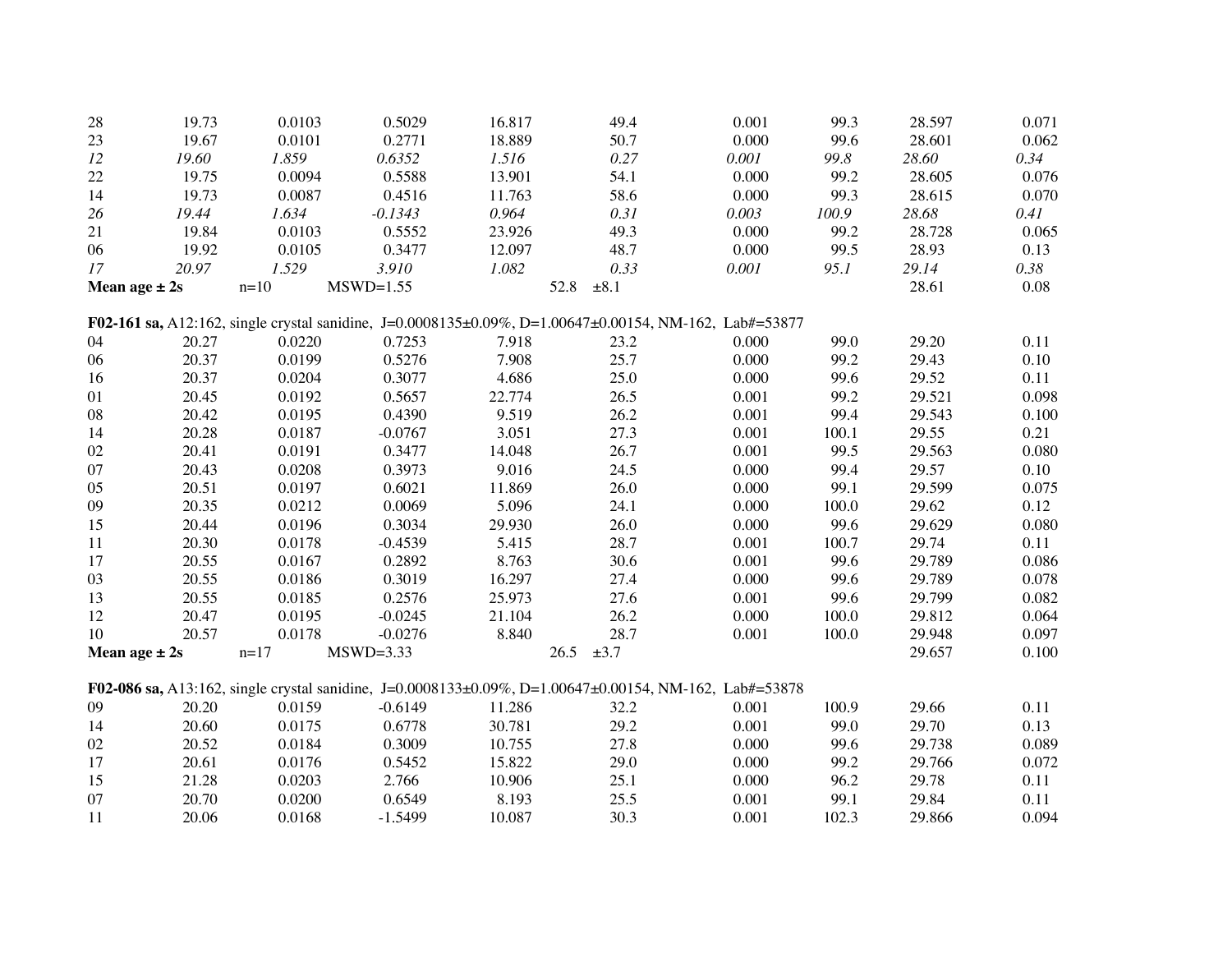| 01                | 20.92 | 0.0178 | 1.285       | 25.277 | 28.6                                                                                                | 0.001 | 98.2  | 29.896 | 0.080 |
|-------------------|-------|--------|-------------|--------|-----------------------------------------------------------------------------------------------------|-------|-------|--------|-------|
| 03                | 20.62 | 0.0161 | 0.2108      | 26.609 | 31.6                                                                                                | 0.000 | 99.7  | 29.914 | 0.077 |
| 16                | 20.75 | 0.0180 | 0.5598      | 30.345 | 28.3                                                                                                | 0.000 | 99.2  | 29.958 | 0.064 |
| ${\bf 08}$        | 20.82 | 0.0182 | 0.6764      | 18.354 | 28.1                                                                                                | 0.001 | 99.0  | 30.006 | 0.079 |
| 12                | 20.76 | 0.0194 | 0.3810      | 9.456  | 26.3                                                                                                | 0.001 | 99.5  | 30.045 | 0.089 |
| 10                | 20.03 | 0.0172 | $-2.1151$   | 6.066  | 29.7                                                                                                | 0.000 | 103.1 | 30.06  | 0.10  |
| 06                | 20.91 | 0.0187 | 0.7731      | 13.531 | 27.2                                                                                                | 0.000 | 98.9  | 30.095 | 0.087 |
| 05                | 21.28 | 0.0182 | 1.934       | 16.502 | 28.0                                                                                                | 0.001 | 97.3  | 30.14  | 0.14  |
| 04                | 21.03 | 0.0176 | 0.9750      | 22.686 | 29.0                                                                                                | 0.001 | 98.6  | 30.18  | 0.17  |
| 13                | 20.95 | 0.0183 | 0.4479      | 7.990  | 27.9                                                                                                | 0.000 | 99.4  | 30.29  | 0.10  |
| Mean age $\pm 2s$ |       | $n=17$ | $MSWD=2.89$ | 28.5   | $\pm 3.8$                                                                                           |       |       | 29.928 | 0.090 |
|                   |       |        |             |        | CA-20 sa, B6:162, single crystal sanidine, J=0.0008116±0.09%, D=1.00725±0.00117, NM-162, Lab#=53887 |       |       |        |       |
| 13                | 20.74 | 0.0189 | 1.155       | 6.726  | 26.9                                                                                                | 0.001 | 98.4  | 29.62  | 0.12  |
| 06                | 20.58 | 0.0164 | 0.5129      | 25.103 | 31.1                                                                                                | 0.000 | 99.3  | 29.669 | 0.078 |
| 03                | 26.56 | 0.0223 | 20.66       | 27.960 | 22.9                                                                                                | 0.000 | 77.0  | 29.71  | 0.12  |
| 07                | 20.79 | 0.0166 | 0.9445      | 8.896  | 30.7                                                                                                | 0.001 | 98.7  | 29.78  | 0.10  |
| 21                | 20.64 | 0.0165 | 0.3652      | 26.383 | 31.0                                                                                                | 0.001 | 99.5  | 29.822 | 0.066 |
| 15                | 20.92 | 0.0178 | 1.268       | 8.628  | 28.7                                                                                                | 0.001 | 98.2  | 29.84  | 0.12  |
| 04                | 20.72 | 0.0180 | 0.5416      | 27.584 | 28.4                                                                                                | 0.001 | 99.2  | 29.851 | 0.065 |
| 10                | 20.65 | 0.0162 | 0.2955      | 18.836 | 31.5                                                                                                | 0.001 | 99.6  | 29.860 | 0.088 |
| 02                | 20.80 | 0.0166 | 0.7166      | 35.968 | 30.7                                                                                                | 0.001 | 99.0  | 29.905 | 0.057 |
| ${\bf 08}$        | 21.10 | 0.0187 | 1.685       | 20.144 | 27.3                                                                                                | 0.000 | 97.6  | 29.916 | 0.074 |
| 22                | 20.74 | 0.0161 | 0.3764      | 15.792 | 31.6                                                                                                | 0.000 | 99.5  | 29.950 | 0.083 |
| 05                | 20.73 | 0.0165 | 0.2986      | 24.333 | 30.9                                                                                                | 0.001 | 99.6  | 29.97  | 0.14  |
| 01                | 21.03 | 0.0174 | 1.334       | 32.047 | 29.3                                                                                                | 0.001 | 98.1  | 29.973 | 0.067 |
| 12                | 20.74 | 0.0160 | 0.2877      | 7.923  | 31.9                                                                                                | 0.001 | 99.6  | 30.000 | 0.098 |
| 14                | 20.80 | 0.0173 | 0.4211      | 22.397 | 29.4                                                                                                | 0.001 | 99.4  | 30.029 | 0.078 |
| 09                | 20.75 | 0.0172 | 0.0814      | 16.413 | 29.7                                                                                                | 0.000 | 99.9  | 30.096 | 0.080 |
| 11                | 20.78 | 0.0158 | 0.0267      | 14.072 | 32.2                                                                                                | 0.000 | 100.0 | 30.164 | 0.081 |
| Mean age $\pm 2s$ |       | $n=17$ | $MSWD=2.67$ | 29.7   | ±4.7                                                                                                |       |       | 29.905 | 0.090 |
|                   |       |        |             |        | H02-80s, B12:162, single crystal sanidine, J=0.0008158±0.09%, D=1.00534±0.0014, NM-162, Lab#=53893  |       |       |        |       |
| 07                | 20.70 | 0.0128 | 0.5724      | 6.092  | 39.9                                                                                                | 0.001 | 99.2  | 29.966 | 0.096 |
| 01                | 20.59 | 0.0135 | 0.1697      | 15.389 | 37.8                                                                                                | 0.001 | 99.8  | 29.98  | 0.13  |
| 03                | 20.61 | 0.0157 | 0.1514      | 24.824 | 32.6                                                                                                | 0.000 | 99.8  | 30.023 | 0.066 |
| 02                | 20.66 | 0.0156 | 0.2001      | 35.524 | 32.7                                                                                                | 0.001 | 99.7  | 30.077 | 0.062 |
| 05                | 20.74 | 0.0171 | 0.4533      | 21.996 | 29.8                                                                                                | 0.000 | 99.4  | 30.080 | 0.070 |
| 10                | 20.72 | 0.0196 | 0.3399      | 7.662  | 26.1                                                                                                | 0.001 | 99.5  | 30.100 | 0.090 |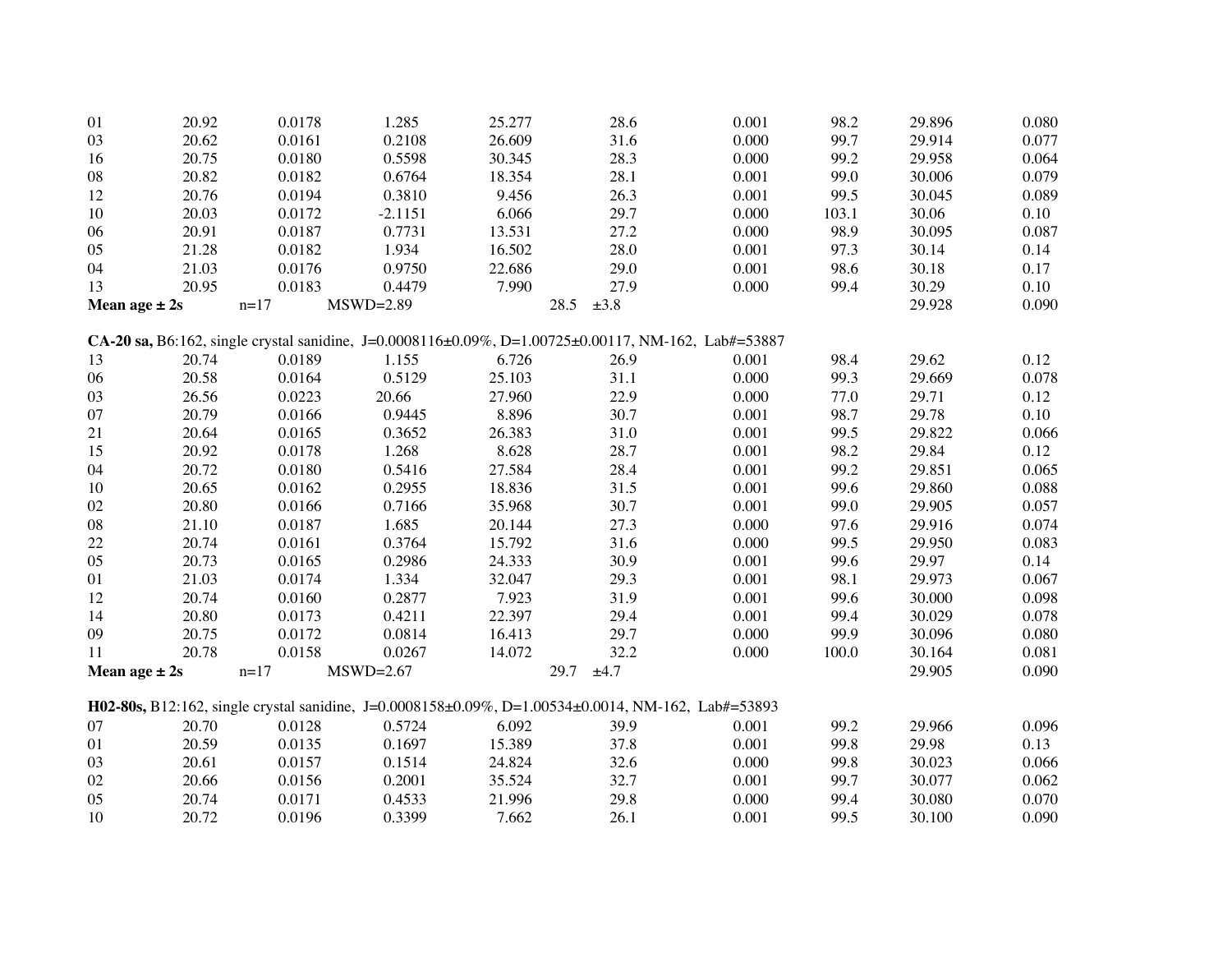| 15                | 20.72 | 0.0159                                                                                               | 0.3061      | 18.113 | 32.1 | 0.001 | 99.6  | 30.111 | 0.066 |
|-------------------|-------|------------------------------------------------------------------------------------------------------|-------------|--------|------|-------|-------|--------|-------|
| 13                | 20.77 | 0.0146                                                                                               | 0.4280      | 8.042  | 35.0 | 0.001 | 99.4  | 30.127 | 0.097 |
| 04                | 20.84 | 0.0180                                                                                               | 0.6405      | 7.405  | 28.4 | 0.001 | 99.1  | 30.136 | 0.097 |
| 09                | 20.71 | 0.0169                                                                                               | 0.2106      | 20.903 | 30.1 | 0.001 | 99.7  | 30.141 | 0.066 |
| 06                | 20.68 | 0.0145                                                                                               | 0.0794      | 9.230  | 35.3 | 0.000 | 99.9  | 30.144 | 0.090 |
| 11                | 20.75 | 0.0164                                                                                               | 0.2492      | 10.475 | 31.2 | 0.001 | 99.7  | 30.18  | 0.14  |
| 12                | 20.86 | 0.0182                                                                                               | 0.5705      | 6.905  | 28.1 | 0.001 | 99.2  | 30.199 | 0.096 |
| ${\bf 08}$        | 20.83 | 0.0146                                                                                               | 0.2710      | 13.966 | 34.9 | 0.001 | 99.6  | 30.283 | 0.077 |
| 14                | 20.84 | 0.0161                                                                                               | 0.0958      | 15.299 | 31.6 | 0.001 | 99.9  | 30.376 | 0.071 |
| Mean age $\pm 2s$ |       | $n=15$                                                                                               | $MSWD=1.78$ | 32.4   | ±7.5 |       |       | 30.133 | 0.080 |
|                   |       |                                                                                                      |             |        |      |       |       |        |       |
|                   |       | H02-41 sa, C8:162, single crystal sanidine, J=0.0008157±0.09%, D=1.00741±0.00068, NM-162, Lab#=53905 |             |        |      |       |       |        |       |
| 02                | 20.73 | 0.0143                                                                                               | 0.6526      | 18.285 | 35.6 | 0.000 | 99.1  | 29.976 | 0.087 |
| 12                | 20.82 | 0.0152                                                                                               | 0.8766      | 14.478 | 33.5 | 0.000 | 98.8  | 30.02  | 0.10  |
| 09                | 20.71 | 0.0155                                                                                               | 0.2539      | 13.758 | 32.8 | 0.001 | 99.6  | 30.119 | 0.059 |
| 13                | 20.75 | 0.0163                                                                                               | 0.2874      | 18.534 | 31.3 | 0.001 | 99.6  | 30.154 | 0.067 |
| ${\bf 08}$        | 20.73 | 0.0150                                                                                               | 0.2155      | 22.571 | 34.0 | 0.000 | 99.7  | 30.169 | 0.058 |
| 11                | 20.76 | 0.0191                                                                                               | 0.2878      | 34.423 | 26.7 | 0.001 | 99.6  | 30.175 | 0.053 |
| 01                | 20.82 | 0.0161                                                                                               | 0.4481      | 27.068 | 31.7 | 0.001 | 99.4  | 30.197 | 0.055 |
| 10                | 20.77 | 0.0144                                                                                               | 0.2261      | 15.589 | 35.5 | 0.001 | 99.7  | 30.219 | 0.075 |
| 07                | 20.82 | 0.0156                                                                                               | 0.3536      | 6.700  | 32.8 | 0.000 | 99.5  | 30.24  | 0.12  |
| 03                | 20.74 | 0.0161                                                                                               | 0.0298      | 13.289 | 31.7 | 0.001 | 100.0 | 30.251 | 0.073 |
| 04                | 20.75 | 0.0160                                                                                               | 0.0312      | 21.407 | 31.8 | 0.001 | 100.0 | 30.277 | 0.067 |
| 15                | 20.86 | 0.0188                                                                                               | 0.3439      | 31.373 | 27.2 | 0.001 | 99.5  | 30.295 | 0.051 |
| 06                | 20.82 | 0.0145                                                                                               | 0.1764      | 22.214 | 35.2 | 0.001 | 99.8  | 30.309 | 0.053 |
| 14                | 20.78 | 0.0155                                                                                               | 0.0146      | 15.265 | 32.8 | 0.000 | 100.0 | 30.316 | 0.066 |
| 05                | 20.86 | 0.0152                                                                                               | 0.2198      | 16.681 | 33.6 | 0.000 | 99.7  | 30.354 | 0.068 |
| Mean age $\pm 2s$ |       | $n=15$                                                                                               | $MSWD=2.10$ | 32.4   | ±5.2 |       |       | 30.219 | 0.070 |
|                   |       |                                                                                                      |             |        |      |       |       |        |       |
|                   |       | F02-192, A1:162, single xtal san, J=0.0008128±0.09%, D=1.00693±0.00111, NM-162, Lab#=53866           |             |        |      |       |       |        |       |
| 01                | 20.71 | 0.0166                                                                                               | 0.3373      | 9.425  | 30.8 | 0.001 | 99.5  | 29.976 | 0.093 |
| 06                | 20.85 | 0.0154                                                                                               | 0.5075      | 27.336 | 33.1 | 0.001 | 99.3  | 30.100 | 0.082 |
| 09                | 20.83 | 0.0165                                                                                               | 0.4538      | 16.567 | 30.9 | 0.001 | 99.4  | 30.101 | 0.074 |
| 02                | 20.93 | 0.0156                                                                                               | 0.7486      | 23.250 | 32.6 | 0.000 | 98.9  | 30.117 | 0.066 |
| 10                | 20.77 | 0.0166                                                                                               | 0.1325      | 38.893 | 30.7 | 0.000 | 99.8  | 30.139 | 0.070 |
| 04                | 20.83 | 0.0147                                                                                               | 0.3116      | 15.480 | 34.6 | 0.000 | 99.6  | 30.158 | 0.080 |
| 11                | 20.81 | 0.0181                                                                                               | 0.1984      | 22.543 | 28.1 | 0.000 | 99.7  | 30.179 | 0.052 |
| 08                | 20.79 | 0.0171                                                                                               | 0.1161      | 17.025 | 29.8 | 0.001 | 99.8  | 30.188 | 0.077 |
| 15                | 20.80 | 0.0160                                                                                               | 0.1269      | 33.278 | 32.0 | 0.001 | 99.8  | 30.192 | 0.062 |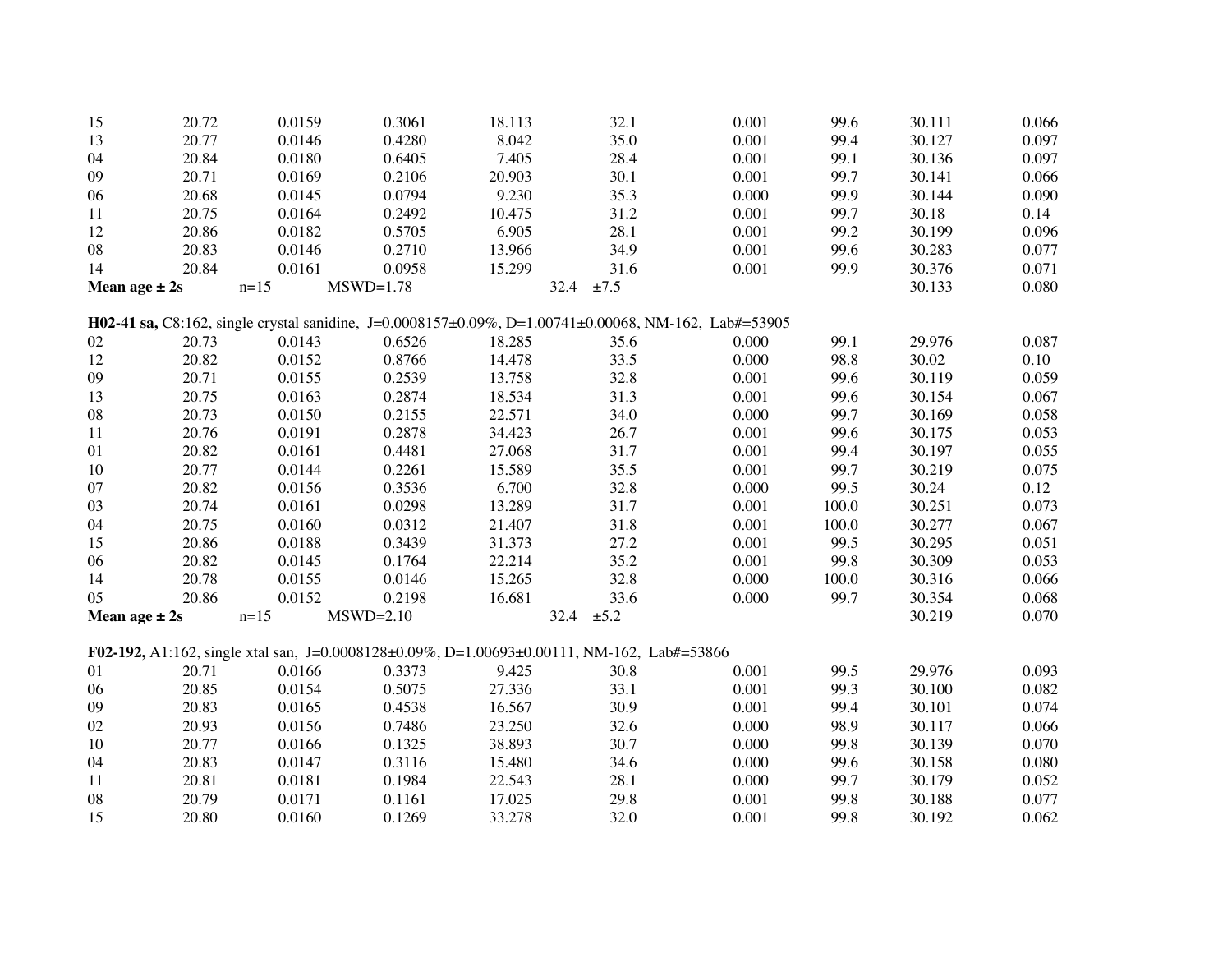| 12 | 20.76             | 0.0153 | 0.0028                                                                                                     | 23.541 | 33.3         | 0.001 | 100.0 | 30.192 | 0.063 |
|----|-------------------|--------|------------------------------------------------------------------------------------------------------------|--------|--------------|-------|-------|--------|-------|
| 03 | 20.90             | 0.0157 | 0.4081                                                                                                     | 28.976 | 32.4         | 0.001 | 99.4  | 30.211 | 0.061 |
| 05 | 20.85             | 0.0141 | 0.2117                                                                                                     | 32.988 | 36.2         | 0.001 | 99.7  | 30.224 | 0.055 |
| 14 | 20.83             | 0.0158 | 0.1450                                                                                                     | 34.930 | 32.2         | 0.001 | 99.8  | 30.227 | 0.072 |
| 13 | 20.87             | 0.0144 | 0.1680                                                                                                     | 15.745 | 35.5         | 0.000 | 99.8  | 30.280 | 0.062 |
| 07 | 20.88             | 0.0162 | 0.1711                                                                                                     | 13.080 | 31.5         | 0.001 | 99.8  | 30.28  | 0.21  |
|    | Mean age $\pm 2s$ | $n=15$ | $MSWD=0.89$                                                                                                | 32.2   | ±4.3         |       |       | 30.177 | 0.070 |
|    |                   |        | F01-489b, A8:162, single xtal san, J=0.0008134±0.09%, D=1.00654±0.00124, NM-162, Lab#=53873                |        |              |       |       |        |       |
| 06 | 21.34             | 0.0216 | 0.9029                                                                                                     | 26.960 | 23.6         | 0.000 | 98.8  | 30.67  | 0.11  |
| 12 | 21.14             | 0.0214 | 0.1870                                                                                                     | 21.875 | 23.9         | 0.001 | 99.7  | 30.679 | 0.078 |
| 08 | 22.04             | 0.0208 | 3.229                                                                                                      | 30.121 | 24.6         | 0.001 | 95.7  | 30.687 | 0.088 |
| 07 | 21.59             | 0.0233 | 1.649                                                                                                      | 16.234 | 21.9         | 0.000 | 97.8  | 30.705 | 0.087 |
| 14 | 21.18             | 0.0208 | 0.2123                                                                                                     | 29.989 | 24.5         | 0.001 | 99.7  | 30.729 | 0.092 |
| 15 | 21.28             | 0.0211 | 0.3660                                                                                                     | 10.604 | 24.2         | 0.001 | 99.5  | 30.801 | 0.079 |
| 13 | 21.27             | 0.0218 | 0.2952                                                                                                     | 19.674 | 23.4         | 0.000 | 99.6  | 30.818 | 0.085 |
| 04 | 21.31             | 0.0236 | 0.4319                                                                                                     | 28.052 | 21.6         | 0.001 | 99.4  | 30.827 | 0.065 |
| 01 | 22.93             | 0.0215 | 5.834                                                                                                      | 26.387 | 23.7         | 0.000 | 92.5  | 30.849 | 0.078 |
| 11 | 21.31             | 0.0224 | 0.2353                                                                                                     | 19.311 | 22.8         | 0.001 | 99.7  | 30.904 | 0.079 |
| 05 | 21.27             | 0.0217 | 0.0745                                                                                                     | 15.415 | 23.5         | 0.001 | 99.9  | 30.920 | 0.085 |
| 03 | 21.29             | 0.0225 | 0.0017                                                                                                     | 16.618 | 22.7         | 0.000 | 100.0 | 30.977 | 0.074 |
| 02 | 21.32             | 0.0235 | 0.0100                                                                                                     | 36.382 | 21.7         | 0.001 | 100.0 | 31.010 | 0.072 |
| 10 | 21.43             | 0.0221 | 0.3156                                                                                                     | 17.734 | 23.1         | 0.000 | 99.6  | 31.039 | 0.070 |
| 09 | 21.43             | 0.0222 | 0.2011                                                                                                     | 11.059 | 23.0         | 0.001 | 99.7  | 31.098 | 0.087 |
|    | Mean age $\pm 2s$ | $n=15$ | $MSWD=2.89$                                                                                                |        | 23.2<br>±1.9 |       |       | 30.861 | 0.090 |
|    |                   |        | <b>CA-13 sa, B</b> 1:162, single crystal sanidine, J=0.0008136±0.09%, D=1.0068±0.00134, NM-162, Lab#=53882 |        |              |       |       |        |       |
| 11 | 20.99             | 0.0224 | 0.2164                                                                                                     | 9.845  | 22.8         | 0.000 | 99.7  | 30.47  | 0.15  |
| 01 | 21.27             | 0.0219 | 0.5859                                                                                                     | 12.129 | 23.3         | 0.001 | 99.2  | 30.71  | 0.13  |
| 08 | 21.42             | 0.0226 | 1.053                                                                                                      | 12.342 | 22.6         | 0.001 | 98.6  | 30.718 | 0.080 |
| 21 | 21.20             | 0.0204 | 0.2543                                                                                                     | 17.955 | 25.1         | 0.001 | 99.7  | 30.741 | 0.070 |
| 14 | 22.12             | 0.0225 | 3.345                                                                                                      | 17.743 | 22.7         | 0.001 | 95.5  | 30.757 | 0.084 |
| 12 | 21.17             | 0.0198 | 0.0757                                                                                                     | 6.495  | 25.7         | 0.000 | 99.9  | 30.78  | 0.11  |
| 10 | 21.23             | 0.0216 | 0.1906                                                                                                     | 7.264  | 23.6         | 0.000 | 99.7  | 30.810 | 0.097 |
| 02 | 21.24             | 0.0214 | 0.2148                                                                                                     | 12.614 | 23.8         | 0.000 | 99.7  | 30.826 | 0.074 |
| 07 | 21.26             | 0.0214 | 0.2295                                                                                                     | 12.836 | 23.8         | 0.000 | 99.7  | 30.840 | 0.085 |
| 09 | 21.18             | 0.0198 | $-0.0765$                                                                                                  | 12.084 | 25.8         | 0.001 | 100.1 | 30.856 | 0.087 |
| 04 | 21.37             | 0.0221 | 0.5784                                                                                                     | 11.949 | 23.1         | 0.001 | 99.2  | 30.856 | 0.085 |
| 05 | 21.25             | 0.0215 | 0.1435                                                                                                     | 11.497 | 23.8         | 0.001 | 99.8  | 30.867 | 0.099 |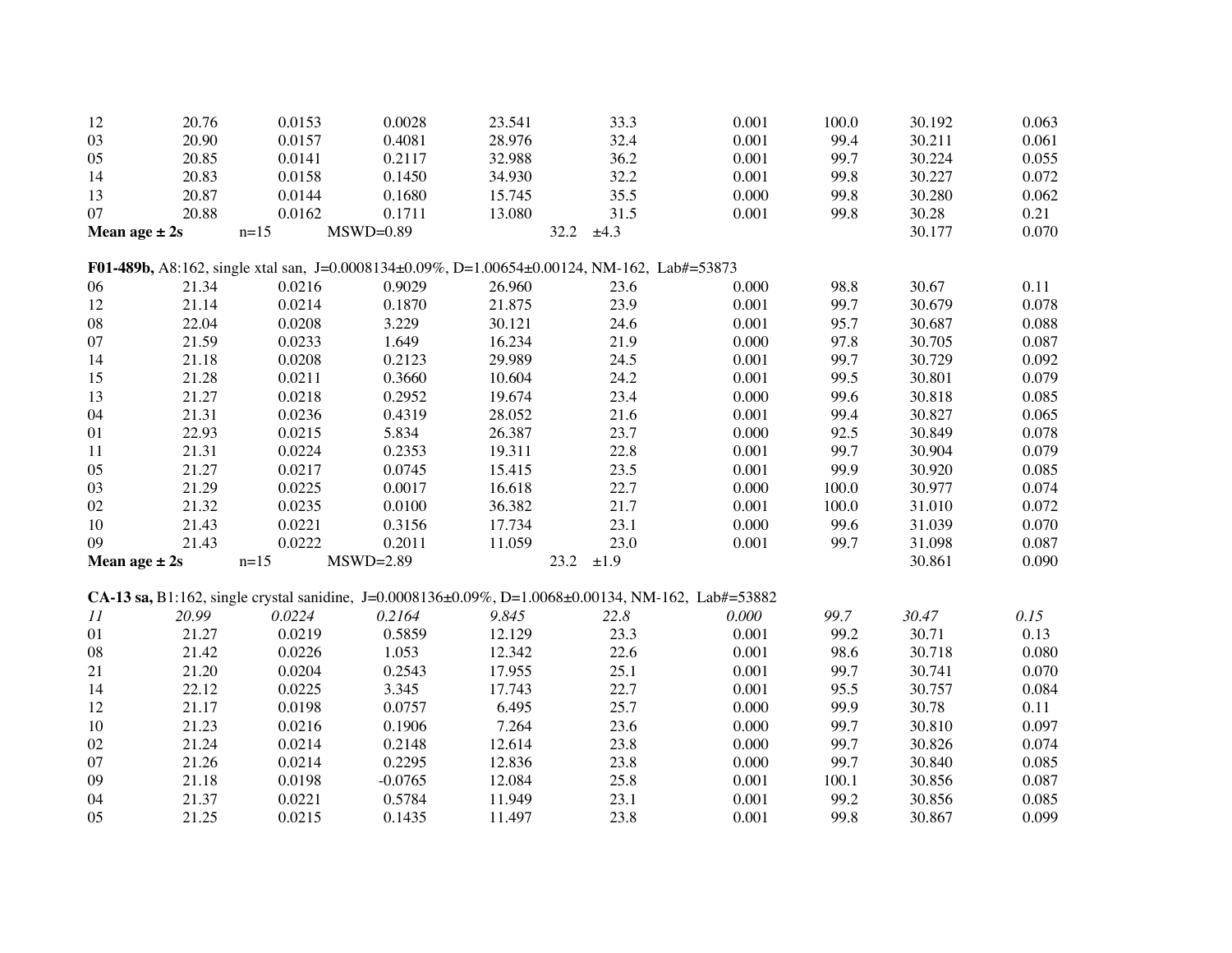| 06     | 21.32             | 0.0220                                                                                             | 0.3393      | 10.638 | 23.2         | 0.001                                                                                                 | 99.5  | 30.88  | 0.12  |
|--------|-------------------|----------------------------------------------------------------------------------------------------|-------------|--------|--------------|-------------------------------------------------------------------------------------------------------|-------|--------|-------|
| 22     | 21.28             | 0.0222                                                                                             | 0.1873      | 22.434 | 23.0         | 0.000                                                                                                 | 99.7  | 30.885 | 0.057 |
| 13     | 21.36             | 0.0209                                                                                             | 0.1858      | 6.792  | 24.4         | 0.001                                                                                                 | 99.8  | 31.01  | 0.11  |
| 15     | 21.39             | 0.0240                                                                                             | 0.2365      | 13.787 | 21.3         | 0.001                                                                                                 | 99.7  | 31.030 | 0.084 |
| 03     | 21.35             | 0.0222                                                                                             | $-0.1634$   | 5.635  | 23.0         | 0.001                                                                                                 | 100.2 | 31.14  | 0.10  |
|        | Mean age $\pm 2s$ | $n=16$                                                                                             | $MSWD=1.56$ | 23.6   | $\pm 2.3$    |                                                                                                       |       | 30.851 | 0.080 |
|        |                   | CA-17 sa, B3:162, single crystal sanidine, J=0.0008121±0.09%, D=1.0068±0.00134, NM-162, Lab#=53884 |             |        |              |                                                                                                       |       |        |       |
| 01     | 21.12             | 0.0226                                                                                             | 0.5327      | 10.448 | 22.6         | 0.001                                                                                                 | 99.3  | 30.454 | 0.081 |
| 12     | 21.25             | 0.0216                                                                                             | 0.9567      | 3.542  | 23.6         | 0.001                                                                                                 | 98.7  | 30.47  | 0.14  |
| 15     | 21.04             | 0.0187                                                                                             | $-0.0005$   | 7.061  | 27.3         | 0.001                                                                                                 | 100.0 | 30.57  | 0.14  |
| 04     | 21.19             | 0.0224                                                                                             | 0.2306      | 18.126 | 22.7         | 0.001                                                                                                 | 99.7  | 30.693 | 0.078 |
| 13     | 21.20             | 0.0208                                                                                             | 0.2398      | 16.664 | 24.5         | 0.001                                                                                                 | 99.7  | 30.702 | 0.089 |
| 05     | 21.17             | 0.0214                                                                                             | 0.0839      | 12.627 | 23.9         | 0.001                                                                                                 | 99.9  | 30.72  | 0.11  |
| 06     | 21.17             | 0.0200                                                                                             | 0.0563      | 16.174 | 25.5         | 0.001                                                                                                 | 99.9  | 30.735 | 0.061 |
| 10     | 21.24             | 0.0229                                                                                             | 0.2536      | 9.145  | 22.3         | 0.001                                                                                                 | 99.7  | 30.757 | 0.093 |
| 03     | 21.27             | 0.0220                                                                                             | 0.3051      | 10.914 | 23.2         | 0.001                                                                                                 | 99.6  | 30.765 | 0.080 |
| $02\,$ | 21.32             | 0.0223                                                                                             | 0.4661      | 27.125 | 22.8         | 0.000                                                                                                 | 99.4  | 30.78  | 0.11  |
| 07     | 21.26             | 0.0217                                                                                             | 0.2434      | 17.359 | 23.5         | 0.001                                                                                                 | 99.7  | 30.782 | 0.064 |
| 14     | 21.27             | 0.0209                                                                                             | 0.2434      | 25.608 | 24.4         | 0.001                                                                                                 | 99.7  | 30.79  | 0.11  |
| 09     | 21.25             | 0.0216                                                                                             | 0.1385      | 8.411  | 23.6         | 0.000                                                                                                 | 99.8  | 30.810 | 0.091 |
| 11     | 21.35             | 0.0192                                                                                             | 0.3485      | 8.857  | 26.6         | 0.001                                                                                                 | 99.5  | 30.866 | 0.097 |
| 08     | 21.48             | 0.0209                                                                                             | 0.2326      | 10.826 | 24.5         | 0.000                                                                                                 | 99.7  | 31.106 | 0.084 |
|        | Mean age $\pm 2s$ | $n=15$                                                                                             | $MSWD=2.87$ |        | 24.1<br>±2.9 |                                                                                                       |       | 30.748 | 0.096 |
|        |                   |                                                                                                    |             |        |              | H02-79 sa, B11:162, single crystal sanidine, J=0.0008153±0.09%, D=1.00677±0.00112, NM-162, Lab#=53892 |       |        |       |
| 22     | 21.43             | 1.688                                                                                              | 6.383       | 0.950  | 0.30         | 0.003                                                                                                 | 91.9  | 28.76  | 0.41  |
| $02\,$ | 21.24             | 1.579                                                                                              | 3.701       | 1.267  | 0.32         | 0.000                                                                                                 | 95.5  | 29.61  | 0.42  |
| 11     | 20.91             | 0.0132                                                                                             | 0.9632      | 14.611 | 38.5         | 0.000                                                                                                 | 98.6  | 30.09  | 0.13  |
| 10     | 21.37             | 0.0137                                                                                             | 1.252       | 8.165  | 37.4         | 0.001                                                                                                 | 98.3  | 30.634 | 0.088 |
| 15     | 21.15             | 0.0140                                                                                             | 0.5115      | 24.623 | 36.4         | 0.001                                                                                                 | 99.3  | 30.635 | 0.072 |
| 03     | 21.40             | 1.637                                                                                              | 1.847       | 0.755  | 0.31         | 0.000                                                                                                 | 98.1  | 30.64  | 0.58  |
| 26     | 21.28             | 0.0128                                                                                             | 0.7998      | 14.067 | 39.8         | 0.001                                                                                                 | 98.9  | 30.694 | 0.097 |
| 08     | 21.25             | 0.0116                                                                                             | 0.6030      | 22.171 | 43.9         | 0.001                                                                                                 | 99.2  | 30.729 | 0.071 |
| 09     | 21.21             | 0.0131                                                                                             | 0.4556      | 14.187 | 39.1         | 0.000                                                                                                 | 99.4  | 30.739 | 0.074 |
| 07     | 21.22             | 0.0117                                                                                             | 0.4779      | 28.054 | 43.6         | 0.000                                                                                                 | 99.3  | 30.741 | 0.070 |
| 12     | 21.28             | 0.0137                                                                                             | 0.6158      | 12.416 | 37.1         | 0.000                                                                                                 | 99.2  | 30.778 | 0.078 |
| 24     | 21.30             | 0.0138                                                                                             | 0.6502      | 18.817 | 36.9         | 0.001                                                                                                 | 99.1  | 30.787 | 0.063 |
| 04     | 21.32             | 0.0134                                                                                             | 0.5810      | 15.971 | 38.0         | 0.001                                                                                                 | 99.2  | 30.84  | 0.10  |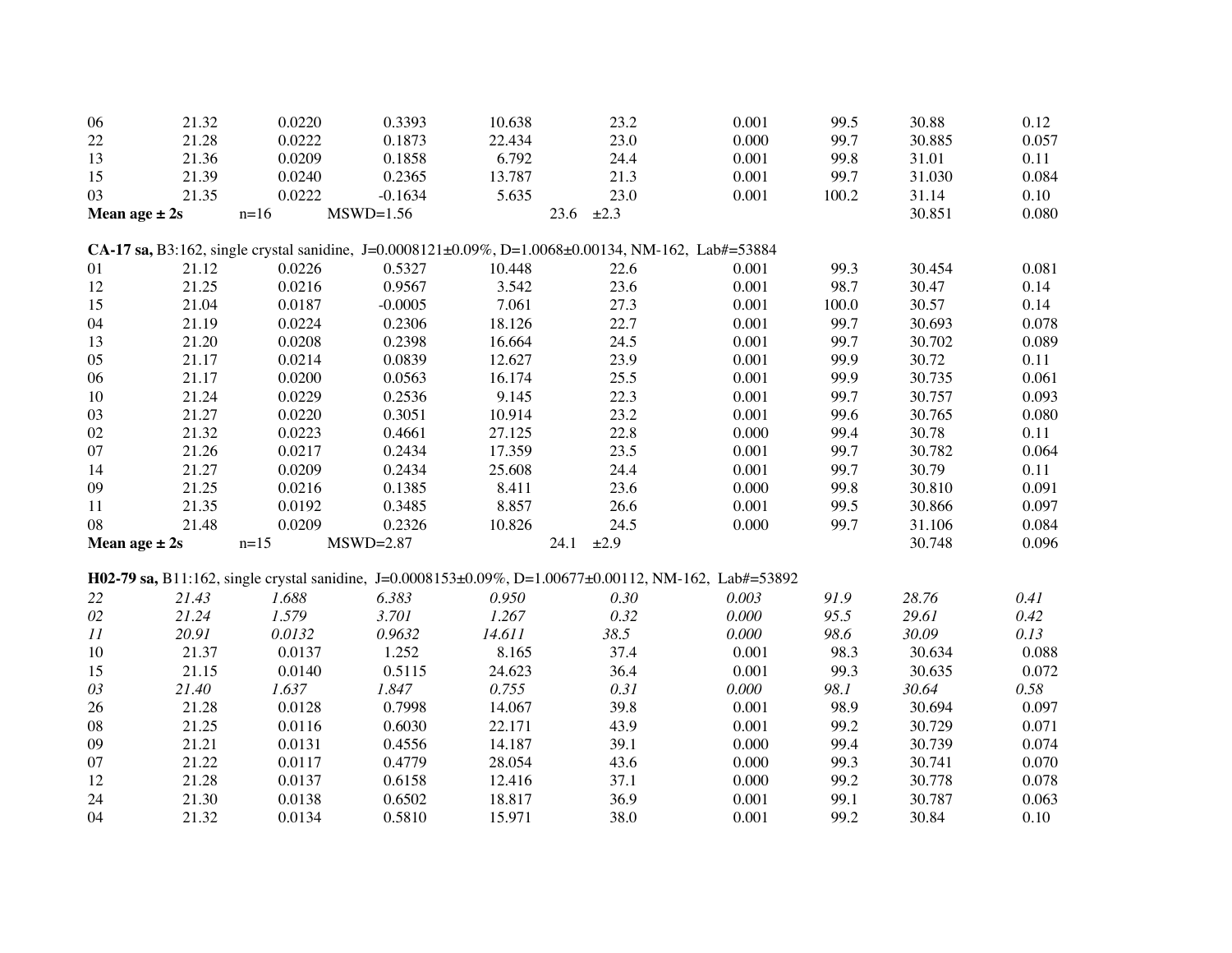| 21         | 21.34             | 0.0134   | 0.6164                                                                                                       | 19.542 | 38.0              | 0.001 | 99.2  | 30.863 | 0.076 |
|------------|-------------------|----------|--------------------------------------------------------------------------------------------------------------|--------|-------------------|-------|-------|--------|-------|
| 25         | 21.24             | 0.0124   | 0.0514                                                                                                       | 10.838 | 41.3              | 0.001 | 99.9  | 30.960 | 0.079 |
| 23         | 21.33             | 0.0142   | 0.3271                                                                                                       | 9.740  | 36.0              | 0.000 | 99.6  | 30.970 | 0.086 |
| 05         | 21.38             | 0.0122   | 0.4483                                                                                                       | 11.283 | 41.7              | 0.001 | 99.4  | 30.980 | 0.088 |
| 06         | 22.04             | 1.915    | 3.289                                                                                                        | 1.340  | 0.27              | 0.000 | 96.3  | 31.00  | 0.30  |
| 14         | 21.31             | 0.0127   | 0.1087                                                                                                       | 23.061 | 40.1              | 0.001 | 99.9  | 31.037 | 0.075 |
| 13         | 21.85             | 1.691    | 2.419                                                                                                        | 1.617  | 0.30              | 0.000 | 97.4  | 31.06  | 0.31  |
| 01         | 21.41             | 2.015    | 0.6298                                                                                                       | 1.437  | 0.25              | 0.001 | 99.9  | 31.23  | 0.35  |
|            | Mean age $\pm 2s$ | $n = 14$ | $MSWD=2.72$                                                                                                  |        | 39.2<br>$\pm 5.2$ |       |       | 30.81  | 0.09  |
|            |                   |          | <b>H02-52 sa, C9:162</b> , single crystal sanidine, J=0.0008165±0.09%, D=1.00741±0.00068, NM-162, Lab#=53906 |        |                   |       |       |        |       |
| 15         | 21.21             | 1.924    | 2.936                                                                                                        | 0.947  | 0.27              | 0.002 | 96.7  | 29.99  | 0.55  |
| 07         | 21.26             | 0.0131   | 0.7741                                                                                                       | 21.710 | 39.0              | 0.000 | 98.9  | 30.73  | 0.13  |
| 13         | 21.09             | 0.0136   | 0.1377                                                                                                       | 10.535 | 37.4              | 0.001 | 99.8  | 30.739 | 0.076 |
| 12         | 21.14             | 0.0140   | 0.2417                                                                                                       | 10.006 | 36.4              | 0.000 | 99.7  | 30.78  | 0.15  |
| 22         | 21.11             | 0.0124   | 0.1227                                                                                                       | 13.903 | 41.2              | 0.001 | 99.8  | 30.786 | 0.077 |
| 01         | 21.17             | 0.0127   | 0.2803                                                                                                       | 12.600 | 40.2              | 0.000 | 99.6  | 30.796 | 0.073 |
| 04         | 21.13             | 0.0132   | $-0.0395$                                                                                                    | 23.414 | 38.5              | 0.001 | 100.1 | 30.877 | 0.049 |
| 11         | 21.33             | 0.0154   | 0.6094                                                                                                       | 9.873  | 33.2              | 0.001 | 99.2  | 30.894 | 0.066 |
| 08         | 21.19             | 0.0127   | 0.0754                                                                                                       | 27.789 | 40.1              | 0.000 | 99.9  | 30.911 | 0.068 |
| 09         | 21.84             | 0.0135   | 2.277                                                                                                        | 18.480 | 37.9              | 0.001 | 96.9  | 30.913 | 0.068 |
| 21         | 21.23             | 0.0130   | 0.1844                                                                                                       | 25.243 | 39.2              | 0.001 | 99.7  | 30.934 | 0.067 |
| 02         | 21.31             | 0.0137   | 0.3807                                                                                                       | 32.913 | 37.3              | 0.000 | 99.5  | 30.966 | 0.057 |
| 03         | 21.29             | 0.0128   | 0.2808                                                                                                       | 22.970 | 39.7              | 0.001 | 99.6  | 30.974 | 0.063 |
| 14         | 21.24             | 0.0136   | 0.0796                                                                                                       | 20.906 | 37.5              | 0.000 | 99.9  | 30.981 | 0.074 |
| 06         | 21.21             | 0.0099   | $-0.1465$                                                                                                    | 11.496 | 51.6              | 0.000 | 100.2 | 31.047 | 0.073 |
| 05         | 21.31             | 0.0143   | 0.0503                                                                                                       | 12.234 | 35.7              | 0.001 | 99.9  | 31.103 | 0.068 |
| $10\,$     | 21.33             | 2.359    | $-0.2466$                                                                                                    | 0.831  | 0.22              | 0.000 | 101.3 | 31.58  | 0.56  |
|            | Mean age $\pm 2s$ | $n=15$   | $MSWD=1.98$                                                                                                  |        | $\pm 8.0$<br>39.0 |       |       | 30.915 | 0.077 |
|            |                   |          |                                                                                                              |        |                   |       |       |        |       |
|            |                   |          | CA-11 sa, A16:162, single crystal sanidine, J=0.0008129±0.09%, D=1.00647±0.00154, NM-162, Lab#=53881         |        |                   |       |       |        |       |
| ${\it 10}$ | 24.60             | 1.951    | 18.29                                                                                                        | 1.199  | 0.26              | 0.000 | 78.7  | 28.20  | 0.50  |
| 07         | 34.56             | 1.669    | 50.95                                                                                                        | 3.310  | 0.31              | 0.001 | 56.8  | 28.60  | 0.39  |
| 13         | 21.59             | 1.723    | 5.359                                                                                                        | 1.659  | 0.30              | 0.002 | 93.3  | 29.34  | 0.31  |
| 14         | 26.27             | 1.567    | 19.76                                                                                                        | 2.486  | 0.33              | 0.001 | 78.3  | 29.94  | 0.30  |
| 23         | 21.54             | 1.686    | 3.567                                                                                                        | 1.670  | 0.30              | 0.000 | 95.8  | 30.04  | 0.39  |
| $26\,$     | 21.39             | 1.753    | 2.670                                                                                                        | 1.610  | 0.29              | 0.001 | 97.0  | 30.21  | 0.32  |
| $0 \\ l$   | 22.46             | 1.468    | 6.185                                                                                                        | 2.288  | 0.35              | 0.001 | 92.4  | 30.21  | 0.27  |
| 24         | 21.13             | 0.0137   | 0.2654                                                                                                       | 33.449 | 37.2              | 0.001 | 99.6  | 30.614 | 0.093 |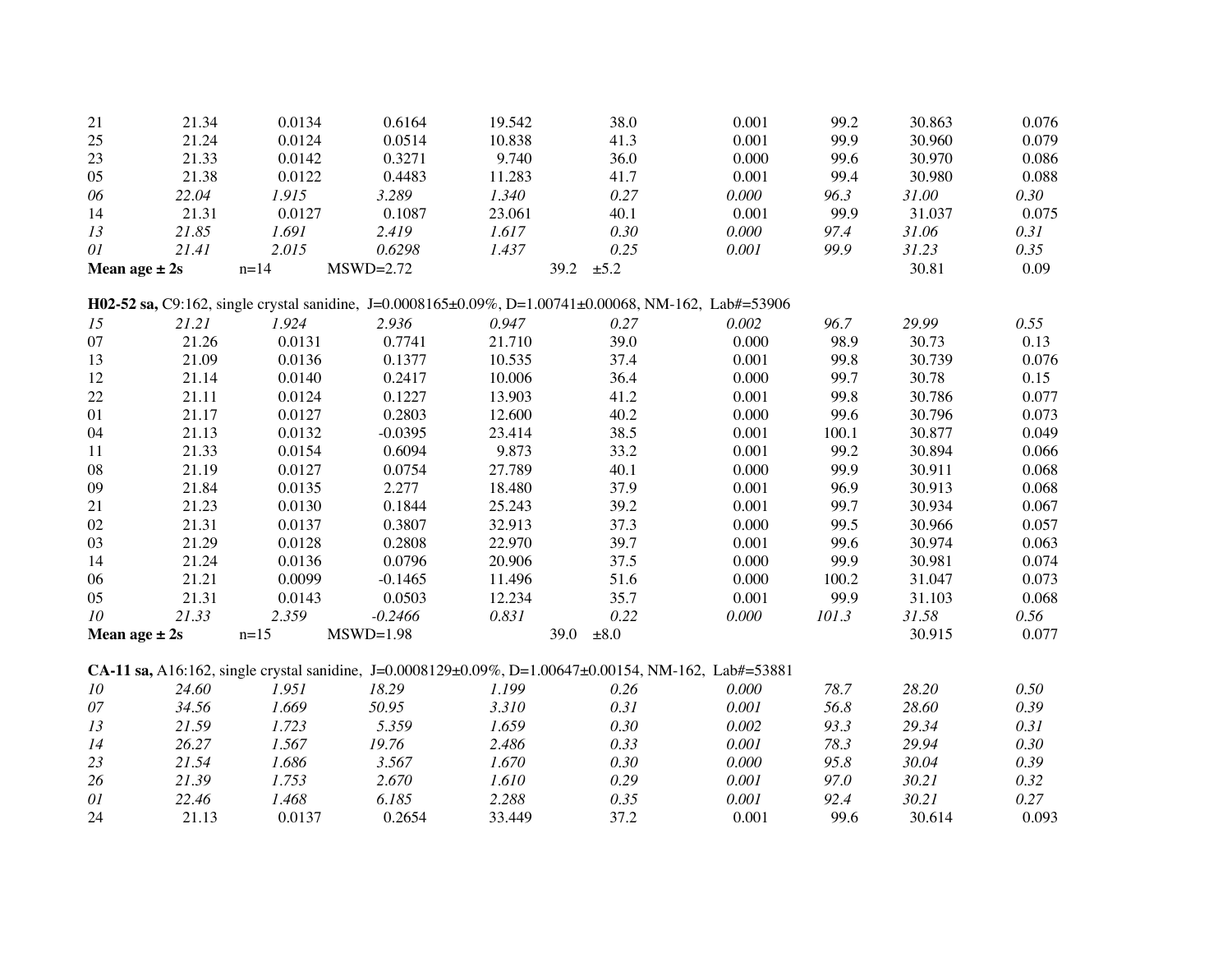| 06             | 21.21             | 0.0131   | 0.4673      | 31.307 | 39.0                                                                                                       | 0.001 | 99.4  | 30.642 | 0.084 |
|----------------|-------------------|----------|-------------|--------|------------------------------------------------------------------------------------------------------------|-------|-------|--------|-------|
| 09             | 21.23             | 0.0131   | 0.3984      | 20.506 | 38.8                                                                                                       | 0.001 | 99.5  | 30.695 | 0.079 |
| 16             | 21.14             | 0.0135   | 0.0693      | 11.220 | 37.8                                                                                                       | 0.001 | 99.9  | 30.706 | 0.092 |
| 12             | 21.35             | 0.0137   | 0.5201      | 7.137  | 37.4                                                                                                       | 0.001 | 99.3  | 30.828 | 0.091 |
| 15             | 21.32             | 0.0134   | 0.3754      | 15.630 | 38.0                                                                                                       | 0.001 | 99.5  | 30.839 | 0.075 |
| 04             | 21.37             | 0.0129   | 0.5301      | 10.380 | 39.4                                                                                                       | 0.001 | 99.3  | 30.84  | 0.10  |
| ${\bf 08}$     | 21.29             | 0.0133   | 0.2468      | 20.346 | 38.5                                                                                                       | 0.001 | 99.7  | 30.856 | 0.088 |
| $25\,$         | 21.33             | 0.0134   | 0.3630      | 12.791 | 38.1                                                                                                       | 0.001 | 99.5  | 30.864 | 0.084 |
| 03             | 21.30             | 0.0116   | 0.1778      | 30.899 | 44.1                                                                                                       | 0.001 | 99.8  | 30.892 | 0.071 |
| 17             | 21.37             | 0.0122   | 0.3879      | 30.937 | 41.7                                                                                                       | 0.000 | 99.5  | 30.909 | 0.086 |
| 11             | 24.68             | 1.567    | 11.99       | 2.768  | 0.33                                                                                                       | 0.000 | 86.2  | 30.95  | 0.36  |
| 02             | 21.50             | 0.0133   | 0.6873      | 26.618 | 38.4                                                                                                       | 0.001 | 99.1  | 30.967 | 0.093 |
| 21             | 21.32             | 0.0126   | 0.0496      | 26.428 | 40.5                                                                                                       | 0.001 | 99.9  | 30.976 | 0.067 |
| $22\,$         | 21.36             | 0.0142   | 0.0826      | 10.388 | 35.9                                                                                                       | 0.001 | 99.9  | 31.020 | 0.087 |
| 05             | 21.52             | 1.809    | 0.2735      | 0.892  | 0.28                                                                                                       | 0.002 | 100.3 | 31.42  | 0.49  |
|                | Mean age $\pm 2s$ | $n = 14$ | $MSWD=2.20$ |        | 38.9<br>±4.1                                                                                               |       |       | 30.84  | 0.09  |
|                |                   |          |             |        |                                                                                                            |       |       |        |       |
|                |                   |          |             |        | H02-58 sa, C10:162, single crystal sanidine, J=0.0008171±0.09%, D=1.00741±0.00068, NM-162, Lab#=53907      |       |       |        |       |
| 01             | 21.33             | 0.0085   | 0.6357      | 4.904  | 59.7                                                                                                       | 0.001 | 99.1  | 30.896 | 0.077 |
| 04             | 21.37             | 0.0077   | 0.6400      | 3.036  | 65.9                                                                                                       | 0.001 | 99.1  | 30.96  | 0.10  |
| 12             | 21.41             | 0.0103   | 0.6342      | 3.621  | 49.4                                                                                                       | 0.001 | 99.1  | 31.02  | 0.11  |
| 09             | 21.32             | 0.0040   | 0.2883      | 3.237  | 127.4                                                                                                      | 0.001 | 99.6  | 31.03  | 0.11  |
| 02             | 21.38             | 0.0089   | 0.4809      | 7.470  | 57.5                                                                                                       | 0.001 | 99.3  | 31.039 | 0.069 |
| 15             | 21.30             | 0.0118   | 0.1764      | 5.563  | 43.3                                                                                                       | 0.001 | 99.8  | 31.052 | 0.077 |
| 10             | 21.44             | 0.0051   | 0.6253      | 2.156  | 100.4                                                                                                      | 0.000 | 99.1  | 31.07  | 0.13  |
| 11             | 21.44             | 0.0092   | 0.5863      | 5.522  | 55.2                                                                                                       | 0.001 | 99.2  | 31.079 | 0.084 |
| 14             | 21.42             | 0.0055   | 0.4646      | 4.023  | 93.2                                                                                                       | 0.001 | 99.4  | 31.11  | 0.10  |
| 13             | 21.52             | 0.0093   | 0.6771      | 4.976  | 55.0                                                                                                       | 0.001 | 99.1  | 31.167 | 0.090 |
| ${\bf 08}$     | 21.42             | 0.0054   | 0.2823      | 7.071  | 95.2                                                                                                       | 0.000 | 99.6  | 31.180 | 0.069 |
| 21             | 21.95             | 0.0100   | 2.015       | 23.900 | 51.1                                                                                                       | 0.001 | 97.3  | 31.211 | 0.063 |
| 07             | 21.61             | 0.0092   | 0.6393      | 1.970  | 55.5                                                                                                       | 0.001 | 99.1  | 31.30  | 0.16  |
| 03             | 21.43             | 0.0080   | 0.0179      | 4.098  | 63.8                                                                                                       | 0.001 | 100.0 | 31.307 | 0.079 |
| 05             | 21.43             | 0.0077   | $-0.0556$   | 5.365  | 66.5                                                                                                       | 0.001 | 100.1 | 31.340 | 0.074 |
| 06             | 22.35             | 0.0136   | 1.004       | 2.858  | 37.6                                                                                                       | 0.001 | 98.7  | 32.22  | 0.17  |
|                | Mean age $\pm 2s$ | $n=15$   | $MSWD=2.42$ |        | 69.3<br>±47.4                                                                                              |       |       | 31.13  | 0.09  |
|                |                   |          |             |        | <b>CA-10 sa,</b> A15:162, single crystal sanidine, J=0.000813±0.09%, D=1.00647±0.00154, NM-162, Lab#=53880 |       |       |        |       |
| 01             | 21.25             | 0.0044   | 0.3224      | 20.509 | 115.4                                                                                                      | 0.000 | 99.6  | 30.767 | 0.088 |
| 0 <sub>5</sub> | 21.52             | 0.0052   | 1.071       | 6.557  | 98.9                                                                                                       | 0.001 | 98.5  | 30.83  | 0.12  |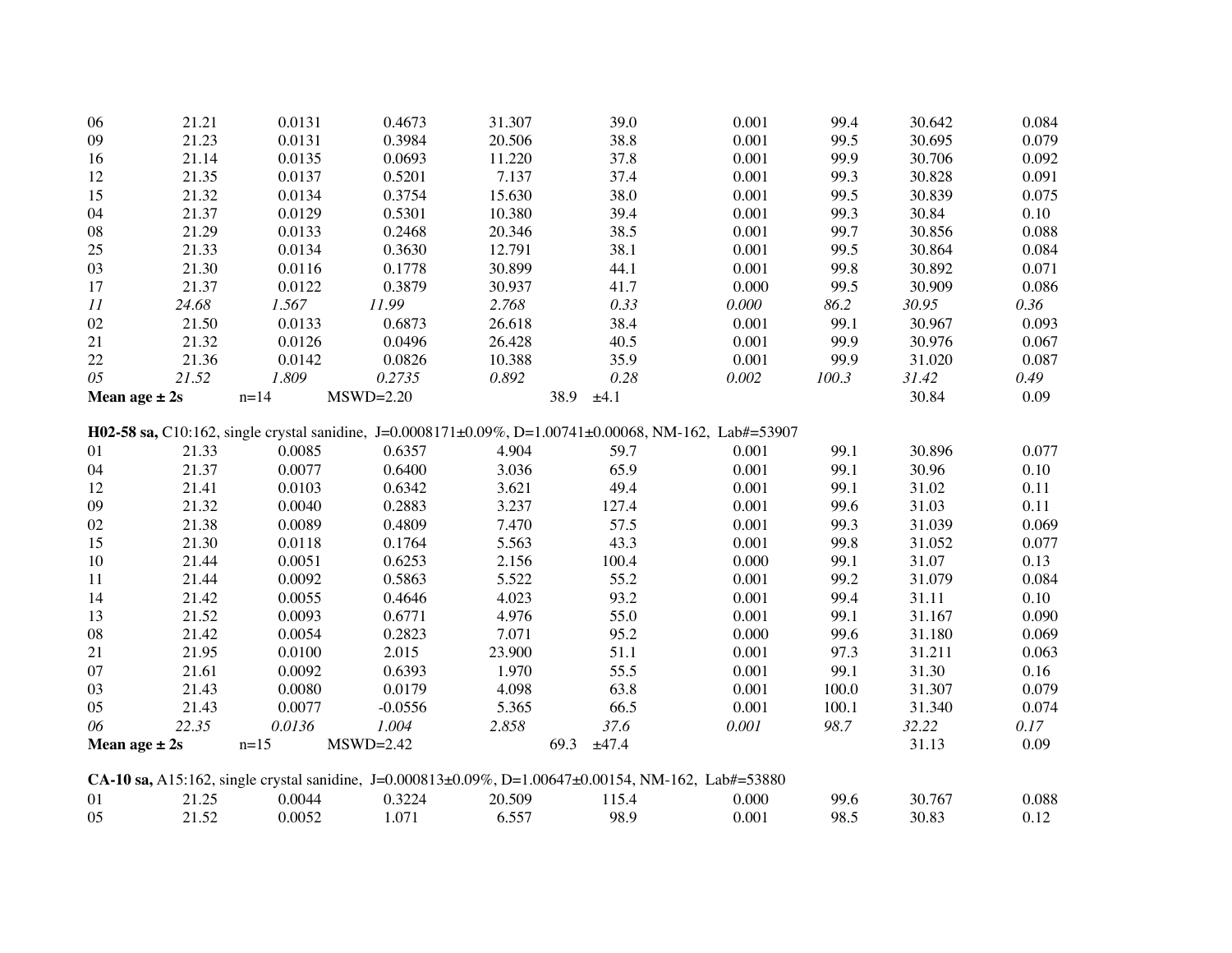| 15                | 21.39 | 0.0104    | 0.6027      | 20.472 | 49.3                                                                                                  | 0.000 | 99.2  | 30.843 | 0.068 |
|-------------------|-------|-----------|-------------|--------|-------------------------------------------------------------------------------------------------------|-------|-------|--------|-------|
| 09                | 21.39 | 0.0054    | 0.5887      | 18.510 | 94.8                                                                                                  | 0.001 | 99.2  | 30.849 | 0.062 |
| 13                | 21.54 | 0.0059    | 0.9017      | 18.576 | 86.7                                                                                                  | 0.000 | 98.8  | 30.935 | 0.077 |
| 08                | 21.42 | 0.0051    | 0.4522      | 19.989 | 99.2                                                                                                  | 0.000 | 99.4  | 30.957 | 0.066 |
| 07                | 21.46 | 0.0054    | 0.5884      | 18.761 | 93.8                                                                                                  | 0.001 | 99.2  | 30.96  | 0.13  |
| 04                | 21.43 | 0.0046    | 0.4632      | 11.231 | 110.5                                                                                                 | 0.001 | 99.4  | 30.964 | 0.094 |
| 06                | 22.00 | 0.0054    | 2.390       | 5.666  | 94.4                                                                                                  | 0.001 | 96.8  | 30.97  | 0.11  |
| 11                | 21.50 | 0.0046    | 0.5455      | 7.663  | 110.3                                                                                                 | 0.001 | 99.3  | 31.037 | 0.098 |
| 12                | 21.44 | 0.0047    | 0.2980      | 7.369  | 108.2                                                                                                 | 0.001 | 99.6  | 31.05  | 0.11  |
| 02                | 21.51 | 0.0063    | 0.4687      | 13.101 | 80.4                                                                                                  | 0.001 | 99.4  | 31.08  | 0.22  |
| 03                | 21.42 | 0.0042    | 0.1357      | 9.595  | 120.9                                                                                                 | 0.000 | 99.8  | 31.086 | 0.099 |
| 16                | 21.51 | 0.0063    | 0.4298      | 13.236 | 81.3                                                                                                  | 0.001 | 99.4  | 31.097 | 0.088 |
| 14                | 21.50 | 0.0050    | 0.3605      | 7.273  | 101.5                                                                                                 | 0.000 | 99.5  | 31.11  | 0.12  |
| 10                | 21.62 | 0.0051    | 0.7392      | 9.994  | 100.9                                                                                                 | 0.001 | 99.0  | 31.124 | 0.091 |
| 17                | 21.74 | 0.0056    | 0.6587      | 7.967  | 90.9                                                                                                  | 0.001 | 99.1  | 31.322 | 0.094 |
| Mean age $\pm 2s$ |       | $n=17$    | $MSWD=2.32$ |        | $\pm 33.2$<br>96.3                                                                                    |       |       | 30.973 | 0.089 |
|                   |       |           |             |        |                                                                                                       |       |       |        |       |
|                   |       |           |             |        | H02-78 sa, B10:162, single crystal sanidine, J=0.0008147±0.09%, D=1.00677±0.00112, NM-162, Lab#=53891 |       |       |        |       |
| 01                | 21.11 | 0.0103    | 0.0748      | 28.222 | 49.7                                                                                                  | 0.001 | 99.9  | 30.73  | 0.25  |
| 05                | 21.40 | 0.0093    | 0.4554      | 20.655 | 54.8                                                                                                  | 0.001 | 99.4  | 30.991 | 0.069 |
| 07                | 21.30 | 0.0109    | 0.0901      | 19.590 | 47.0                                                                                                  | 0.000 | 99.9  | 31.002 | 0.074 |
| 13                | 21.36 | 0.0105    | 0.2445      | 15.400 | 48.7                                                                                                  | 0.001 | 99.7  | 31.021 | 0.069 |
| 11                | 21.36 | 0.0130    | 0.1922      | 20.657 | 39.1                                                                                                  | 0.001 | 99.7  | 31.04  | 0.13  |
| 06                | 21.31 | 0.0095    | 0.0357      | 16.507 | 53.7                                                                                                  | 0.000 | 100.0 | 31.043 | 0.077 |
| 09                | 21.37 | 0.0097    | 0.1754      | 13.597 | 52.8                                                                                                  | 0.000 | 99.8  | 31.067 | 0.081 |
| 02                | 21.45 | 0.0103    | 0.3414      | 29.650 | 49.5                                                                                                  | 0.000 | 99.5  | 31.111 | 0.077 |
| 14                | 21.38 | 0.0104    | 0.0578      | 15.267 | 49.0                                                                                                  | 0.001 | 99.9  | 31.123 | 0.087 |
| 08                | 21.41 | 0.0157    | 0.0816      | 23.243 | 32.4                                                                                                  | 0.000 | 99.9  | 31.155 | 0.070 |
| 04                | 21.49 | 0.0116    | 0.2891      | 9.600  | 43.9                                                                                                  | 0.000 | 99.6  | 31.185 | 0.082 |
| 12                | 21.46 | 0.0114    | 0.1778      | 14.216 | 44.7                                                                                                  | 0.000 | 99.8  | 31.196 | 0.085 |
| 03                | 21.51 | 0.0144    | 0.3094      | 16.688 | 35.5                                                                                                  | 0.001 | 99.6  | 31.211 | 0.098 |
| 21                | 21.43 | 0.0100    | 0.0113      | 11.157 | 50.8                                                                                                  | 0.001 | 100.0 | 31.215 | 0.082 |
| 10                | 21.49 | 0.0108    | 0.1076      | 12.702 | 47.1                                                                                                  | 0.001 | 99.9  | 31.268 | 0.086 |
| 15                | 21.59 | 0.0096    | 0.2165      | 9.245  | 53.0                                                                                                  | 0.001 | 99.7  | 31.36  | 0.11  |
| Mean age $\pm 2s$ |       | $n=15$    | $MSWD=1.56$ |        | 46.8<br>±13.4                                                                                         |       |       | 31.118 | 0.078 |
|                   |       |           |             |        | NH02-18, A5:162, single xtal san, J=0.000813±0.09%, D=1.00693±0.00111, NM-162, Lab#=53870             |       |       |        |       |
| 15                | 25.38 | $-0.7227$ | 36.09       | 0.005  |                                                                                                       | 0.012 | 57.7  | 21.4   | 68.8  |
| 02                | 21.26 | 0.0117    | 0.2606      | 15.873 |                                                                                                       | 0.001 | 99.6  | 30.805 | 0.084 |
|                   |       |           |             |        | 43.7                                                                                                  |       |       |        |       |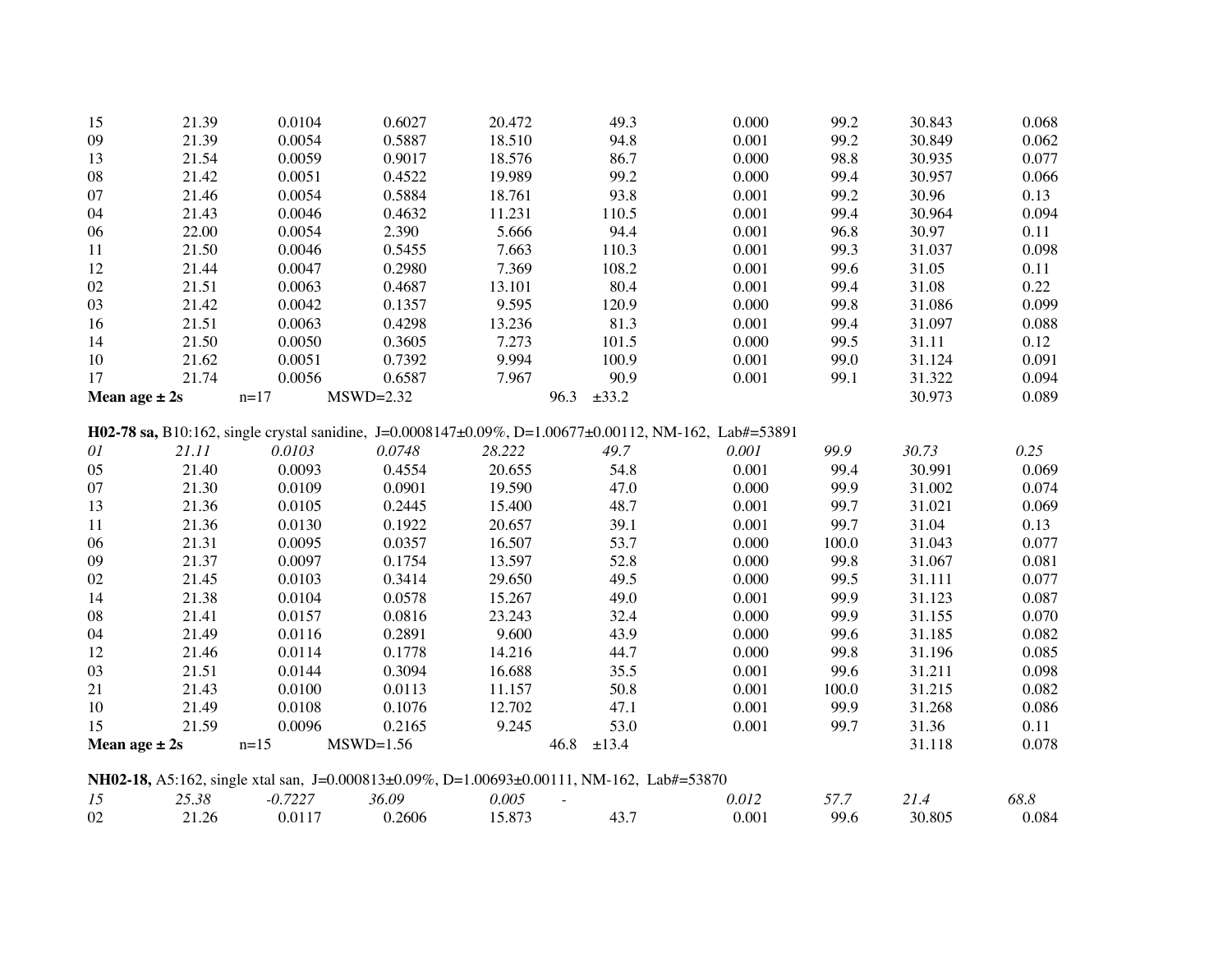| 04         | 21.25             | 0.0118   | 0.1894      | 7.948  | 43.3                                                                                                  | 0.001 | 99.7  | 30.82  | 0.12  |
|------------|-------------------|----------|-------------|--------|-------------------------------------------------------------------------------------------------------|-------|-------|--------|-------|
| 06         | 21.35             | 0.0108   | 0.1517      | 23.677 | 47.4                                                                                                  | 0.001 | 99.8  | 30.979 | 0.078 |
| 03         | 21.32             | 0.0104   | 0.0486      | 42.151 | 49.1                                                                                                  | 0.001 | 99.9  | 30.98  | 0.12  |
| 07         | 21.35             | 0.0103   | 0.1180      | 46.891 | 49.8                                                                                                  | 0.001 | 99.8  | 30.989 | 0.073 |
| 08         | 21.37             | 0.0109   | 0.1116      | 24.586 | 46.8                                                                                                  | 0.000 | 99.9  | 31.029 | 0.084 |
| 09         | 21.43             | 0.0117   | 0.3068      | 23.639 | 43.5                                                                                                  | 0.001 | 99.6  | 31.038 | 0.080 |
| 13         | 21.40             | 0.0105   | 0.0453      | 23.240 | 48.6                                                                                                  | 0.001 | 99.9  | 31.093 | 0.078 |
| 05         | 21.55             | 0.0108   | 0.5691      | 10.954 | 47.3                                                                                                  | 0.001 | 99.2  | 31.098 | 0.098 |
| 01         | 21.43             | 0.0104   | 0.0829      | 18.453 | 48.9                                                                                                  | 0.001 | 99.9  | 31.133 | 0.089 |
| 11         | 21.48             | 0.0125   | 0.1349      | 22.869 | 40.8                                                                                                  | 0.000 | 99.8  | 31.171 | 0.079 |
| 10         | 21.47             | 0.0106   | 0.0306      | 30.458 | 48.2                                                                                                  | 0.001 | 100.0 | 31.213 | 0.081 |
| 12         | 21.62             | 0.0110   | 0.3576      | 9.881  | 46.3                                                                                                  | 0.001 | 99.5  | 31.28  | 0.10  |
| 14         | 21.54             | 0.0108   | 0.0612      | 13.554 | 47.2                                                                                                  | 0.001 | 99.9  | 31.293 | 0.075 |
|            | Mean age $\pm 2s$ | $n = 14$ | $MSWD=2.79$ |        | 46.5<br>$\pm 5.3$                                                                                     |       |       | 31.075 | 0.096 |
|            |                   |          |             |        |                                                                                                       |       |       |        |       |
|            |                   |          |             |        | H02-59 sa, C11:162, single crystal sanidine, J=0.0008178±0.09%, D=1.00623±0.00094, NM-162, Lab#=53908 |       |       |        |       |
| 12         | 22.31             | 3.093    | 6.199       | 0.445  | 0.16                                                                                                  | 0.001 | 92.9  | 30.39  | 0.74  |
| 24         | 21.10             | 0.0109   | 0.1378      | 14.691 | 46.6                                                                                                  | 0.001 | 99.8  | 30.803 | 0.082 |
| 22         | 21.22             | 0.0105   | 0.4410      | 24.178 | 48.7                                                                                                  | 0.001 | 99.4  | 30.847 | 0.068 |
| ${\bf 08}$ | 21.40             | 0.0101   | 0.7918      | 8.927  | 50.4                                                                                                  | 0.001 | 98.9  | 30.967 | 0.061 |
| 15         | 21.52             | 0.0141   | 1.138       | 2.504  | 36.2                                                                                                  | 0.001 | 98.4  | 30.98  | 0.15  |
| 13         | 21.28             | 0.0101   | 0.2831      | 10.776 | 50.5                                                                                                  | 0.001 | 99.6  | 30.999 | 0.065 |
| 03         | 21.31             | 0.0093   | 0.2036      | 17.716 | 55.0                                                                                                  | 0.001 | 99.7  | 31.086 | 0.050 |
| 07         | 21.46             | 0.0166   | 0.7007      | 9.633  | 30.7                                                                                                  | 0.001 | 99.0  | 31.095 | 0.055 |
| 06         | 21.40             | 0.0115   | 0.4748      | 14.868 | 44.4                                                                                                  | 0.001 | 99.3  | 31.104 | 0.069 |
| 09         | 21.34             | 0.0100   | 0.1879      | 10.867 | 50.8                                                                                                  | 0.001 | 99.7  | 31.127 | 0.060 |
| 04         | 21.30             | 0.0107   | 0.0253      | 17.286 | 47.8                                                                                                  | 0.001 | 100.0 | 31.149 | 0.050 |
| 23         | 21.28             | 0.0099   | $-0.0614$   | 6.872  | 51.3                                                                                                  | 0.001 | 100.1 | 31.157 | 0.081 |
| 21         | 21.40             | 0.0119   | 0.2438      | 12.779 | 43.0                                                                                                  | 0.000 | 99.7  | 31.189 | 0.077 |
| 14         | 21.45             | 0.0101   | 0.3870      | 10.530 | 50.4                                                                                                  | 0.001 | 99.5  | 31.214 | 0.059 |
| 05         | 21.37             | 0.0106   | 0.0270      | 11.256 | 48.3                                                                                                  | 0.001 | 100.0 | 31.249 | 0.055 |
| 02         | 21.48             | 0.0115   | 0.3422      | 6.207  | 44.5                                                                                                  | 0.001 | 99.5  | 31.275 | 0.075 |
| 01         | 21.60             | 0.0106   | 0.4841      | 14.424 | 48.0                                                                                                  | 0.001 | 99.3  | 31.376 | 0.078 |
| 11         | 21.94             | 0.0101   | 0.7128      | 7.988  | 50.3                                                                                                  | 0.001 | 99.0  | 31.78  | 0.13  |
| 10         | 23.70             | 2.322    | 1.934       | 0.427  | 0.22                                                                                                  | 0.000 | 98.4  | 34.14  | 0.56  |
|            | Mean age $\pm 2s$ | $n=16$   | $MSWD=4.42$ |        | 46.7<br>±12.1                                                                                         |       |       | 31.11  | 0.09  |

## Notes:

Isotopic ratios corrected for blank, radioactive decay, and mass discrimination, not corrected for interfering reactions.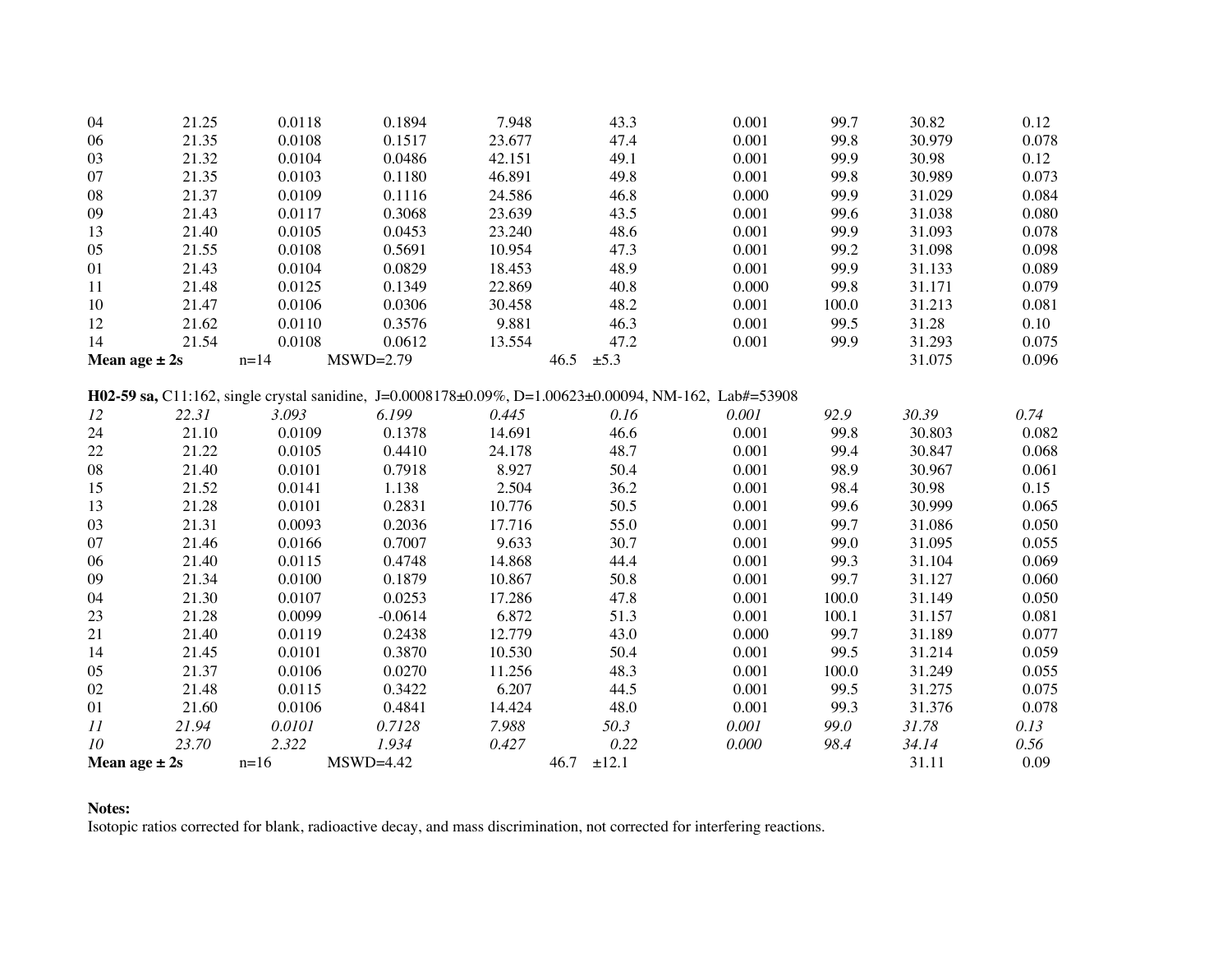Ages calculated ralative to FC-1 Fish Canyon Tuff sanidine interlaboratory standard at 27.84 Ma.

Errors quoted for individual analyses include analytical error only, without interfering reaction or J uncertainties.

Mean age is weighted mean age of Taylor (1982). Mean age error is weighted error

of the mean (Taylor, 1982), multiplied by the root of the MSWD where MSWD>1, and also

incorporates uncertainty in J factors and irradiation correction uncertainties.

Decay constants and isotopic abundances after Steiger and Jaeger (1977).

# symbol preceding sample ID denotes analyses excluded from mean age calculations.

Discrimination =  $1.00693 \pm 0.00111$ 

Correction factors:

 $({}^{39}Ar/{}^{37}Ar)_{Ca} = 0.0007 \pm 2e-05$  $({}^{36}Ar/{}^{37}Ar)_{Ca} = 0.00028 \pm 5e-06$  $({}^{38}Ar/{}^{39}Ar)_K = 0.01077$  $\hat{A}^{40}Ar^{39}Ar$ <sub>K</sub> = 0.0002 ± 0.0003

## NM-148

| ID  | $^{40}Ar/^{39}Ar$              | 37Ar/39Ar | $^{36}Ar/^{39}Ar$<br>$(x 10^{-3})$ | $^{39}Ar_K$<br>$(x 10^{-15}$ mol) | K/Ca                                                                                                 | Cl/K<br>$(x 10^{-3})$ | $% ^{40}Ar*$ | Age<br>(Ma) | $\pm 2s$<br>(Ma) |
|-----|--------------------------------|-----------|------------------------------------|-----------------------------------|------------------------------------------------------------------------------------------------------|-----------------------|--------------|-------------|------------------|
|     |                                |           |                                    |                                   | HOI-61 sa, A7:148, single crystal sanidine, J=0.0007553±0.10%, D=1.00712±0.00131, NM-148, Lab#=52876 |                       |              |             |                  |
| 02# | 21.79                          | 1.535     | 4.669                              | 0.181                             | 0.33                                                                                                 | $-0.500$              | 94.3         | 27.80       | 0.66             |
| 17  | 21.48                          | 0.0092    | 1.209                              | 2.01                              | 55.2                                                                                                 | 0.67                  | 98.3         | 28.56       | 0.39             |
| 03  | 21.21                          | 0.0090    | 0.2650                             | 3.74                              | 56.9                                                                                                 | 0.66                  | 99.6         | 28.56       | 0.38             |
| 06  | 21.17                          | 0.0089    | 0.0935                             | 2.07                              | 57.3                                                                                                 | 0.65                  | 99.9         | 28.58       | 0.39             |
| 09  | 21.21                          | 0.0090    | 0.1706                             | 1.02                              | 56.6                                                                                                 | 0.65                  | 99.8         | 28.60       | 0.40             |
| 05  | 21.17                          | 0.0094    | 0.0157                             | 3.15                              | 54.2                                                                                                 | 0.68                  | 100.0        | 28.61       | 0.39             |
| 11  | 21.17                          | 0.0089    | $-0.0014$                          | 1.85                              | 57.1                                                                                                 | 0.71                  | 100.0        | 28.63       | 0.38             |
| 04  | 21.25                          | 0.0090    | 0.2047                             | 1.71                              | 56.9                                                                                                 | 0.58                  | 99.7         | 28.64       | 0.39             |
| 01  | 21.26                          | 0.0090    | 0.2280                             | 3.15                              | 56.5                                                                                                 | 0.59                  | 99.7         | 28.65       | 0.38             |
| 14  | 21.36                          | 0.0090    | 0.4797                             | 1.84                              | 56.5                                                                                                 | 0.57                  | 99.3         | 28.68       | 0.39             |
| 10  | 21.37                          | 0.0077    | 0.5031                             | 1.61                              | 65.9                                                                                                 | 0.56                  | 99.3         | 28.68       | 0.39             |
| 12  | 21.34                          | 0.0088    | 0.3954                             | 2.69                              | 57.9                                                                                                 | 0.55                  | 99.5         | 28.69       | 0.38             |
| 13  | 21.24                          | 0.0089    | 0.0130                             | 0.940                             | 57.5                                                                                                 | 0.55                  | 100.0        | 28.71       | 0.41             |
| 16  | 21.27                          | 0.0083    | 0.0580                             | 1.45                              | 61.3                                                                                                 | 0.52                  | 99.9         | 28.72       | 0.40             |
| 07  | 21.30                          | 0.0093    | 0.0977                             | 0.855                             | 54.7                                                                                                 | 0.74                  | 99.9         | 28.75       | 0.43             |
| 08  | 21.34                          | 0.0084    | 0.0238                             | 1.36                              | 60.6                                                                                                 | 0.65                  | 100.0        | 28.84       | 0.40             |
| 15  | 21.38                          | 0.0093    | $-0.1239$                          | 0.644                             | 55.0                                                                                                 | 0.61                  | 100.2        | 28.95       | 0.41             |
|     | weighted mean $\pm$ Taylor err |           | $n=16$                             |                                   | 57.5<br>$\pm 5.8$                                                                                    |                       |              | 28.67       | 0.11             |

**HOI-184 sa,** A5:148, single crystal sanidine, J=0.0007547±0.10%, D=1.00712±0.00131, NM-148, Lab#=52874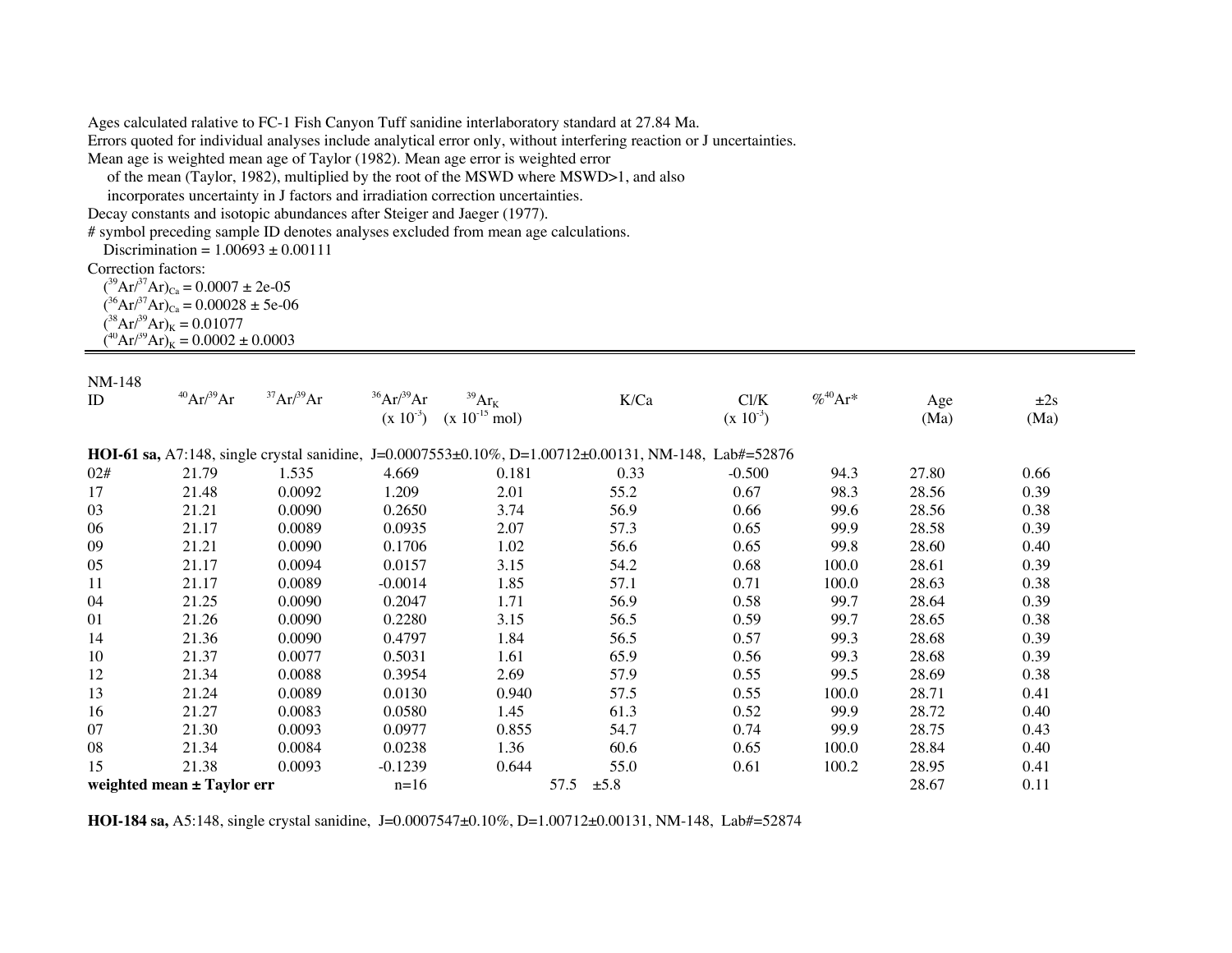| 09 | 22.32                      | 0.0188 | 1.216     | 2.28  | 27.1                                                                                                      | 0.33 | 98.4  | 29.65 | 0.40 |
|----|----------------------------|--------|-----------|-------|-----------------------------------------------------------------------------------------------------------|------|-------|-------|------|
| 13 | 22.12                      | 0.0162 | 0.3026    | 1.73  | 31.5                                                                                                      | 0.70 | 99.6  | 29.75 | 0.40 |
| 12 | 22.25                      | 0.0191 | 0.4895    | 1.33  | 26.7                                                                                                      | 0.69 | 99.4  | 29.85 | 0.40 |
| 10 | 22.19                      | 0.0169 | 0.3009    | 1.33  | 30.2                                                                                                      | 0.36 | 99.6  | 29.85 | 0.40 |
| 14 | 22.30                      | 0.0185 | 0.5991    | 2.01  | 27.5                                                                                                      | 0.87 | 99.2  | 29.87 | 0.41 |
| 07 | 22.19                      | 0.0151 | 0.1150    | 1.82  | 33.7                                                                                                      | 0.56 | 99.9  | 29.92 | 0.40 |
| 02 | 22.22                      | 0.0190 | 0.2158    | 1.21  | 26.8                                                                                                      | 0.59 | 99.7  | 29.92 | 0.40 |
| 11 | 22.28                      | 0.0187 | 0.3646    | 1.98  | 27.3                                                                                                      | 0.37 | 99.5  | 29.94 | 0.40 |
| 03 | 22.40                      | 0.0176 | 0.7619    | 1.54  | 28.9                                                                                                      | 0.41 | 99.0  | 29.95 | 0.41 |
| 04 | 22.34                      | 0.0178 | 0.4364    | 1.07  | 28.6                                                                                                      | 0.48 | 99.4  | 29.99 | 0.41 |
| 01 | 22.39                      | 0.0179 | 0.5638    | 3.02  | 28.4                                                                                                      | 0.67 | 99.3  | 30.01 | 0.40 |
| 16 | 22.62                      | 0.0166 | 1.332     | 1.77  | 30.7                                                                                                      | 0.74 | 98.3  | 30.02 | 0.41 |
| 05 | 22.37                      | 0.0182 | 0.3393    | 4.49  | 28.1                                                                                                      | 0.64 | 99.6  | 30.07 | 0.40 |
| 15 | 22.47                      | 0.0154 | 0.7006    | 3.46  | 33.1                                                                                                      | 0.45 | 99.1  | 30.07 | 0.40 |
| 06 | 22.26                      | 0.0161 | $-0.0591$ | 1.27  | 31.7                                                                                                      | 0.51 | 100.1 | 30.09 | 0.41 |
| 08 | 22.50                      | 0.0181 | 0.4582    | 0.996 | 28.1                                                                                                      | 1.1  | 99.4  | 30.20 | 0.43 |
|    | weighted mean ± Taylor err |        | $n=16$    |       | 29.3<br>±4.5                                                                                              |      |       | 29.94 | 0.12 |
|    |                            |        |           |       | F01-474 sa, B15:NM-148, single crystal sanidine, J=0.0007578±0.10%, D=1.00712±0.00131, NM-148, Lab#=52900 |      |       |       |      |
| 08 | 22.19                      | 0.0172 | 0.4753    | 2.38  | 29.6                                                                                                      | 0.63 | 99.4  | 29.90 | 0.40 |
| 14 | 22.32                      | 0.0173 | 0.7633    | 1.34  | 29.6                                                                                                      | 0.86 | 99.0  | 29.96 | 0.41 |
| 01 | 22.38                      | 0.0186 | 0.7517    | 0.735 | 27.5                                                                                                      | 1.1  | 99.0  | 30.04 | 0.43 |
| 12 | 22.27                      | 0.0162 | 0.3786    | 1.20  | 31.4                                                                                                      | 0.41 | 99.5  | 30.05 | 0.42 |
| 11 | 22.54                      | 0.0132 | 1.274     | 1.24  | 38.6                                                                                                      | 0.40 | 98.3  | 30.05 | 0.41 |
| 02 | 22.30                      | 0.0163 | 0.4522    | 4.46  | 31.2                                                                                                      | 0.55 | 99.4  | 30.06 | 0.40 |
| 15 | 22.33                      | 0.0169 | 0.4854    | 1.59  | 30.1                                                                                                      | 0.65 | 99.4  | 30.08 | 0.41 |
| 06 | 22.35                      | 0.0142 | 0.4619    | 3.04  | 35.9                                                                                                      | 0.53 | 99.4  | 30.13 | 0.40 |
| 09 | 22.30                      | 0.0164 | 0.2598    | 2.84  | 31.1                                                                                                      | 0.59 | 99.7  | 30.13 | 0.40 |
| 03 | 22.29                      | 0.0178 | 0.2193    | 2.88  | 28.7                                                                                                      | 0.62 | 99.7  | 30.14 | 0.40 |
| 10 | 22.66                      | 0.0153 | 1.397     | 1.45  | 33.3                                                                                                      | 0.75 | 98.2  | 30.16 | 0.41 |
| 07 | 22.31                      | 0.0182 | 0.2240    | 1.06  | 28.0                                                                                                      | 0.78 | 99.7  | 30.17 | 0.42 |
| 05 | 22.66                      | 0.0185 | 1.397     | 0.908 | 27.5                                                                                                      | 0.45 | 98.2  | 30.17 | 0.43 |
| 13 | 22.35                      | 0.0158 | 0.2751    | 1.97  | 32.3                                                                                                      | 0.86 | 99.6  | 30.20 | 0.41 |
| 04 | 22.23                      | 0.0188 | $-0.5911$ | 0.608 | 27.1                                                                                                      | 0.46 | 100.8 | 30.37 | 0.44 |
|    | weighted mean ± Taylor err |        | $n=15$    |       | 30.8<br>$\pm 6.5$                                                                                         |      |       | 30.10 | 0.12 |
|    |                            |        |           |       |                                                                                                           |      |       |       |      |
|    |                            |        |           |       | F01-457 sa, C2:148, single crystal sanidine, J=0.0007496±0.10%, D=1.00712±0.00131, NM-148, Lab#=52903     |      |       |       |      |
| 01 | 22.85                      | 0.0136 | 0.5547    | 1.63  | 37.5                                                                                                      | 0.36 | 99.3  | 30.43 | 0.43 |
| 02 | 22.98                      | 0.0135 | 0.4032    | 1.26  | 37.7                                                                                                      | 0.66 | 99.5  | 30.66 | 0.42 |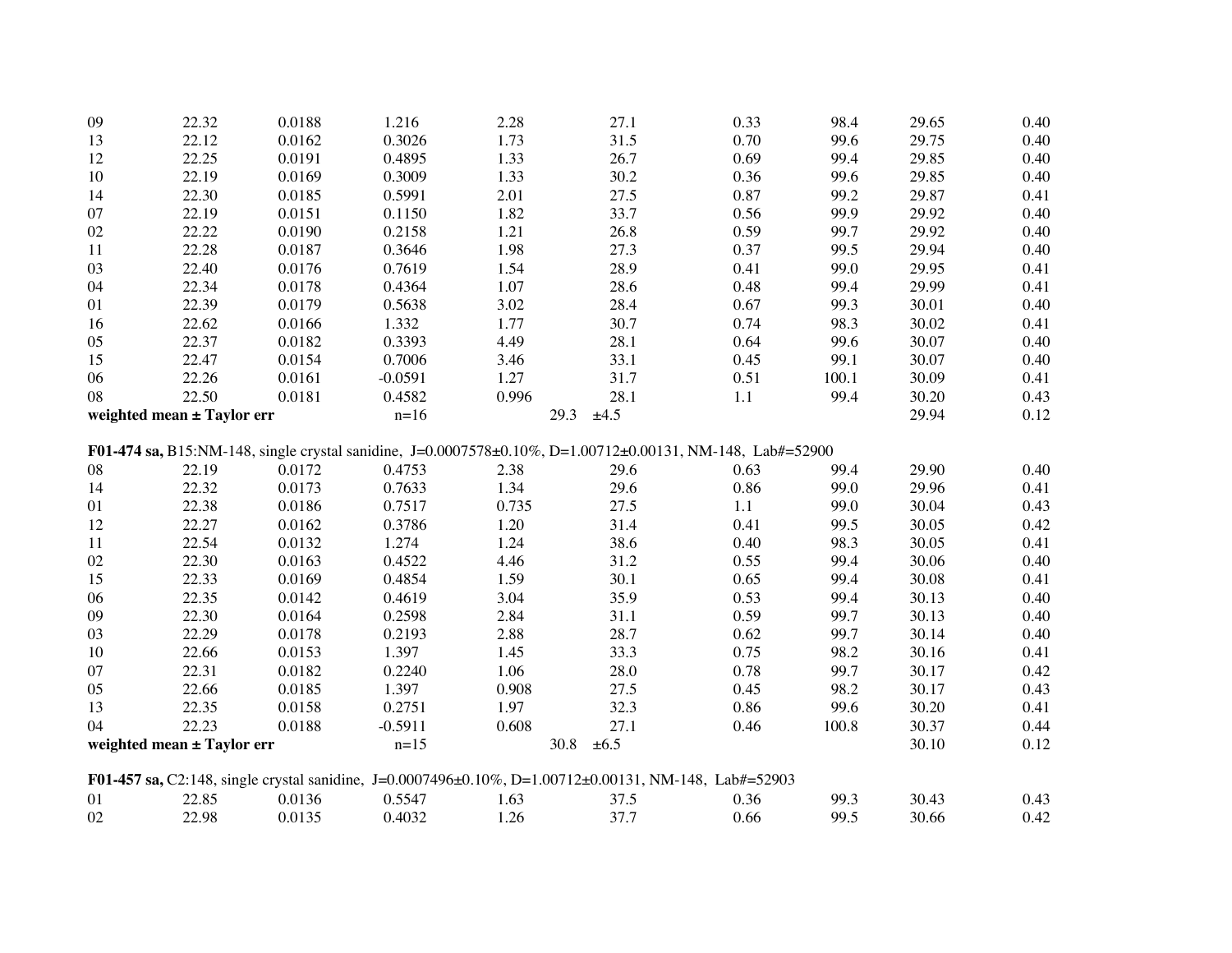| 11  | 22.95                      | 0.0131 | 0.2716    | 1.01  | 38.9                                                                                                  | 0.75     | 99.7  | 30.66 | 0.43 |
|-----|----------------------------|--------|-----------|-------|-------------------------------------------------------------------------------------------------------|----------|-------|-------|------|
| 13  | 23.02                      | 0.0135 | 0.4143    | 1.58  | 37.9                                                                                                  | 0.68     | 99.5  | 30.70 | 0.42 |
| 05  | 23.00                      | 0.0123 | 0.3175    | 2.05  | 41.6                                                                                                  | 0.59     | 99.6  | 30.72 | 0.42 |
| 07  | 22.92                      | 0.0130 | $-0.0004$ | 1.71  | 39.3                                                                                                  | 0.35     | 100.0 | 30.73 | 0.42 |
| 03  | 23.02                      | 0.0125 | 0.2527    | 3.91  | 40.9                                                                                                  | 0.53     | 99.7  | 30.77 | 0.41 |
| 14  | 23.01                      | 0.0136 | 0.2108    | 1.05  | 37.4                                                                                                  | 0.59     | 99.7  | 30.77 | 0.43 |
| 08  | 23.05                      | 0.0131 | 0.3249    | 2.64  | 38.8                                                                                                  | 0.66     | 99.6  | 30.78 | 0.41 |
| 09  | 23.05                      | 0.0131 | 0.2085    | 3.48  | 39.0                                                                                                  | 0.63     | 99.7  | 30.82 | 0.41 |
| 12  | 23.17                      | 0.0127 | 0.5892    | 2.62  | 40.0                                                                                                  | 0.64     | 99.3  | 30.83 | 0.41 |
| 06  | 23.08                      | 0.0124 | 0.1455    | 1.88  | 41.1                                                                                                  | 0.57     | 99.8  | 30.89 | 0.42 |
| 04  | 23.18                      | 0.0116 | 0.3981    | 1.15  | 44.1                                                                                                  | 0.53     | 99.5  | 30.92 | 0.42 |
| 15# | 23.04                      | 1.801  | $-0.3786$ | 0.161 | 0.28                                                                                                  | $-0.213$ | 101.1 | 31.28 | 0.81 |
| 10# | 22.85                      | 2.224  | $-3.6178$ | 0.065 | 0.23                                                                                                  | $-0.473$ | 105.5 | 32.4  | 1.6  |
|     | weighted mean ± Taylor err |        | $n=13$    |       | 39.6<br>$\pm 3.9$                                                                                     |          |       | 30.75 | 0.13 |
|     |                            |        |           |       | F01-458 sa, C3:148, single crystal sanidine, J=0.0007494±0.10%, D=1.00712±0.00131, NM-148, Lab#=52904 |          |       |       |      |
| 13# | 17.57                      | 0.0113 | 0.9922    | 1.16  | 45.3                                                                                                  | 0.59     | 98.3  | 23.20 | 0.34 |
| 12  | 23.03                      | 0.0087 | 0.0822    | 2.60  | 58.5                                                                                                  | 0.55     | 99.9  | 30.84 | 0.41 |
| 01  | 23.40                      | 0.0053 | 1.323     | 1.29  | 96.5                                                                                                  | 0.50     | 98.3  | 30.85 | 0.44 |
| 14  | 23.27                      | 0.0108 | 0.8163    | 2.49  | 47.2                                                                                                  | 0.60     | 99.0  | 30.87 | 0.41 |
| 11  | 23.15                      | 0.0080 | 0.3864    | 3.32  | 63.5                                                                                                  | 0.49     | 99.5  | 30.88 | 0.41 |
| 06  | 23.35                      | 0.0091 | 0.9092    | 2.81  | 56.3                                                                                                  | 0.59     | 98.9  | 30.94 | 0.42 |
| 15  | 23.16                      | 0.0097 | 0.1857    | 4.72  | 52.9                                                                                                  | 0.46     | 99.8  | 30.97 | 0.41 |
| 03  | 23.23                      | 0.0086 | 0.3728    | 2.05  | 59.1                                                                                                  | 0.38     | 99.5  | 30.99 | 0.42 |
| 10  | 23.22                      | 0.0046 | 0.2983    | 2.67  | 112.0                                                                                                 | 0.47     | 99.6  | 31.01 | 0.41 |
| 09  | 23.26                      | 0.0044 | 0.3409    | 2.28  | 117.0                                                                                                 | 0.51     | 99.6  | 31.04 | 0.42 |
| 04  | 23.15                      | 0.0077 | $-0.0839$ | 2.28  | 66.2                                                                                                  | 0.83     | 100.1 | 31.06 | 0.41 |
| 02  | 23.25                      | 0.0045 | 0.2621    | 3.32  | 113.3                                                                                                 | 0.49     | 99.7  | 31.06 | 0.42 |
| 08  | 23.16                      | 0.0079 | $-0.1838$ | 1.26  | 64.3                                                                                                  | 0.73     | 100.2 | 31.12 | 0.43 |
| 05  | 23.13                      | 0.0110 | $-0.3283$ | 1.14  | 46.2                                                                                                  | 0.81     | 100.4 | 31.14 | 0.43 |
| 07  | 23.38                      | 0.0080 | 0.2344    | 1.31  | 63.9                                                                                                  | 0.66     | 99.7  | 31.25 | 0.42 |
|     |                            |        | $n = 14$  |       | 72.6<br>±50.9                                                                                         |          |       | 31.00 | 0.13 |
|     | weighted mean ± Taylor err |        |           |       |                                                                                                       |          |       |       |      |

Isotopic ratios corrected for blank, radioactive decay, and mass discrimination, not corrected for interfering reactions.

Individual analyses show analytical error only; mean age errors also include error in J and irradiation parameters.

Analyses in italics are excluded excluded from mean age calculations.

Correction factors:<br>  $({}^{39}\text{Ar/}^{37}\text{Ar})_{\text{Ca}} = 0.00070 \pm 0.00002$ <br>  $({}^{36}\text{Ar/}^{37}\text{Ar})_{\text{Ca}} = 0.00028 \pm 0.00001$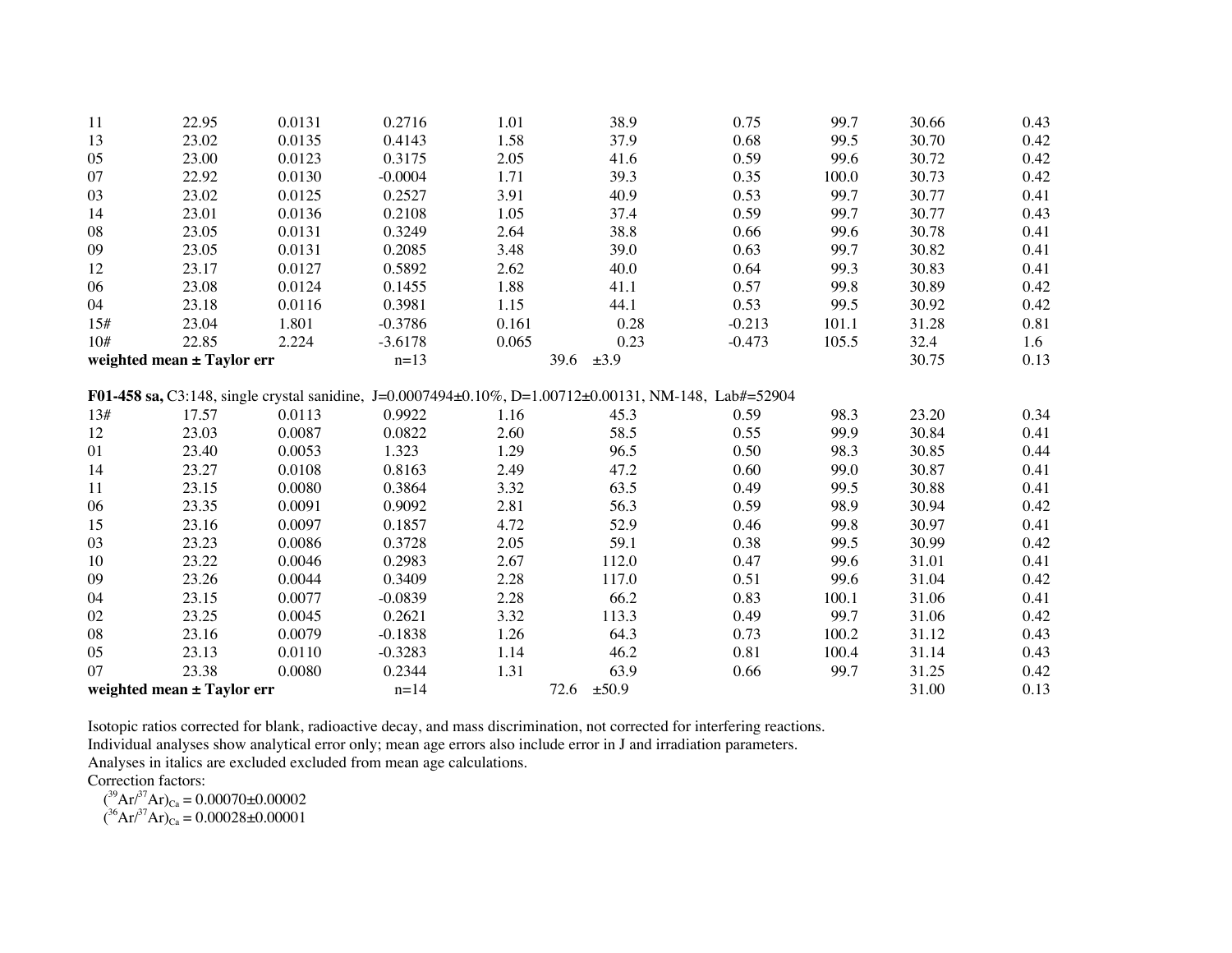$({}^{38}\text{Ar} / {}^{39}\text{Ar})_{\text{K}} = 0.0108$  $(^{40}Ar/^{39}Ar)_K = 0.0002 \pm 0.0003$ 

| NM-130 |                            |           |                                |                                 |                                                                                                           |               |              |         |          |
|--------|----------------------------|-----------|--------------------------------|---------------------------------|-----------------------------------------------------------------------------------------------------------|---------------|--------------|---------|----------|
| ID     | $^{40}Ar/^{39}Ar$          | 37Ar/39Ar | $36$ Ar $/39$ Ar               | $^{39}\mathrm{Ar}_{\mathrm{K}}$ | K/Ca                                                                                                      | Cl/K          | $% ^{40}Ar*$ | Age     | $\pm 1s$ |
|        |                            |           | $(x 10^{-3}) (x 10^{-15}$ mol) |                                 |                                                                                                           | $(x 10^{-3})$ |              | (Ma)    | (Ma)     |
|        |                            |           |                                |                                 |                                                                                                           |               |              |         |          |
|        |                            |           |                                |                                 | H00-104, single crystal sanidine, J=0.000773332±0.10%, D=1.00276±0.0009999999, NM-130, Lab#=51712         |               |              |         |          |
| 12     | 17.94                      | 0.0182    | 1.172                          | 3.49                            | 28.1                                                                                                      | 0.26          | 98.1         | 24.388  | 0.077    |
| 13     | 17.85                      | 0.0117    | 0.5378                         | 5.43                            | 43.8                                                                                                      | 0.16          | 99.1         | 24.511  | 0.060    |
| 10     | 17.91                      | 0.0109    | 0.5676                         | 11.4                            | 46.8                                                                                                      | 0.22          | 99.1         | 24.593  | 0.050    |
| 11     | 17.97                      | 0.0120    | 0.7086                         | 4.89                            | 42.6                                                                                                      | 0.16          | 98.8         | 24.617  | 0.066    |
| 08     | 18.05                      | 0.0112    | 0.8236                         | 15.1                            | 45.7                                                                                                      | 0.40          | 98.7         | 24.672  | 0.054    |
| 06     | 17.89                      | 0.0102    | 0.0946                         | 13.3                            | 50.1                                                                                                      | 0.40          | 99.8         | 24.748  | 0.052    |
| 02     | 18.00                      | 0.0113    | 0.4577                         | 9.13                            | 45.2                                                                                                      | 0.35          | 99.3         | 24.750  | 0.064    |
| 15     | 18.00                      | 0.0117    | 0.4537                         | 4.62                            | 43.8                                                                                                      | 0.25          | 99.3         | 24.759  | 0.077    |
| 09     | 18.00                      | 0.0107    | 0.3362                         | 13.0                            | 47.6                                                                                                      | 0.14          | 99.5         | 24.804  | 0.055    |
| 07     | 17.97                      | 0.0105    | 0.2208                         | 9.31                            | 48.4                                                                                                      | 0.30          | 99.6         | 24.806  | 0.052    |
| 04     | 18.01                      | 0.0139    | 0.3602                         | 8.53                            | 36.7                                                                                                      | 0.32          | 99.4         | 24.814  | 0.058    |
| 01     | 17.96                      | 0.0103    | 0.1140                         | 11.0                            | 49.4                                                                                                      | 0.15          | 99.8         | 24.842  | 0.061    |
| 05     | 17.96                      | 0.0114    | 0.0703                         | 15.0                            | 44.7                                                                                                      | 0.21          | 99.9         | 24.862  | 0.050    |
| 14     | 17.96                      | 0.0134    | $-0.0916$                      | 2.82                            | 38.1                                                                                                      | 0.45          | 100.2        | 24.925  | 0.095    |
| 03     | 18.10                      | 0.0112    | 0.2478                         | 8.82                            | 45.4                                                                                                      | 0.32          | 99.6         | 24.979  | 0.055    |
|        | weighted mean ± Taylor err |           | $n=15$                         |                                 | 43.8<br>±5.7                                                                                              |               |              | 24.745  | 0.029    |
|        |                            |           |                                |                                 |                                                                                                           |               |              |         |          |
|        |                            |           |                                |                                 | 86DJ107, C11, NM-130, single crystal sanidine, J=0.000769386±0.10%, D=1.00769±0.00119, NM-130, Lab#=51742 |               |              |         |          |
| 01     | 63.51                      | 0.0774    | 372.3                          | 0.013                           | 6.6                                                                                                       | $-47.194$     | $-73.2$      | $-65.7$ | 23.3     |
| 07     | 146.2                      | 0.0024    | 506.6                          | 0.034                           | 209.7                                                                                                     | 12.5          | $-2.4$       | $-4.9$  | 14.0     |
| 16     | 207.2                      | 0.0000    | 668.2                          | 0.012                           |                                                                                                           | 15.9          | 4.7          | 13.5    | 35.5     |
| 04     | 18.81                      | 0.0127    | 2.721                          | 8.30                            | 40.1                                                                                                      | 0.24          | 95.7         | 24.819  | 0.069    |
| 02     | 18.72                      | 0.0134    | 2.344                          | 6.20                            | 38.0                                                                                                      | 0.46          | 96.3         | 24.851  | 0.062    |
| 14     | 18.76                      | 0.0114    | 2.327                          | 3.22                            | 44.9                                                                                                      | 0.68          | 96.3         | 24.919  | 0.090    |
| 13     | 18.57                      | 0.0089    | 1.619                          | 4.61                            | 57.4                                                                                                      | 0.24          | 97.4         | 24.939  | 0.068    |
| 03     | 18.58                      | 0.0088    | 1.648                          | 16.5                            | 57.9                                                                                                      | 0.22          | 97.4         | 24.940  | 0.067    |
| 10     | 18.63                      | 0.0094    | 1.807                          | 7.96                            | 54.0                                                                                                      | 0.15          | 97.1         | 24.944  | 0.056    |
| 05     | 18.45                      | 0.0092    | 1.201                          | 4.67                            | 55.4                                                                                                      | 0.24          | 98.1         | 24.951  | 0.075    |
| 06     | 18.48                      | 0.0117    | 1.178                          | 7.35                            | 43.5                                                                                                      | 0.15          | 98.1         | 24.995  | 0.061    |
| 12     | 18.38                      | 0.0106    | 0.7866                         | 4.80                            | 48.2                                                                                                      | 0.100         | 98.7         | 25.022  | 0.078    |
| 11     | 18.30                      | 0.0099    | 0.4809                         | 4.28                            | 51.6                                                                                                      | 0.48          | 99.2         | 25.031  | 0.069    |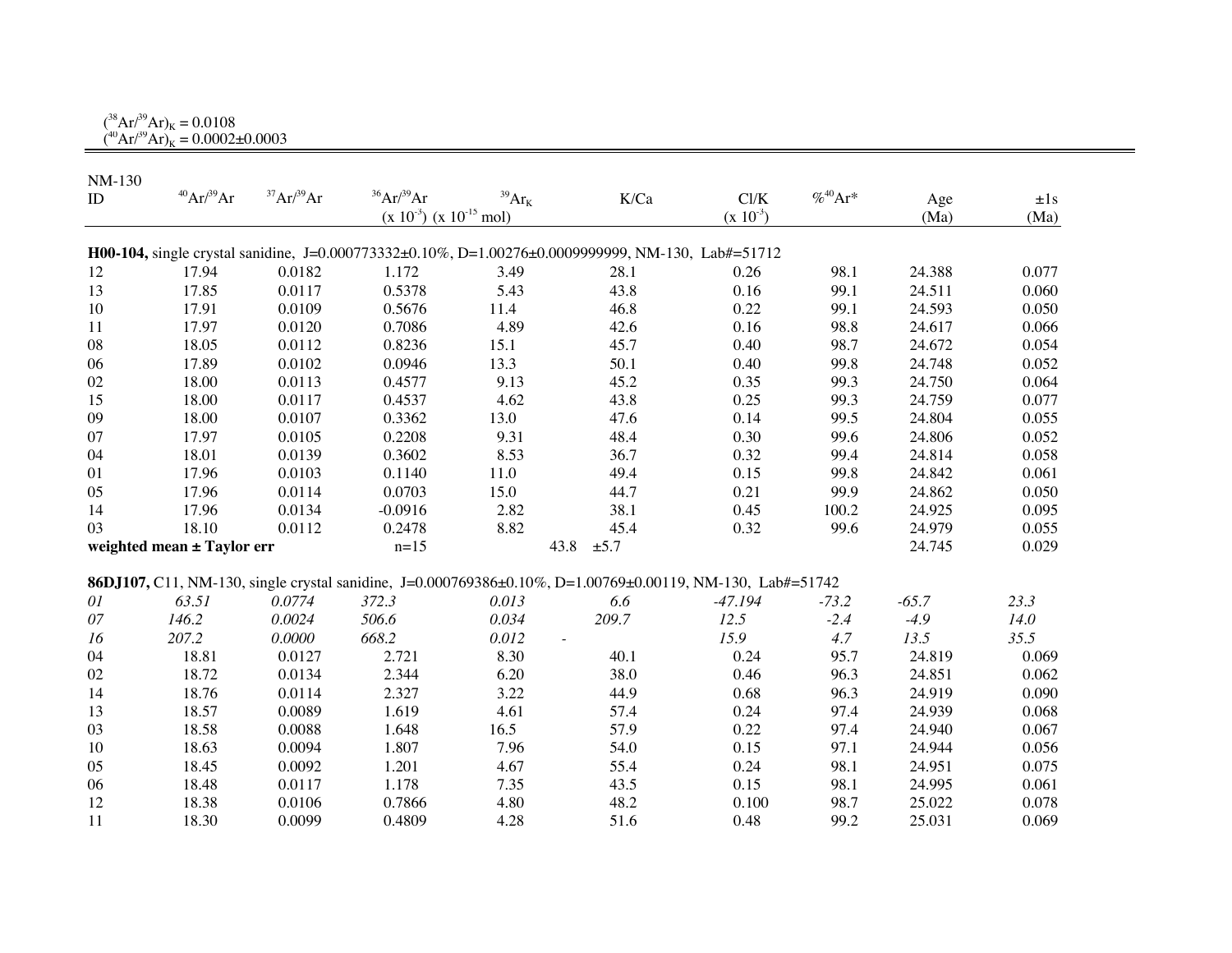| 17 | 18.51                      | 0.0205 | 0.7821                | 2.43     | 24.9                                                                                        | 0.15     | 98.8      | 25.20           | 0.10           |
|----|----------------------------|--------|-----------------------|----------|---------------------------------------------------------------------------------------------|----------|-----------|-----------------|----------------|
| 15 | 18.32                      | 0.0184 | 0.0461                | 4.91     | 27.8                                                                                        | 0.32     | 99.9      | 25.229          | 0.066          |
| 08 | $-51.1918$                 | 0.0000 | $-450.9780$<br>$n=10$ | $-0.002$ | 49.1<br>±7.2                                                                                | 59.0     | $%-160.3$ | 110.5<br>24.939 | 147.3<br>0.033 |
|    | weighted mean ± Taylor err |        |                       |          |                                                                                             |          |           |                 |                |
|    |                            |        |                       |          | H00-78, single crystal sanidine, J=0.000774328±0.10%, D=1.00399±0.00123, NM-130, Lab#=51701 |          |           |                 |                |
| 06 | 18.30                      | 0.0440 | 1.336                 | 1.49     | 11.6                                                                                        | 0.48     | 97.9      | 24.84           | 0.17           |
| 02 | 18.37                      | 0.0662 | 1.245                 | 2.91     | $7.7\,$                                                                                     | 0.18     | 98.0      | 24.98           | 0.11           |
| 13 | 18.10                      | 0.0428 | 0.2523                | 3.09     | 11.9                                                                                        | 0.74     | 99.6      | 25.010          | 0.098          |
| 01 | 18.15                      | 0.0521 | 0.3518                | 5.75     | 9.8                                                                                         | 0.12     | 99.4      | 25.044          | 0.077          |
| 04 | 18.24                      | 0.0588 | 0.6609                | 7.09     | 8.7                                                                                         | 0.45     | 99.0      | 25.047          | 0.060          |
| 10 | 18.23                      | 0.0925 | 0.5299                | 4.16     | 5.5                                                                                         | 0.040    | 99.2      | 25.084          | 0.080          |
| 03 | 18.18                      | 0.0442 | 0.2927                | 6.72     | 11.5                                                                                        | 0.57     | 99.5      | 25.106          | 0.057          |
| 08 | 18.15                      | 0.0578 | 0.1960                | 4.78     | 8.8                                                                                         | 0.13     | 99.7      | 25.107          | 0.073          |
| 14 | 18.14                      | 0.0722 | 0.1542                | 2.43     | 7.1                                                                                         | 0.50     | 99.8      | 25.11           | 0.11           |
| 09 | 18.29                      | 0.0425 | 0.5833                | 3.39     | 12.0                                                                                        | 0.20     | 99.1      | 25.135          | 0.088          |
| 15 | 18.19                      | 0.0480 | 0.2505                | 4.92     | 10.6                                                                                        | 0.42     | 99.6      | 25.139          | 0.074          |
| 11 | 18.19                      | 0.1174 | $-0.0323$             | 1.83     | 4.3                                                                                         | 0.42     | 100.1     | 25.26           | 0.15           |
| 12 | 18.23                      | 0.0381 | $-0.0233$             | 2.82     | 13.4                                                                                        | 0.56     | 100.1     | 25.30           | 0.11           |
| 07 | 18.16                      | 0.0550 | $-0.3506$             | 1.64     | 9.3                                                                                         | $-0.365$ | 100.6     | 25.34           | 0.14           |
| 05 | 18.45                      | 0.0546 | 0.0925                | 1.66     | 9.3                                                                                         | 1.0      | 99.9      | 25.56           | 0.13           |
|    | weighted mean ± Taylor err |        | $n=15$                |          | 9.4<br>$\pm 2.5$                                                                            |          |           | 25.113          | 0.034          |
|    |                            |        |                       |          | H00-101, single crystal sanidine, J=0.00077468±0.10%, D=1.00399±0.00123, NM-130, Lab#=51707 |          |           |                 |                |
| 11 | 20.78                      | 1.644  | 6.442                 | 0.227    | 0.31                                                                                        | 2.1      | 91.5      | 26.42           | 0.74           |
| 17 | 22.06                      | 1.662  | 9.658                 | 0.466    | 0.31                                                                                        | $-1.138$ | 87.7      | 26.87           | $0.40\,$       |
| 14 | 21.34                      | 1.650  | 4.779                 | 0.274    | 0.31                                                                                        | $0.80\,$ | 94.0      | 27.87           | 0.59           |
| 10 | 20.86                      | 1.838  | 2.788                 | 0.449    | 0.28                                                                                        | 1.1      | 96.8      | 28.05           | 0.45           |
| 08 | 20.76                      | 0.0112 | 0.7811                | 4.68     | 45.5                                                                                        | 0.43     | 98.9      | 28.468          | 0.077          |
| 09 | 20.73                      | 0.0125 | 0.6725                | 3.38     | 40.7                                                                                        | 0.17     | 99.0      | 28.469          | 0.086          |
| 12 | 21.60                      | 1.706  | 4.184                 | 0.445    | 0.30                                                                                        | 1.8      | 94.9      | 28.48           | 0.39           |
| 15 | 20.63                      | 0.0114 | 0.3146                | 4.63     | 44.7                                                                                        | 0.48     | 99.6      | 28.477          | 0.075          |
| 03 | 20.32                      | 1.680  | $-0.2257$             | 0.424    | 0.30                                                                                        | $1.8\,$  | 101.0     | 28.51           | 0.49           |
| 16 | 20.71                      | 0.0099 | 0.5096                | 11.8     | 51.8                                                                                        | 0.008    | 99.3      | 28.515          | 0.065          |
| 01 | 21.01                      | 0.0107 | 1.316                 | 3.34     | 47.9                                                                                        | 0.18     | 98.2      | 28.599          | 0.087          |
| 13 | 20.86                      | 0.0109 | 0.7135                | 2.66     | 46.6                                                                                        | 0.35     | 99.0      | 28.632          | 0.095          |
| 05 | 20.78                      | 0.0078 | 0.2897                | 5.01     | 65.7                                                                                        | 0.21     | 99.6      | 28.691          | 0.070          |
| 02 | 20.97                      | 0.0105 | 0.9033                | 9.08     | 48.7                                                                                        | 0.33     | 98.7      | 28.702          | 0.063          |
| 18 | 20.87                      | 0.0106 | 0.5500                | 4.81     | 48.1                                                                                        | $-0.029$ | 99.2      | 28.707          | 0.087          |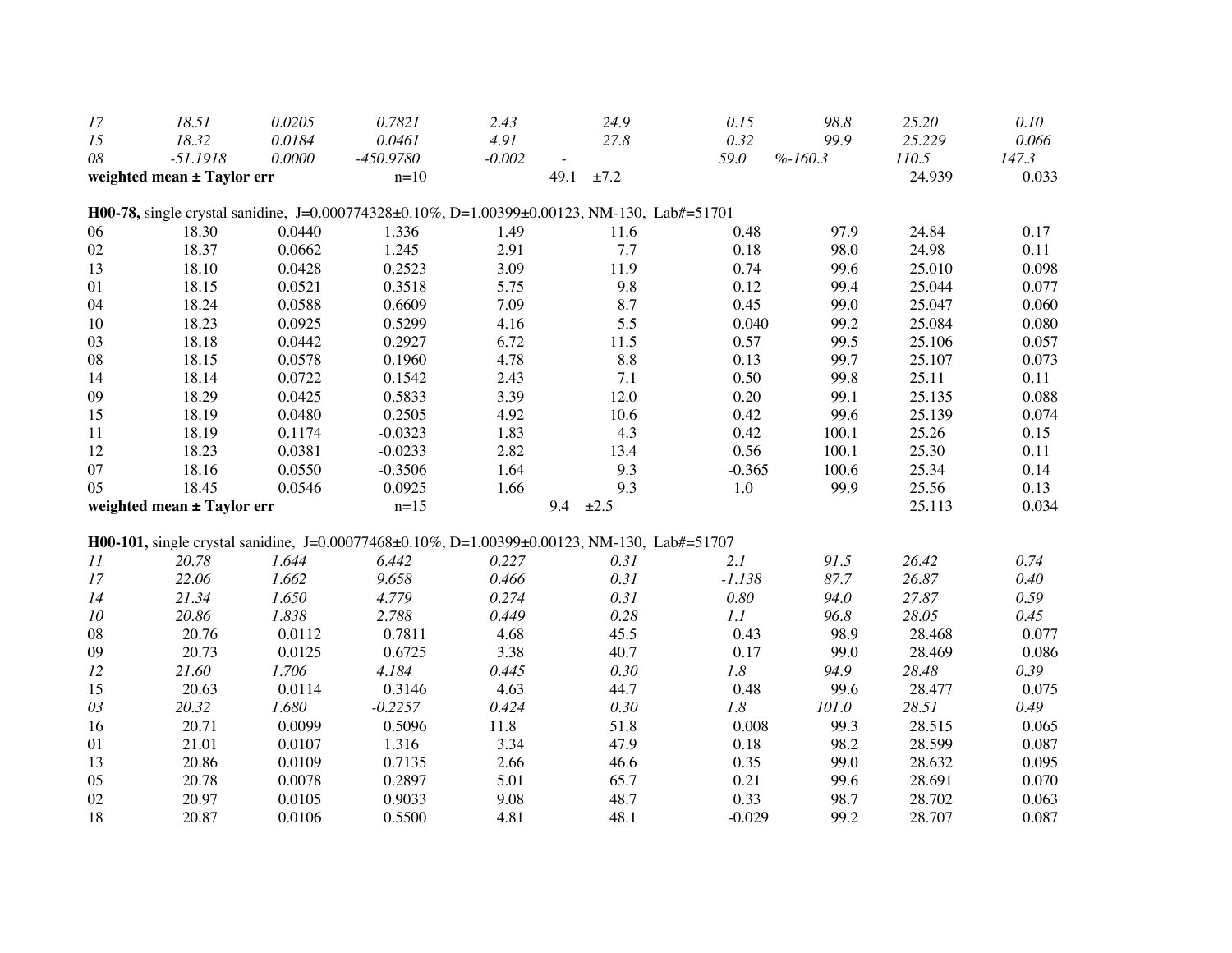| 04     | 20.81                      | 0.0098 | 0.2852    | 6.70  | 51.8                                                                                               | 0.077    | 99.6  | 28.735 | 0.075   |
|--------|----------------------------|--------|-----------|-------|----------------------------------------------------------------------------------------------------|----------|-------|--------|---------|
| 07     | 20.95                      | 0.0105 | 0.5585    | 5.43  | 48.4                                                                                               | 0.37     | 99.2  | 28.821 | 0.084   |
| 06     | 20.98                      | 1.830  | 1.074     | 0.554 | 0.28                                                                                               | $0.88\,$ | 99.2  | 28.90  | 0.39    |
|        | weighted mean ± Taylor err |        | $n=11$    |       | 49.1<br>$\pm 6.3$                                                                                  |          |       | 28.619 | 0.037   |
|        |                            |        |           |       | F99-762, single xtal sanidine and plag, J=0.000774282±0.10%, D=1.00399±0.00123, NM-130, Lab#=51708 |          |       |        |         |
| 27     | 20.79                      | 5.295  | 10.89     | 0.078 | 0.096                                                                                              | 0.97     | 86.6  | 25.1   | 2.7     |
| 17     | 21.76                      | 5.300  | 10.87     | 0.300 | 0.096                                                                                              | 0.13     | 87.2  | 26.45  | 0.72    |
| 18     | 21.19                      | 3.928  | 8.296     | 0.339 | 0.13                                                                                               | 0.95     | 90.0  | 26.53  | 0.65    |
| 29     | 21.05                      | 6.059  | 7.245     | 0.313 | 0.084                                                                                              | 1.8      | 92.2  | 27.05  | 0.69    |
| 15     | 23.70                      | 5.259  | 15.62     | 0.410 | 0.097                                                                                              | 0.86     | 82.4  | 27.19  | 0.51    |
| 25     | 23.33                      | 9.963  | 15.81     | 0.202 | 0.051                                                                                              | 1.6      | 83.5  | 27.2   | 1.2     |
| 07     | 21.36                      | 5.152  | 6.278     | 0.345 | 0.099                                                                                              | $-0.946$ | 93.3  | 27.75  | 0.72    |
| 06     | 22.32                      | 6.809  | 9.258     | 0.164 | 0.075                                                                                              | 2.6      | 90.3  | 28.1   | 1.2     |
| $08\,$ | 21.75                      | 6.665  | 7.206     | 0.241 | 0.077                                                                                              | $-0.115$ | 92.7  | 28.12  | 0.96    |
| 04     | 21.08                      | 3.642  | 3.285     | 0.476 | 0.14                                                                                               | 0.55     | 96.8  | 28.37  | 0.48    |
| 26     | 24.94                      | 5.943  | 16.76     | 0.250 | 0.086                                                                                              | 3.0      | 82.1  | 28.53  | 0.93    |
| 01     | 21.35                      | 4.467  | 3.947     | 0.423 | 0.11                                                                                               | 1.6      | 96.3  | 28.60  | 0.51    |
| 24     | 20.55                      | 6.159  | 1.720     | 0.212 | 0.083                                                                                              | $-0.115$ | 100.0 | 28.6   | 1.0     |
| 31     | 20.96                      | 0.5864 | 0.6839    | 2.42  | 0.87                                                                                               | 0.70     | 99.3  | 28.85  | 0.11    |
| 16     | 21.12                      | 0.0165 | 0.8457    | 3.07  | 30.9                                                                                               | 0.24     | 98.8  | 28.926 | 0.096   |
| 02     | 30.04                      | 8.782  | 34.01     | 0.166 | 0.058                                                                                              | 2.6      | 69.0  | 28.9   | 1.4     |
| 05     | 21.43                      | 3.734  | 3.099     | 0.438 | 0.14                                                                                               | $-1.934$ | 97.2  | 28.95  | 0.48    |
| 30     | 21.19                      | 0.0189 | 0.8390    | 2.70  | 27.1                                                                                               | 0.58     | 98.8  | 29.02  | 0.11    |
| 19     | 21.29                      | 0.0181 | 1.003     | 3.22  | 28.3                                                                                               | 0.10     | 98.6  | 29.088 | 0.098   |
| 32     | 21.07                      | 1.363  | 0.7033    | 1.09  | 0.37                                                                                               | 0.35     | 99.5  | 29.10  | 0.19    |
| 10     | 21.13                      | 0.0168 | 0.2415    | 3.75  | 30.4                                                                                               | 0.086    | 99.7  | 29.178 | 0.094   |
| 09     | 21.15                      | 0.0195 | 0.2852    | 1.08  | 26.2                                                                                               | 0.93     | 99.6  | 29.19  | 0.23    |
| $28\,$ | 20.49                      | 3.147  | $-0.8947$ | 0.281 | 0.16                                                                                               | 1.2      | 102.6 | 29.19  | 0.81    |
| 13     | 21.28                      | 6.317  | 2.846     | 0.398 | 0.081                                                                                              | 1.1      | 98.5  | 29.20  | 0.59    |
| 23     | 20.90                      | 2.598  | $-0.0265$ | 0.388 | $0.20\,$                                                                                           | 0.52     | 101.1 | 29.33  | 0.66    |
| 14     | 21.65                      | 2.942  | 1.968     | 0.609 | 0.17                                                                                               | $0.80\,$ | 98.4  | 29.60  | 0.40    |
| 03     | 21.16                      | 4.038  | 0.4649    | 0.282 | 0.13                                                                                               | $-1.433$ | 100.9 | 29.69  | 0.71    |
| 20     | 19.62                      | 3.292  | $-7.0079$ | 0.169 | 0.15                                                                                               | 0.69     | 111.9 | 30.5   | 1.2     |
| 22     | 27.37                      | 6.171  | 18.79     | 0.214 | 0.083                                                                                              | 1.7      | 81.6  | 31.1   | 1.0     |
| 11     | 20.83                      | 6.038  | $-6.1771$ | 0.205 | 0.085                                                                                              | 0.76     | 111.2 | 32.2   | $1.0\,$ |
| 21     | 20.43                      | 6.819  | $-7.6329$ | 0.087 | 0.075                                                                                              | $2.0\,$  | 113.8 | 32.4   | 2.2     |
| 12     | 26.92                      | 6.851  | 14.19     | 0.248 | 0.074                                                                                              | $2.0\,$  | 86.5  | 32.45  | 0.95    |
|        | weighted mean ± Taylor err |        | $n=5$     |       | 28.6 $\pm 2.1$                                                                                     |          |       | 29.061 | 0.056   |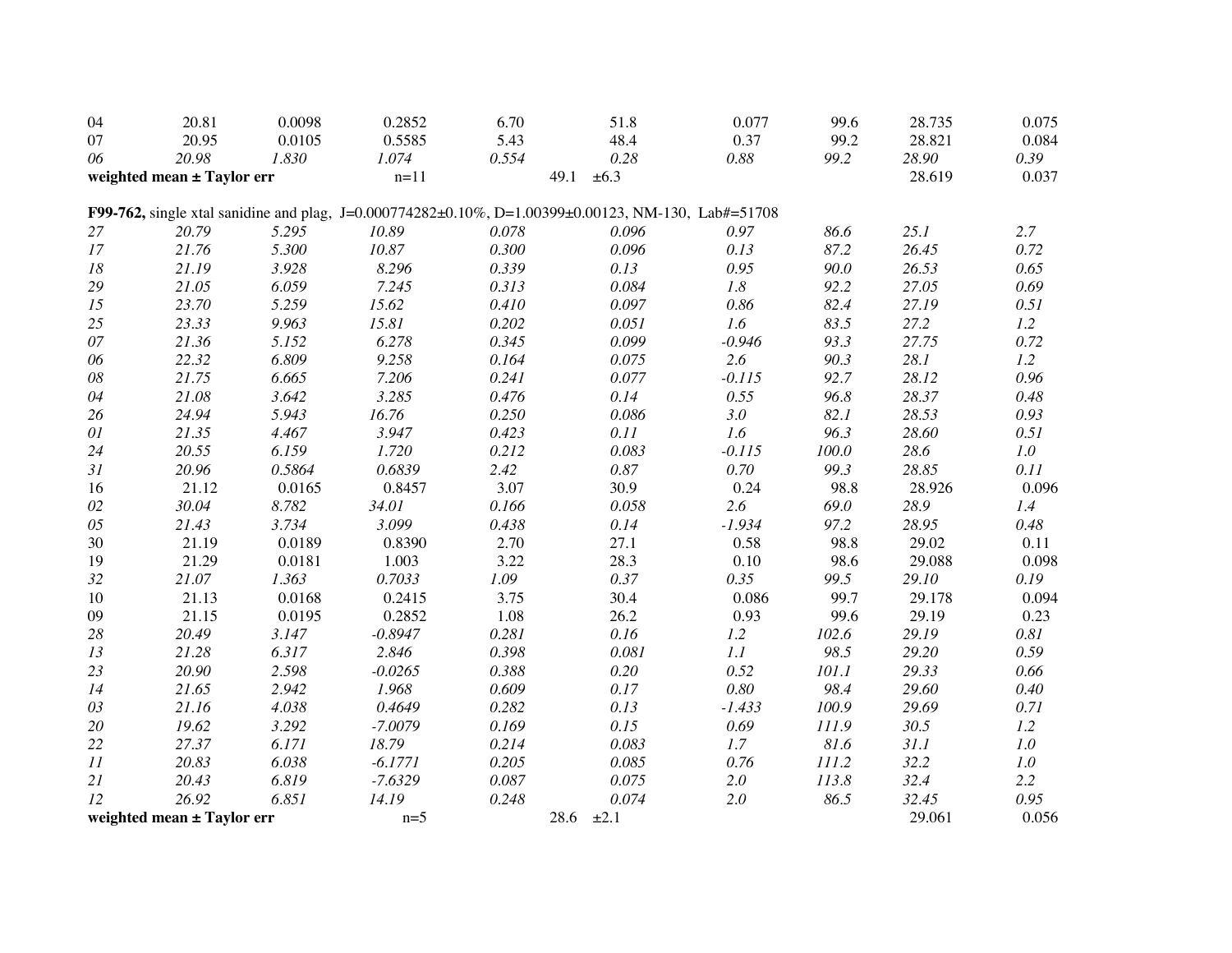|        |                            |        |           |      | <b>NR-6,</b> single crystal sanidine, $J=0.000773447\pm0.10\%$ , $D=1.00276\pm0.0009999999$ , NM-130, Lab#=51714 |          |       |        |       |
|--------|----------------------------|--------|-----------|------|------------------------------------------------------------------------------------------------------------------|----------|-------|--------|-------|
| $07\,$ | 22.54                      | 0.0174 | 5.184     | 11.3 | 29.4                                                                                                             | 0.37     | 93.2  | 29.082 | 0.080 |
| $03\,$ | 24.65                      | 0.0176 | 11.94     | 4.00 | 29.0                                                                                                             | 0.42     | 85.7  | 29.24  | 0.11  |
| 11     | 24.54                      | 0.0178 | 11.30     | 7.79 | 28.7                                                                                                             | 0.39     | 86.4  | 29.345 | 0.091 |
| $10\,$ | 22.42                      | 0.0192 | 4.107     | 5.09 | 26.6                                                                                                             | 0.061    | 94.6  | 29.351 | 0.090 |
| 13     | 21.86                      | 0.0185 | 1.914     | 3.85 | 27.6                                                                                                             | 0.50     | 97.4  | 29.467 | 0.081 |
| 01     | 22.61                      | 0.0165 | 4.261     | 10.3 | 30.9                                                                                                             | 0.21     | 94.4  | 29.553 | 0.063 |
| 12     | 21.72                      | 0.0193 | 1.017     | 9.83 | 26.4                                                                                                             | 0.20     | 98.6  | 29.652 | 0.060 |
| 15     | 22.54                      | 0.0183 | 3.677     | 4.89 | 27.9                                                                                                             | 0.39     | 95.2  | 29.686 | 0.088 |
| 06     | 23.15                      | 0.0198 | 5.752     | 7.26 | 25.8                                                                                                             | 0.38     | 92.7  | 29.686 | 0.092 |
| 02     | 21.82                      | 0.0183 | 1.193     | 6.75 | 27.9                                                                                                             | 0.49     | 98.4  | 29.706 | 0.071 |
| 09     | 23.41                      | 0.0182 | 6.551     | 9.03 | 28.1                                                                                                             | 0.33     | 91.7  | 29.724 | 0.078 |
| 04     | 22.09                      | 0.0175 | 1.895     | 6.33 | 29.2                                                                                                             | 0.44     | 97.5  | 29.800 | 0.082 |
| 14     | 22.91                      | 0.0193 | 4.616     | 5.09 | 26.4                                                                                                             | 0.32     | 94.1  | 29.815 | 0.089 |
| 05     | 22.21                      | 0.0177 | 2.229     | 14.0 | 28.8                                                                                                             | 0.34     | 97.0  | 29.821 | 0.069 |
| 08     | 22.84                      | 0.0168 | 4.338     | 6.15 | 30.4                                                                                                             | 0.11     | 94.4  | 29.834 | 0.080 |
|        | weighted mean ± Taylor err |        | $n=12$    |      | 28.0<br>±1.6                                                                                                     |          |       | 29.675 | 0.037 |
|        |                            |        |           |      | 00-323, single crystal sanidine, J=0.00077334±0.10%, D=1.00276±0.0009999999, NM-130, Lab#=51713                  |          |       |        |       |
| 06     | 21.67                      | 0.0160 | 0.6076    | 3.53 | 31.8                                                                                                             | $-0.136$ | 99.2  | 29.738 | 0.082 |
| 09     | 21.64                      | 0.0183 | 0.4521    | 9.71 | 27.9                                                                                                             | 0.25     | 99.4  | 29.764 | 0.062 |
| 08     | 21.64                      | 0.0187 | 0.3767    | 7.42 | 27.3                                                                                                             | 0.27     | 99.5  | 29.787 | 0.059 |
| 05     | 21.64                      | 0.0178 | 0.3323    | 8.04 | 28.6                                                                                                             | 0.21     | 99.6  | 29.810 | 0.070 |
| 04     | 21.59                      | 0.0196 | 0.1420    | 6.88 | 26.1                                                                                                             | 0.24     | 99.8  | 29.820 | 0.065 |
| 07     | 21.63                      | 0.0186 | 0.2672    | 11.3 | 27.4                                                                                                             | 0.20     | 99.6  | 29.826 | 0.061 |
| 13     | 21.91                      | 0.0185 | 1.183     | 5.16 | 27.6                                                                                                             | 0.42     | 98.4  | 29.841 | 0.073 |
| 02     | 21.71                      | 0.0172 | 0.4123    | 10.8 | 29.7                                                                                                             | 0.31     | 99.4  | 29.873 | 0.060 |
| 03     | 21.78                      | 0.0177 | 0.5985    | 11.8 | 28.9                                                                                                             | 0.37     | 99.2  | 29.891 | 0.076 |
| $10\,$ | 21.71                      | 0.0174 | 0.2805    | 6.47 | 29.3                                                                                                             | 0.56     | 99.6  | 29.932 | 0.068 |
| 01     | 21.84                      | 0.0192 | 0.6861    | 8.96 | 26.6                                                                                                             | 0.35     | 99.1  | 29.938 | 0.061 |
| 15     | 21.72                      | 0.0182 | 0.1821    | 12.5 | 28.0                                                                                                             | 0.24     | 99.8  | 29.982 | 0.062 |
| 12     | 21.75                      | 0.0174 | 0.1443    | 6.36 | 29.4                                                                                                             | 0.14     | 99.8  | 30.030 | 0.075 |
| 14     | 21.75                      | 0.0157 | $-0.0255$ | 7.06 | 32.5                                                                                                             | 0.22     | 100.0 | 30.101 | 0.075 |
| 11     | 21.87                      | 0.0166 | 0.0537    | 6.26 | 30.7                                                                                                             | 0.21     | 99.9  | 30.231 | 0.066 |
|        | weighted mean ± Taylor err |        | $n=15$    |      | 28.8<br>$\pm 1.8$                                                                                                |          |       | 29.902 | 0.034 |
|        |                            |        |           |      | NR-3, single crystal sanidine, J=0.000773992±0.10%, D=1.00399±0.00123, NM-130, Lab#=51709                        |          |       |        |       |
| 15     | 21.99                      | 0.0169 | 1.085     | 7.41 | 30.3                                                                                                             | 0.35     | 98.5  | 30.005 | 0.075 |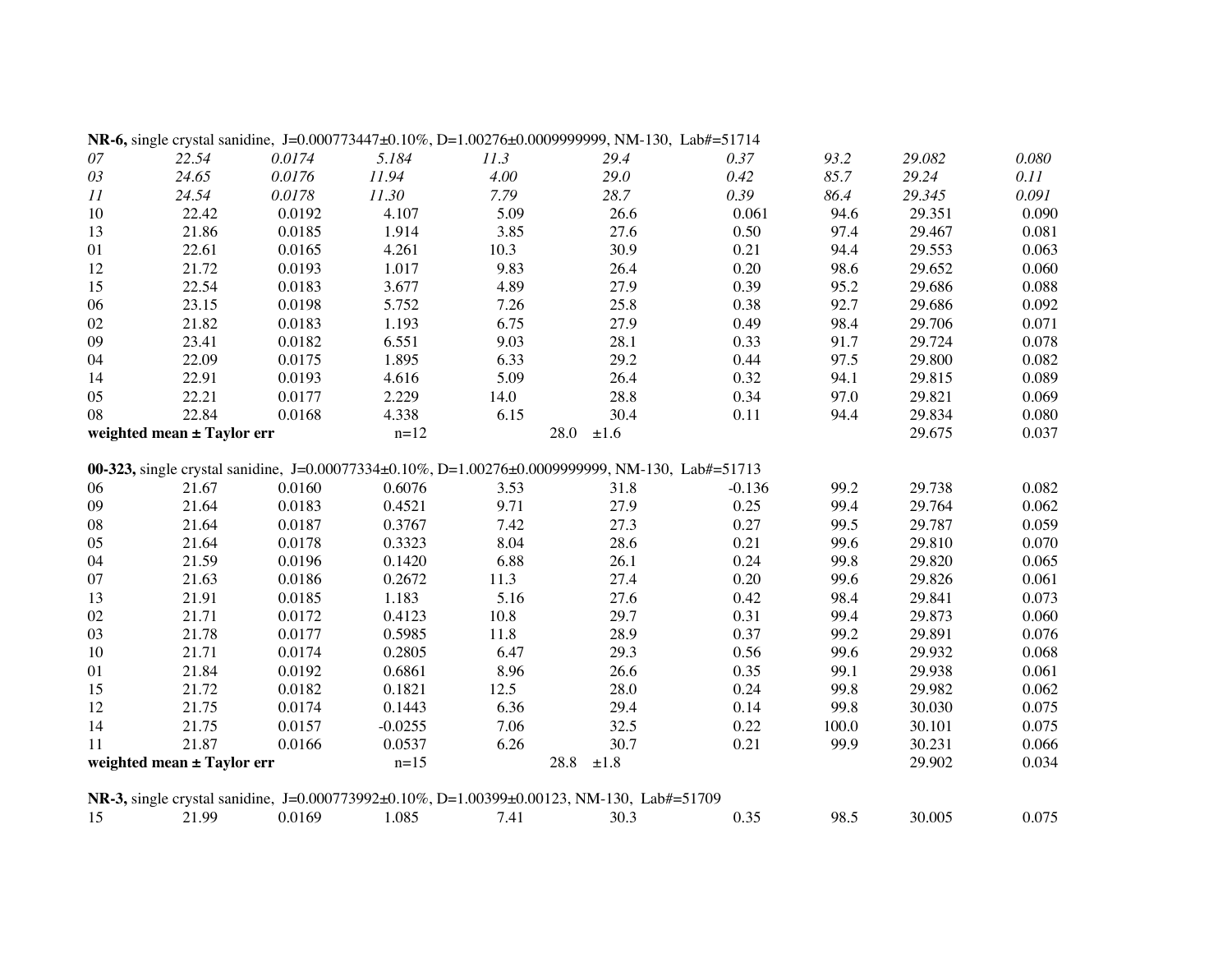| 03 | 22.74                      | 0.0162 | 3.487     | 9.26 | 31.5                                                                                      | 0.25  | 95.5  | 30.065 | 0.076 |
|----|----------------------------|--------|-----------|------|-------------------------------------------------------------------------------------------|-------|-------|--------|-------|
| 11 | 22.49                      | 0.0151 | 2.519     | 6.95 | 33.8                                                                                      | 0.44  | 96.7  | 30.117 | 0.086 |
| 02 | 22.05                      | 0.0166 | 1.017     | 7.30 | 30.7                                                                                      | 0.47  | 98.6  | 30.122 | 0.080 |
| 12 | 22.33                      | 0.0178 | 1.785     | 8.48 | 28.7                                                                                      | 0.33  | 97.6  | 30.185 | 0.074 |
| 07 | 21.87                      | 0.0166 | 0.1437    | 6.94 | 30.8                                                                                      | 0.21  | 99.8  | 30.227 | 0.072 |
| 08 | 22.03                      | 0.0160 | 0.6220    | 7.72 | 31.9                                                                                      | 0.44  | 99.2  | 30.256 | 0.075 |
| 01 | 21.99                      | 0.0165 | 0.4367    | 11.7 | 30.9                                                                                      | 0.23  | 99.4  | 30.274 | 0.083 |
| 13 | 22.09                      | 0.0165 | 0.6958    | 10.3 | 31.0                                                                                      | 0.27  | 99.1  | 30.304 | 0.067 |
| 05 | 22.00                      | 0.0153 | 0.3962    | 9.17 | 33.3                                                                                      | 0.32  | 99.5  | 30.305 | 0.070 |
| 06 | 22.03                      | 0.0146 | 0.4042    | 6.52 | 35.0                                                                                      | 0.55  | 99.5  | 30.333 | 0.073 |
| 10 | 22.21                      | 0.0160 | 1.004     | 9.83 | 31.9                                                                                      | 0.31  | 98.7  | 30.342 | 0.069 |
| 14 | 22.07                      | 0.0152 | 0.5191    | 6.94 | 33.6                                                                                      | 0.45  | 99.3  | 30.345 | 0.075 |
| 09 | 22.06                      | 0.0171 | 0.3410    | 4.52 | 29.9                                                                                      | 0.45  | 99.5  | 30.408 | 0.083 |
| 04 | 21.97                      | 0.0142 | $-0.1169$ | 5.04 | 35.8                                                                                      | 0.57  | 100.2 | 30.462 | 0.079 |
|    | weighted mean ± Taylor err |        | $n=15$    |      | 31.9<br>±2.0                                                                              |       |       | 30.253 | 0.036 |
|    |                            |        |           |      |                                                                                           |       |       |        |       |
|    |                            |        |           |      | NR-1, single crystal sanidine, J=0.000774988±0.10%, D=1.00399±0.00123, NM-130, Lab#=51704 |       |       |        |       |
| 05 | 22.44                      | 0.0115 | 0.4390    | 7.30 | 44.5                                                                                      | 0.45  | 99.4  | 30.931 | 0.069 |
| 03 | 22.54                      | 0.0134 | 0.6147    | 22.0 | 38.0                                                                                      | 0.24  | 99.2  | 30.994 | 0.068 |
| 09 | 22.69                      | 0.0142 | 1.070     | 13.1 | 35.9                                                                                      | 0.24  | 98.6  | 31.014 | 0.071 |
| 02 | 22.47                      | 0.0116 | 0.2615    | 8.81 | 44.0                                                                                      | 0.16  | 99.7  | 31.038 | 0.071 |
| 08 | 22.54                      | 0.0102 | 0.4390    | 4.86 | 50.1                                                                                      | 0.46  | 99.4  | 31.069 | 0.074 |
| 06 | 22.58                      | 0.0101 | 0.5538    | 6.59 | 50.6                                                                                      | 0.27  | 99.3  | 31.069 | 0.071 |
| 14 | 22.71                      | 0.0103 | 0.9698    | 9.87 | 49.4                                                                                      | 0.054 | 98.7  | 31.079 | 0.067 |
| 01 | 22.58                      | 0.0115 | 0.5141    | 10.6 | 44.2                                                                                      | 0.21  | 99.3  | 31.092 | 0.066 |
| 15 | 22.85                      | 0.0108 | 1.382     | 17.6 | 47.4                                                                                      | 0.24  | 98.2  | 31.114 | 0.063 |
| 07 | 22.60                      | 0.0102 | 0.4339    | 5.77 | 50.1                                                                                      | 0.046 | 99.4  | 31.144 | 0.080 |
| 04 | 22.59                      | 0.0108 | 0.3116    | 10.9 | 47.2                                                                                      | 0.35  | 99.6  | 31.182 | 0.066 |
| 13 | 22.49                      | 0.0096 | $-0.0586$ | 3.95 | 53.4                                                                                      | 0.38  | 100.1 | 31.194 | 0.085 |
| 12 | 22.62                      | 0.0105 | 0.3009    | 5.08 | 48.5                                                                                      | 0.19  | 99.6  | 31.236 | 0.084 |
| 10 | 22.60                      | 0.0103 | 0.1710    | 10.0 | 49.6                                                                                      | 0.19  | 99.8  | 31.260 | 0.066 |
| 11 | 22.66                      | 0.0100 | 0.2872    | 5.61 | 51.2                                                                                      | 0.22  | 99.6  | 31.296 | 0.074 |
|    | weighted mean ± Taylor err |        | $n=15$    |      | 46.9<br>±4.9                                                                              |       |       | 31.109 | 0.036 |

Isotopic ratios corrected for blank, radioactive decay, and mass discrimination, not corrected for interfering reactions.

Individual analyses show analytical error only; mean age errors also include error in J and irradiation parameters.

Analyses in italics are excluded excluded from mean age calculations.

Correction factors:

 $({}^{39}Ar/{}^{37}Ar)_{Ca} = 0.00089 \pm 0.00003$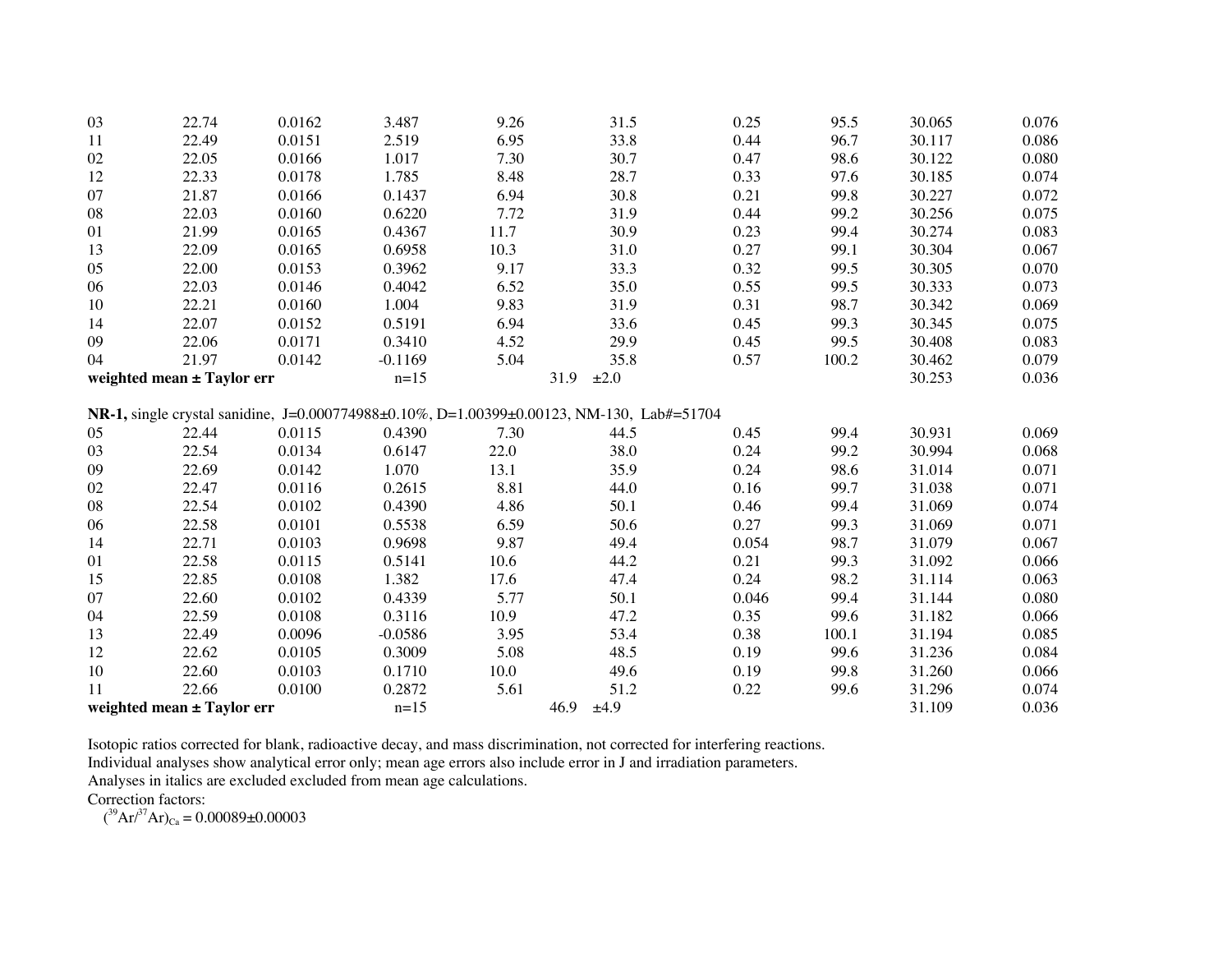| $({}^{36}\text{Ar}/^{37}\text{Ar})_{\text{Ca}} = 0.00028 \pm 0.00001$ |  |
|-----------------------------------------------------------------------|--|
| $({}^{38}Ar/{}^{39}Ar)_K = 0.0119$                                    |  |
| $(^{40}Ar/^{39}Ar)_k = 0.0002 \pm 0.0003$                             |  |

| <b>NM-101</b>              |                   |           |                                |                                 |                                                                                                    |                     |              |          |          |
|----------------------------|-------------------|-----------|--------------------------------|---------------------------------|----------------------------------------------------------------------------------------------------|---------------------|--------------|----------|----------|
| ID                         | $^{40}Ar/^{39}Ar$ | 37Ar/39Ar | $36$ Ar $/39$ Ar               | $^{39}\mathrm{Ar}_{\mathrm{K}}$ | K/Ca                                                                                               | $\mathrm{Cl/K}$     | $% ^{40}Ar*$ | Age      | $\pm 1s$ |
|                            |                   |           | $(x 10^{-3}) (x 10^{-15}$ mol) |                                 |                                                                                                    |                     |              | (Ma)     | (Ma)     |
|                            |                   |           |                                |                                 | MC-15, B6, NM-101, Sanidine, single xtl, J=0.000764415±0.10%, D=1.00361±0.00157, NM-101, Lab#=9938 |                     |              |          |          |
| 14                         | 210.4             | 0.0000    | 2142.0                         | 0.000                           |                                                                                                    | $-0.218$ % $-200.8$ |              | $-703.7$ | 11060.8  |
| 03                         | 18.04             | 0.0107    | 0.1824                         | 5.23                            | 47.6                                                                                               | 0.000               | 99.7         | 24.642   | 0.052    |
| 06                         | 18.07             | 0.0117    | 0.2319                         | 2.88                            | 43.8                                                                                               | 0.000               | 99.6         | 24.661   | 0.052    |
| 13                         | 18.05             | 0.0113    | 0.1256                         | 1.57                            | 45.0                                                                                               | 0.000               | 99.8         | 24.667   | 0.068    |
| 15                         | 18.05             | 0.0110    | 0.1007                         | 2.91                            | 46.4                                                                                               | 0.000               | 99.8         | 24.683   | 0.060    |
| 12                         | 18.09             | 0.0121    | 0.1785                         | 3.61                            | 42.3                                                                                               | 0.000               | 99.7         | 24.709   | 0.062    |
| 02                         | 18.08             | 0.0104    | 0.0968                         | 4.57                            | 49.2                                                                                               | 0.000               | 99.8         | 24.718   | 0.053    |
| 04                         | 18.08             | 0.0105    | 0.1255                         | 5.48                            | 48.5                                                                                               | 0.000               | 99.8         | 24.719   | 0.053    |
| 01                         | 18.11             | 0.0120    | 0.2054                         | 4.81                            | 42.6                                                                                               | 0.000               | 99.7         | 24.724   | 0.052    |
| 11                         | 18.09             | 0.0093    | 0.1144                         | 4.70                            | 54.8                                                                                               | 0.000               | 99.8         | 24.737   | 0.047    |
| 08                         | 18.11             | 0.0110    | 0.1631                         | 4.78                            | 46.4                                                                                               | 0.000               | 99.7         | 24.741   | 0.052    |
| 05                         | 18.16             | 0.0116    | 0.3150                         | 2.20                            | 44.0                                                                                               | 0.000               | 99.5         | 24.742   | 0.061    |
| 09                         | 18.12             | 0.0110    | $-0.0481$                      | 2.06                            | 46.5                                                                                               | 0.000               | 100.1        | 24.841   | 0.059    |
| 10                         | 18.15             | 0.0105    | $-0.0262$                      | 2.45                            | 48.8                                                                                               | 0.000               | 100.0        | 24.871   | 0.053    |
| 07                         | 18.24             | 0.0099    | 0.2254                         | 2.09                            | 51.7                                                                                               | 0.000               | 99.6         | 24.889   | 0.064    |
| weighted mean ± Taylor err |                   | $n=14$    |                                | $\pm 3.5$<br>47.0               |                                                                                                    |                     | 24.736       | 0.030    |          |
|                            |                   |           |                                |                                 |                                                                                                    |                     |              |          |          |
|                            |                   |           |                                |                                 | MC-12, B5:101, single crystal sanidine, J=0.000765094±0.10%, D=1.00361±0.00157, NM-101, Lab#=9937  |                     |              |          |          |
| 16                         | 12.31             | 0.2081    | 16.83                          | 0.005                           | 2.5                                                                                                | $-0.003$            | 59.7         | 10.1     | 6.6      |
| 10                         | 18.21             | 0.0103    | 0.6676                         | 1.46                            | 49.5                                                                                               | 0.001               | 98.9         | 24.689   | 0.060    |
| 12                         | 18.34             | 0.0123    | 0.9210                         | 1.31                            | 41.4                                                                                               | 0.000               | 98.5         | 24.765   | 0.065    |
| 06                         | 18.25             | 0.0171    | 0.5294                         | 2.06                            | 29.8                                                                                               | 0.000               | 99.1         | 24.808   | 0.058    |
| 03                         | 18.32             | 0.0111    | 0.7011                         | 1.11                            | 46.1                                                                                               | 0.000               | 98.9         | 24.833   | 0.078    |
| 02                         | 18.43             | 0.0114    | 1.015                          | 6.63                            | 44.6                                                                                               | 0.000               | 98.4         | 24.852   | 0.049    |
| 01                         | 18.37             | 0.0132    | 0.7888                         | 6.72                            | 38.7                                                                                               | 0.000               | 98.7         | 24.864   | 0.049    |
| 07                         | 18.27             | 0.0106    | 0.3657                         | 1.64                            | 48.1                                                                                               | 0.000               | 99.4         | 24.901   | 0.064    |
| 04                         | 18.35             | 0.0172    | 0.5413                         | 2.91                            | 29.7                                                                                               | 0.000               | 99.1         | 24.941   | 0.057    |
| 08                         | 18.29             | 0.0156    | 0.2962                         | 2.37                            | 32.7                                                                                               | 0.000               | 99.5         | 24.952   | 0.055    |
| 05                         | 18.56             | 0.0243    | 1.129                          | 5.85                            | 21.0                                                                                               | 0.000               | 98.2         | 24.991   | 0.055    |
| 11                         | 18.59             | 0.0102    | 1.227                          | 4.64                            | 49.9                                                                                               | 0.000               | 98.1         | 24.993   | 0.056    |

 $\equiv$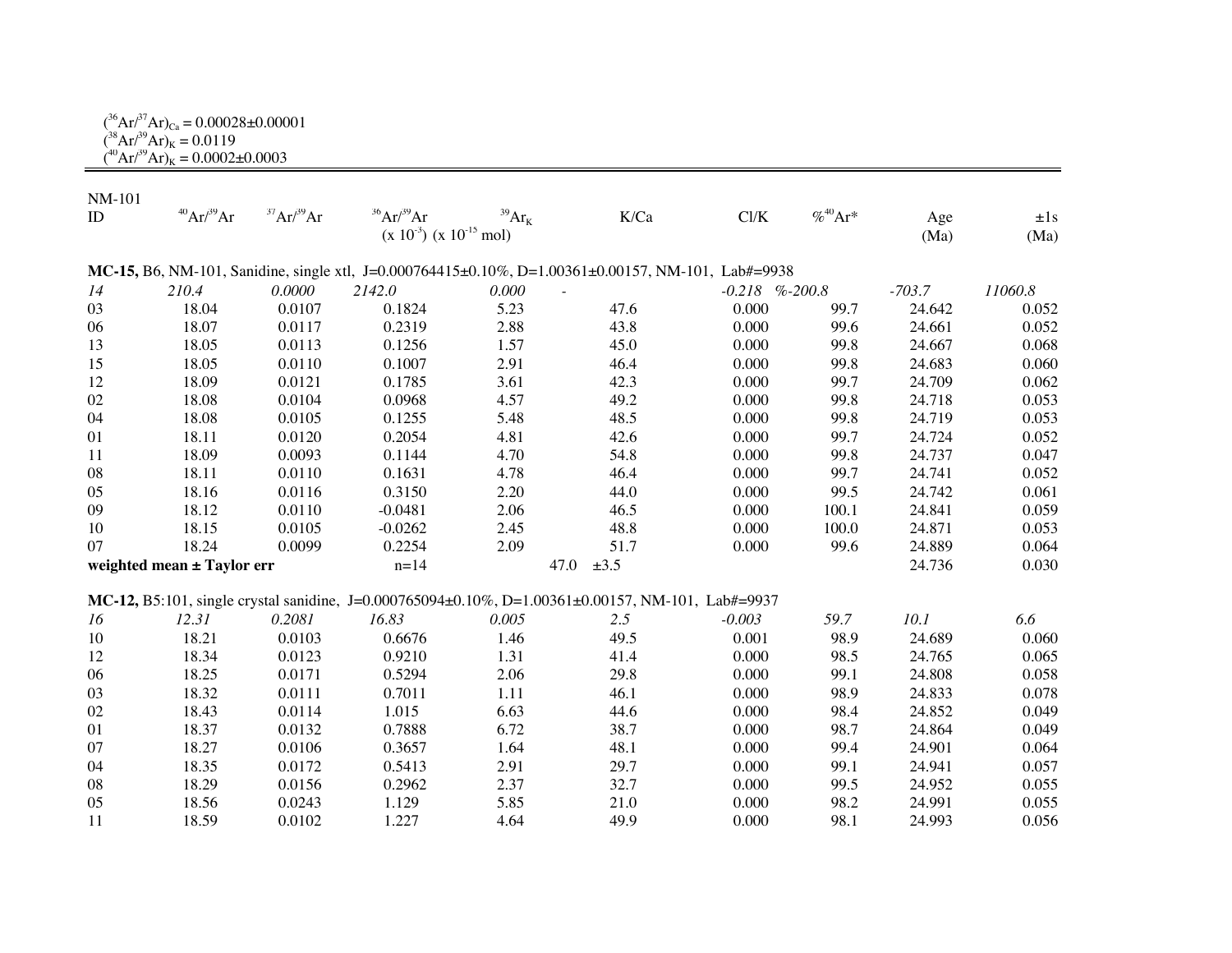| 09                         | 18.31 | 0.0099 | 0.2547                       | 3.59         | 51.6                                                                                              | 0.000 | 99.6   | 24.996 | 0.054 |
|----------------------------|-------|--------|------------------------------|--------------|---------------------------------------------------------------------------------------------------|-------|--------|--------|-------|
| 14                         | 18.39 | 0.0283 | 0.5368                       | 4.26         | 18.0                                                                                              | 0.000 | 99.1   | 24.996 | 0.055 |
| 13                         | 18.37 | 0.0155 | 0.4080                       | 1.46         | 33.0                                                                                              | 0.001 | 99.3   | 25.018 | 0.066 |
| 15                         | 18.37 | 0.0221 | 0.2286                       | 2.43         | 23.1                                                                                              | 0.000 | 99.6   | 25.086 | 0.063 |
| weighted mean ± Taylor err |       |        | $\pm 11.3$<br>$n=15$<br>37.1 |              |                                                                                                   |       |        | 24.914 | 0.030 |
|                            |       |        |                              |              | MC-16, B7, NM-101, Sanidine, single xtl, J=0.00076376±0.10%, D=1.00361±0.00157, NM-101, Lab#=9939 |       |        |        |       |
| 01                         | 18.23 | 0.0147 | 0.4990                       | 1.32         | 34.6                                                                                              | 0.000 | 99.2   | 24.750 | 0.062 |
| 06                         | 18.20 | 0.0121 | 0.3571                       | 1.11         | 42.2                                                                                              | 0.000 | 99.4   | 24.760 | 0.071 |
| 02                         | 18.24 | 0.0121 | 0.4113                       | 3.59         | 42.0                                                                                              | 0.000 | 99.3   | 24.799 | 0.058 |
| 04                         | 18.25 | 0.0139 | 0.3565                       | 2.37         | 36.8                                                                                              | 0.000 | 99.4   | 24.829 | 0.062 |
| 13                         | 18.27 | 0.0156 | 0.3947                       | 2.61         | 32.8                                                                                              | 0.000 | 99.4   | 24.839 | 0.056 |
| 09                         | 18.24 | 0.0095 | 0.2476                       | 2.45         | 53.9                                                                                              | 0.000 | 99.6   | 24.867 | 0.057 |
| 12                         | 18.27 | 0.0107 | 0.2810                       | 3.36         | 47.8                                                                                              | 0.000 | 99.5   | 24.887 | 0.048 |
| ${\bf 08}$                 | 18.46 | 0.0188 | 0.9164                       | 3.61         | 27.2                                                                                              | 0.000 | 98.5   | 24.893 | 0.055 |
| 03                         | 18.34 | 0.0164 | 0.4847                       | 4.81         | 31.0                                                                                              | 0.000 | 99.2   | 24.908 | 0.058 |
| $07\,$                     | 18.30 | 0.0246 | 0.3133                       | 5.23         | 20.7                                                                                              | 0.000 | 99.5   | 24.916 | 0.051 |
| 15                         | 18.25 | 0.0225 | 0.0592                       | 2.80         | 22.6                                                                                              | 0.000 | 99.9   | 24.954 | 0.052 |
| 11                         | 18.31 | 0.0248 | 0.1588                       | 3.59         | 20.5                                                                                              | 0.000 | 99.8   | 24.998 | 0.050 |
| 10                         | 18.35 | 0.0201 | 0.2150                       | 6.48         | 25.4                                                                                              | 0.000 | 99.7   | 25.029 | 0.058 |
| 05                         | 18.46 | 0.0126 | 0.5600                       | 1.38         | 40.3                                                                                              | 0.000 | 99.1   | 25.030 | 0.067 |
| 14                         | 18.47 | 0.0150 | 0.4299                       | 1.42         | 33.9                                                                                              | 0.000 | 99.3   | 25.106 | 0.063 |
| weighted mean ± Taylor err |       | $n=15$ |                              | 34.1<br>±9.9 |                                                                                                   |       | 24.907 | 0.030  |       |
|                            |       |        |                              |              |                                                                                                   |       |        |        |       |
|                            |       |        |                              |              | MC-10, B4:101, single crystal sanidine, J=0.000765979±0.10%, D=1.00361±0.00157, NM-101, Lab#=9936 |       |        |        |       |
| 04                         | 18.19 | 0.0423 | 0.4616                       | 1.29         | 12.1                                                                                              | 0.000 | 99.3   | 24.785 | 0.067 |
| 14                         | 18.43 | 0.0556 | 0.9889                       | 0.864        | 9.2                                                                                               | 0.000 | 98.4   | 24.898 | 0.078 |
| 13                         | 18.38 | 0.0866 | 0.5658                       | 1.25         | 5.9                                                                                               | 0.000 | 99.1   | 25.002 | 0.068 |
| 15                         | 18.36 | 0.0809 | 0.4186                       | 1.14         | 6.3                                                                                               | 0.000 | 99.4   | 25.030 | 0.071 |
| 12                         | 18.98 | 0.0982 | 2.435                        | 1.18         | 5.2                                                                                               | 0.000 | 96.2   | 25.065 | 0.086 |
| 05                         | 18.55 | 0.0967 | 1.008                        | 1.74         | 5.3                                                                                               | 0.000 | 98.4   | 25.065 | 0.067 |
| ${\bf 08}$                 | 18.95 | 0.0509 | 2.277                        | 2.69         | $10.0\,$                                                                                          | 0.000 | 96.5   | 25.090 | 0.062 |
| 09                         | 18.67 | 0.0386 | 1.290                        | 1.50         | 13.2                                                                                              | 0.001 | 98.0   | 25.107 | 0.064 |
| 07                         | 18.45 | 0.0521 | 0.5194                       | 3.46         | 9.8                                                                                               | 0.000 | 99.2   | 25.109 | 0.056 |
| 01                         | 18.47 | 0.0526 | 0.5515                       | 2.91         | 9.7                                                                                               | 0.000 | 99.1   | 25.130 | 0.062 |
| 11                         | 19.67 | 0.0498 | 4.583                        | 3.34         | 10.2                                                                                              | 0.000 | 93.1   | 25.135 | 0.064 |
| 10                         | 18.48 | 0.0440 | 0.5226                       | 2.50         | 11.6                                                                                              | 0.000 | 99.2   | 25.156 | 0.055 |
| 06                         | 18.39 | 0.0566 | 0.2027                       | 0.971        | 9.0                                                                                               | 0.000 | 99.7   | 25.165 | 0.074 |
| 03                         | 18.59 | 0.0601 | 0.8581                       | 3.80         | 8.5                                                                                               | 0.000 | 98.7   | 25.176 | 0.057 |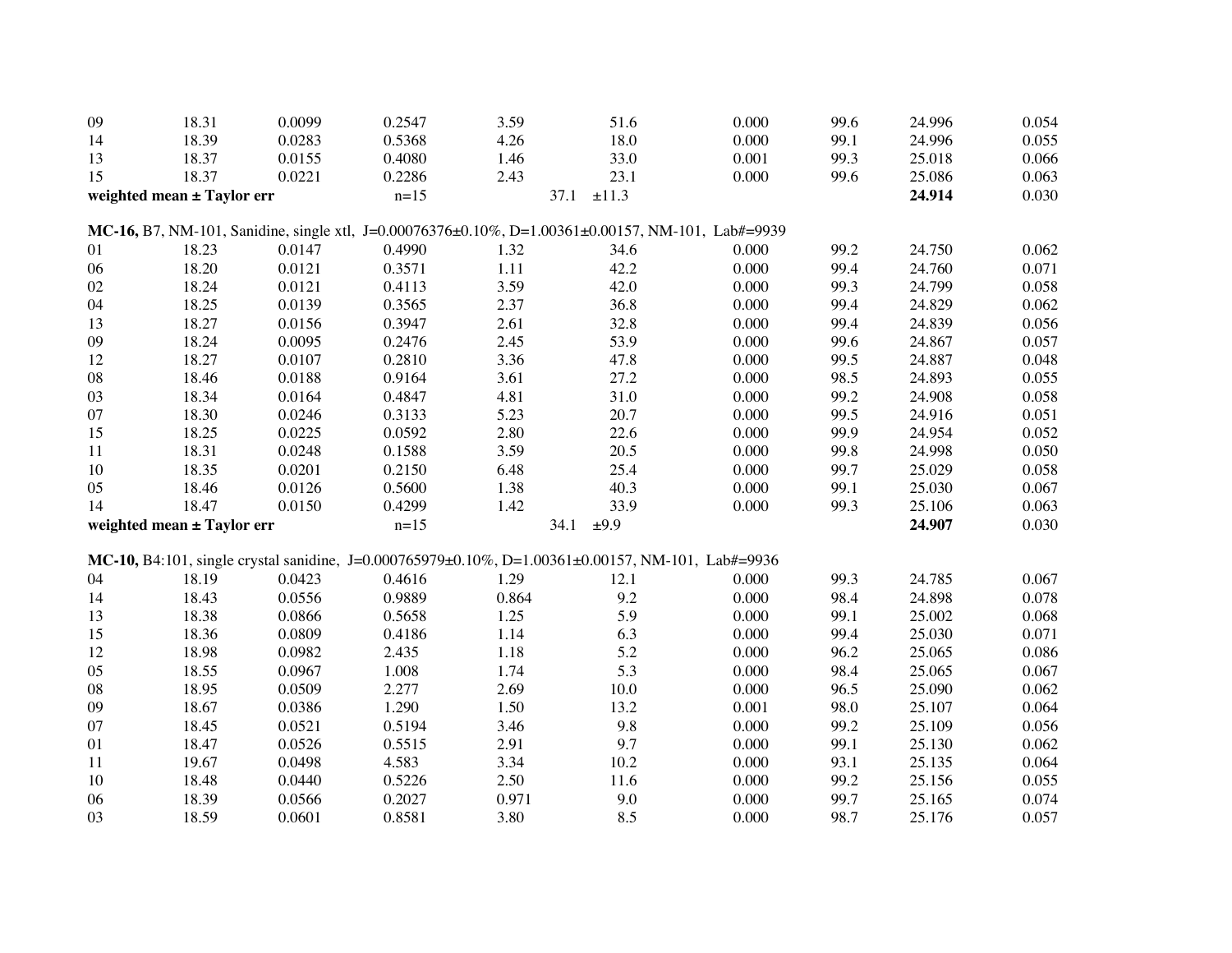| 02                         | 19.04 | 0.0518 | 1.936     | 2.03              | 9.9                                                                                              | 0.001    | 97.0   | 25.342 | 0.075     |
|----------------------------|-------|--------|-----------|-------------------|--------------------------------------------------------------------------------------------------|----------|--------|--------|-----------|
| weighted mean ± Taylor err |       | $n=15$ |           | 9.1<br>±2.4       |                                                                                                  |          | 25.090 | 0.030  |           |
|                            |       |        |           |                   |                                                                                                  |          |        |        |           |
|                            |       |        |           |                   | MC-6, B3:101, single crystal sanidine, J=0.000766376±0.10%, D=1.00361±0.00157, NM-101, Lab#=9935 |          |        |        |           |
| 10                         | 22.15 | 4.103  | 19.73     | 0.028             | 0.12                                                                                             | 0.005    | 75.1   | 22.9   | 1.3       |
| 31                         | 17.54 | 4.726  | 3.523     | 0.046             | 0.11                                                                                             | 0.000    | 96.1   | 23.24  | 0.75      |
| 11                         | 22.47 | 4.609  | 16.20     | 0.031             | 0.11                                                                                             | 0.003    | 80.3   | 24.8   | 1.2       |
| 06                         | 23.06 | 5.022  | 14.69     | 0.020             | 0.10                                                                                             | $-0.001$ | 82.9   | 26.3   | 2.2       |
| 14                         | 22.39 | 5.085  | 10.82     | 0.017             | 0.10                                                                                             | 0.004    | 87.5   | 27.0   | 2.2       |
| 28                         | 20.72 | 3.676  | 4.250     | 0.041             | 0.14                                                                                             | $-0.002$ | 95.3   | 27.17  | 0.82      |
| 09                         | 20.67 | 3.254  | 3.854     | 0.055             | 0.16                                                                                             | 0.003    | 95.7   | 27.21  | 0.64      |
| 32                         | 20.65 | 2.112  | 1.778     | 0.143             | 0.24                                                                                             | 0.000    | 98.2   | 27.87  | 0.29      |
| 12                         | 21.23 | 4.104  | 3.513     | 0.130             | 0.12                                                                                             | 0.002    | 96.6   | 28.21  | 0.35      |
| 30                         | 21.00 | 4.234  | 2.755     | 0.037             | 0.12                                                                                             | $-0.003$ | 97.7   | 28.22  | 0.94      |
| 02                         | 21.38 | 3.734  | 3.567     | 0.077             | 0.14                                                                                             | $-0.001$ | 96.4   | 28.35  | 0.50      |
| 04                         | 22.16 | 2.449  | 5.589     | 0.144             | 0.21                                                                                             | 0.002    | 93.4   | 28.44  | 0.33      |
| 15                         | 21.73 | 3.367  | 4.108     | 0.043             | 0.15                                                                                             | $-0.001$ | 95.6   | 28.56  | 0.88      |
| 21                         | 27.73 | 3.175  | 23.92     | 0.174             | 0.16                                                                                             | 0.001    | 75.4   | 28.73  | 0.38      |
| 03                         | 21.32 | 3.169  | 2.249     | 0.074             | 0.16                                                                                             | $-0.001$ | 98.0   | 28.73  | 0.54      |
| 25                         | 21.32 | 3.250  | 2.120     | 0.079             | 0.16                                                                                             | 0.001    | 98.2   | 28.79  | 0.39      |
| 26                         | 21.15 | 0.0172 | 0.2584    | 0.865             | 29.6                                                                                             | 0.000    | 99.6   | 28.903 | 0.081     |
| 13                         | 21.23 | 0.0176 | 0.5060    | 1.33              | 28.9                                                                                             | 0.000    | 99.3   | 28.917 | 0.074     |
| 01                         | 21.32 | 0.0181 | 0.4426    | 4.85              | 28.2                                                                                             | 0.000    | 99.4   | 29.059 | 0.065     |
| $27\,$                     | 21.46 | 0.0199 | 0.3048    | 0.605             | 25.6                                                                                             | 0.000    | 99.6   | 29.308 | 0.100     |
| 23                         | 21.37 | 4.096  | 0.4423    | 0.070             | 0.12                                                                                             | 0.001    | 100.9  | 29.64  | 0.64      |
| 29                         | 21.28 | 4.209  | $-0.8010$ | 0.065             | 0.12                                                                                             | $-0.001$ | 102.6  | 30.03  | 0.50      |
| 22                         | 21.44 | 4.301  | $-0.9577$ | 0.099             | 0.12                                                                                             | 0.000    | 102.9  | 30.33  | 0.46      |
| 16                         | 22.13 | 2.852  | 0.3643    | 0.055             | 0.18                                                                                             | 0.000    | 100.5  | 30.56  | 0.66      |
| 05                         | 21.60 | 5.280  | $-0.9086$ | 0.038             | 0.097                                                                                            | 0.001    | 103.1  | 30.6   | 1.1       |
| 08                         | 21.73 | 4.071  | $-2.6482$ | 0.086             | 0.13                                                                                             | 0.000    | 105.0  | 31.37  | 0.54      |
| 07                         | 22.25 | 5.002  | $-2.7061$ | 0.041             | 0.10                                                                                             | $-0.004$ | 105.3  | 32.2   | $\it 1.1$ |
| 17                         | 20.86 | 5.166  | $-9.4114$ | 0.031             | 0.099                                                                                            | $-0.003$ | 115.2  | 33.0   | 1.6       |
| 24                         | 21.34 | 2.563  | $-9.6345$ | 0.039             | 0.20                                                                                             | $-0.003$ | 114.3  | 33.46  | 0.88      |
| weighted mean ± Taylor err |       | $n=22$ |           | 5.2<br>$\pm 11.1$ |                                                                                                  |          | 28.987 | 0.225  |           |
| weighted mean ± Taylor err |       | $n=4$  |           | 28.1<br>±1.7      |                                                                                                  |          | 29.022 | 0.050  |           |
|                            |       |        |           |                   |                                                                                                  |          |        |        |           |
|                            |       |        |           |                   | MC-2, B2:101, single crystal sanidine, J=0.00076656±0.10%, D=1.00361±0.00157, NM-101, Lab#=9934  |          |        |        |           |
| 14                         | 21.83 | 0.0038 | 3.308     | 0.055             | 134.7                                                                                            | 0.005    | 95.5   | 28.61  | 0.76      |
| 10                         | 21.62 | 0.0199 | 0.3017    | 3.13              | 25.7                                                                                             | 0.000    | 99.6   | 29.541 | 0.059     |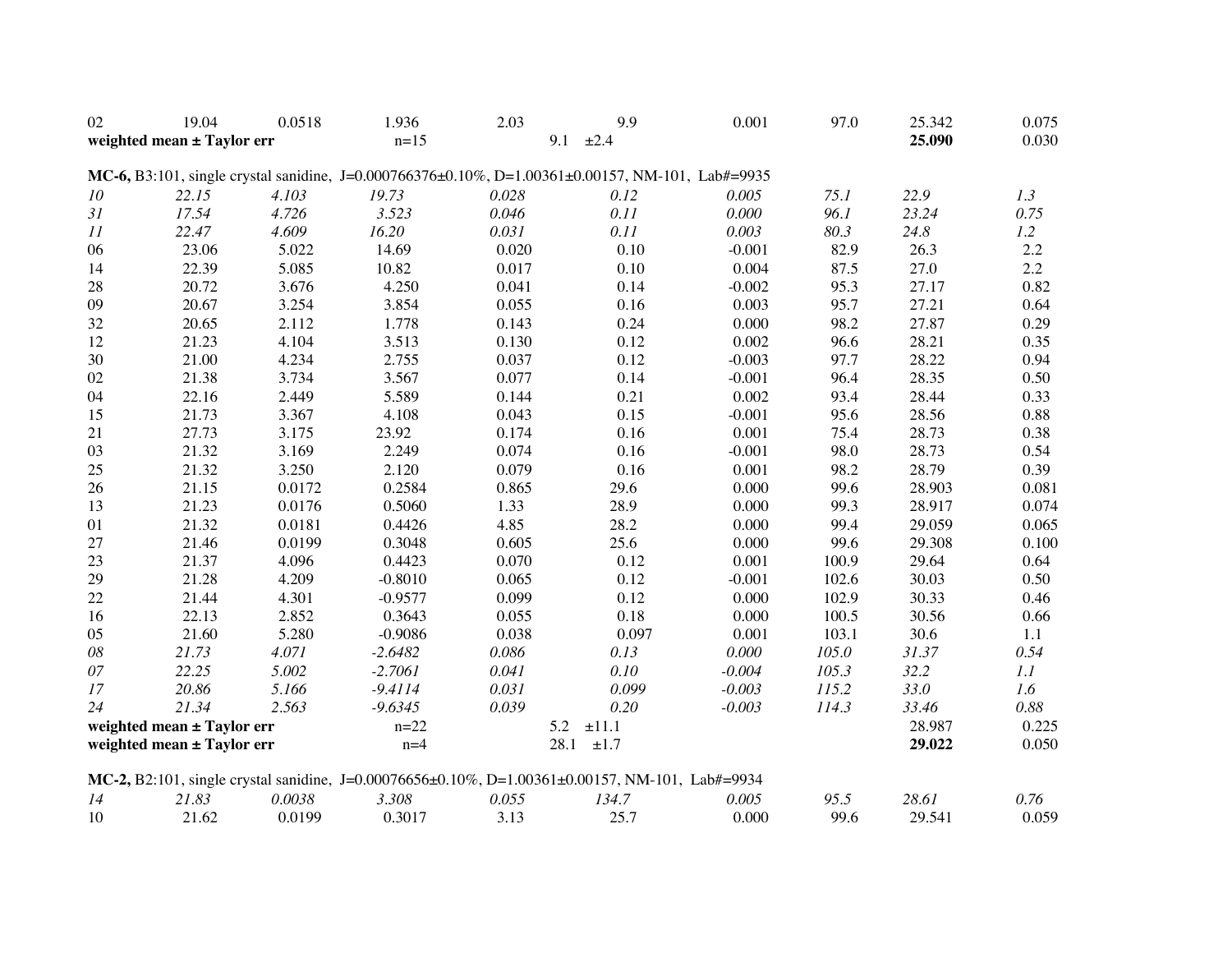| 13                         | 21.74 | 0.0210 | 0.5341 | 3.64 | 24.3              | 0.000 | 99.3 | 29.599 | 0.076 |
|----------------------------|-------|--------|--------|------|-------------------|-------|------|--------|-------|
| 07                         | 21.68 | 0.0202 | 0.1588 | 3.25 | 25.2              | 0.000 | 99.8 | 29.670 | 0.068 |
| 08                         | 21.72 | 0.0176 | 0.3139 | 1.36 | 29.0              | 0.000 | 99.6 | 29.672 | 0.080 |
| 01                         | 21.77 | 0.0187 | 0.4226 | 2.32 | 27.2              | 0.000 | 99.4 | 29.692 | 0.068 |
| 05                         | 21.72 | 0.0203 | 0.2244 | 3.71 | 25.2              | 0.000 | 99.7 | 29.701 | 0.064 |
| 15                         | 21.90 | 0.0202 | 0.7448 | 5.10 | 25.3              | 0.000 | 99.0 | 29.740 | 0.075 |
| 06                         | 21.77 | 0.0209 | 0.2417 | 4.10 | 24.4              | 0.000 | 99.7 | 29.758 | 0.067 |
| 12                         | 21.91 | 0.0201 | 0.7111 | 1.62 | 25.4              | 0.000 | 99.0 | 29.766 | 0.075 |
| 11                         | 21.83 | 0.0209 | 0.4063 | 2.90 | 24.4              | 0.001 | 99.5 | 29.783 | 0.061 |
| 02                         | 21.80 | 0.0203 | 0.2891 | 1.97 | 25.1              | 0.000 | 99.6 | 29.789 | 0.067 |
| 03                         | 21.95 | 0.0206 | 0.7876 | 5.71 | 24.8              | 0.000 | 98.9 | 29.790 | 0.079 |
| 09                         | 22.00 | 0.0210 | 0.8913 | 6.88 | 24.3              | 0.000 | 98.8 | 29.813 | 0.064 |
| 04                         | 21.85 | 0.0185 | 0.1357 | 7.02 | 27.6              | 0.000 | 99.8 | 29.916 | 0.065 |
| weighted mean ± Taylor err |       |        | $n=14$ |      | 25.6<br>$\pm 1.4$ |       |      | 29.730 | 0.036 |

Isotopic ratios corrected for blank, radioactive decay, and mass discrimination, not corrected for interfering reactions.

Individual analyses show analytical error only; mean age errors also include error in J and irradiation parameters.

Analyses in italics are excluded excluded from mean age calculations.

Correction factors:

 $({}^{39}\text{Ar}/{}^{37}\text{Ar})_{\text{Ca}} = 0.00070 \pm 0.00005$  $({}^{36}\text{Ar}/{}^{37}\text{Ar})_{\text{Ca}} = 0.00026 \pm 0.00002$  $({}^{38}\text{Ar} / {}^{39}\text{Ar})_K = 0.0119$  $(^{40}Ar/^{39}Ar)_K = 0.0002 \pm 0.0003$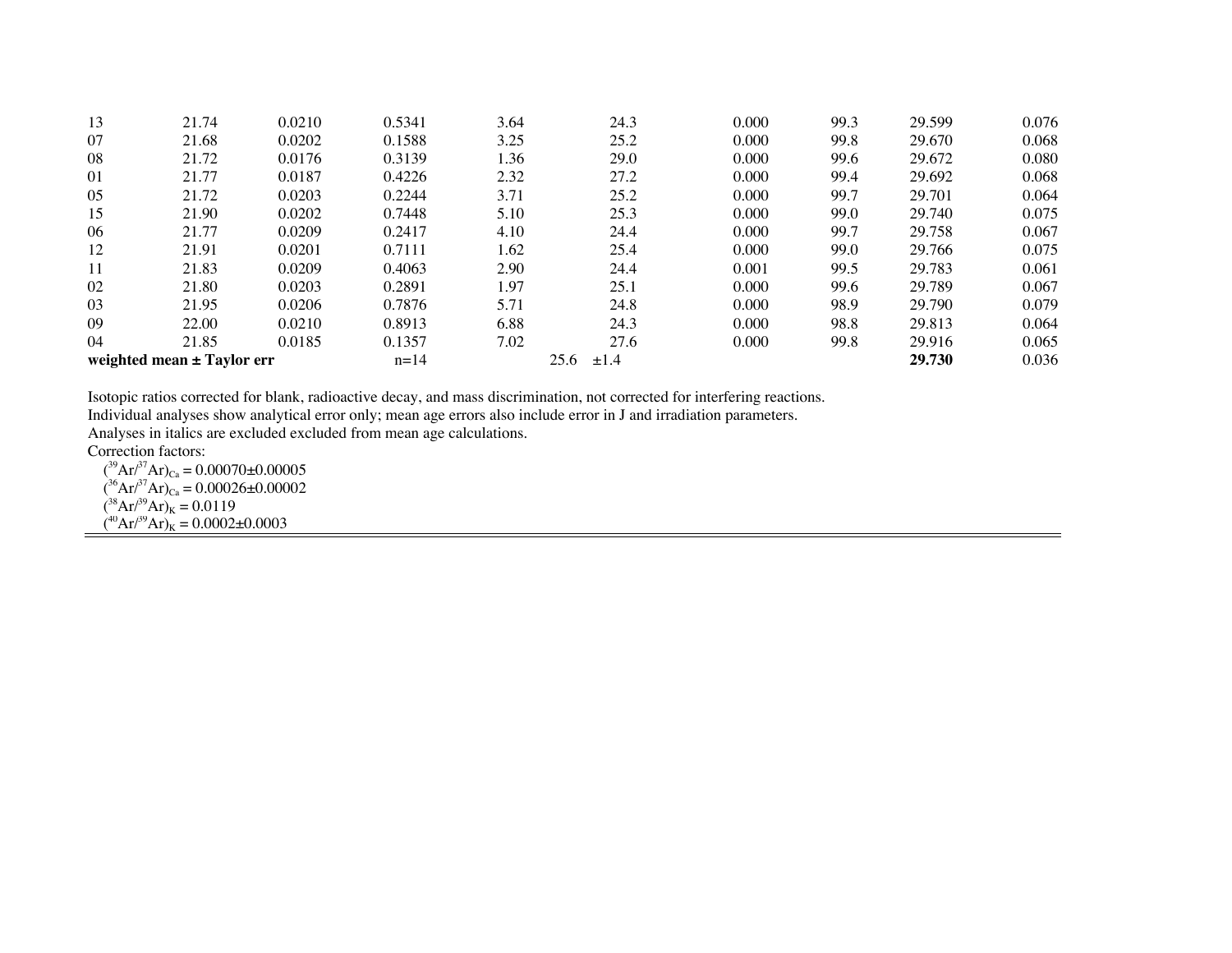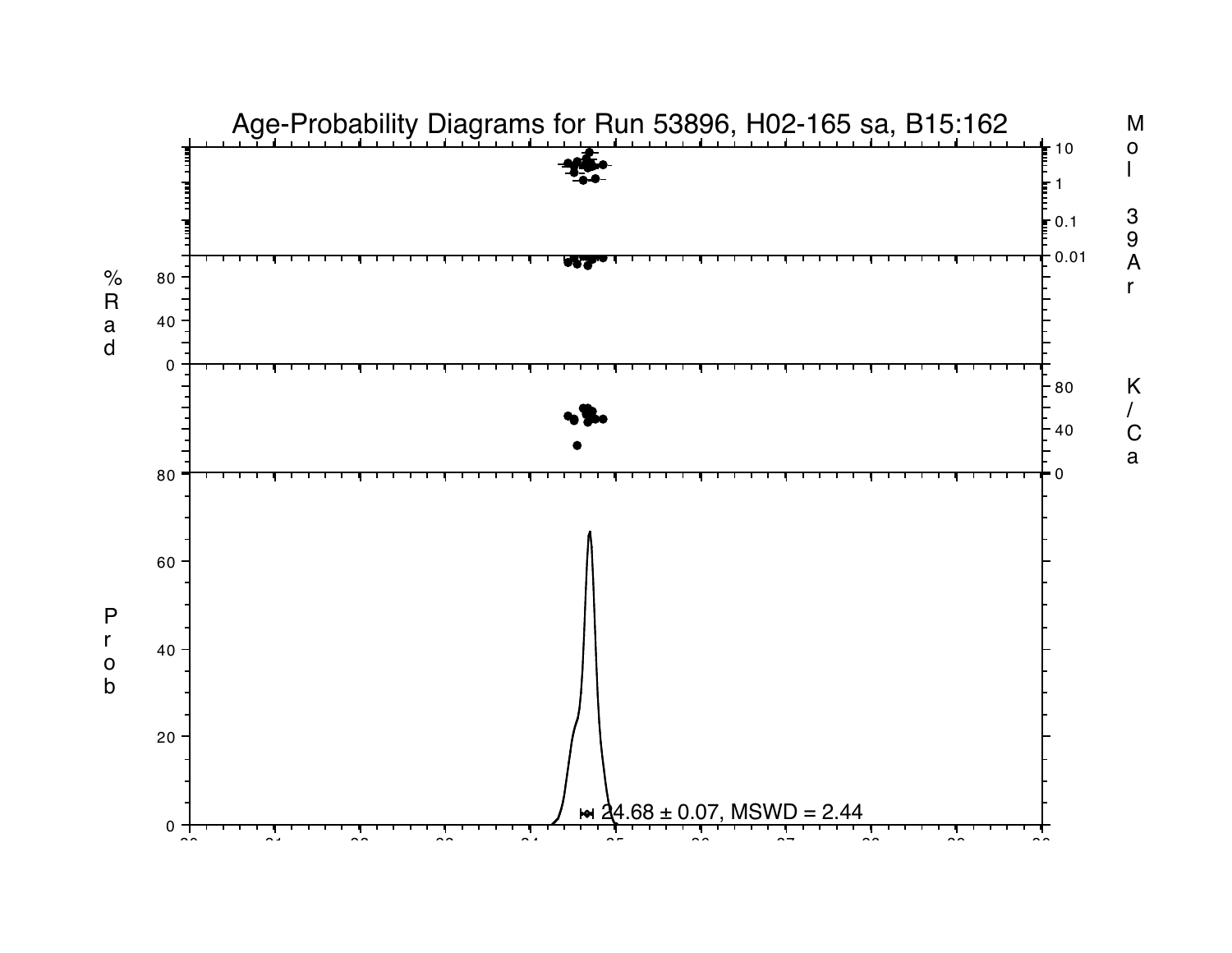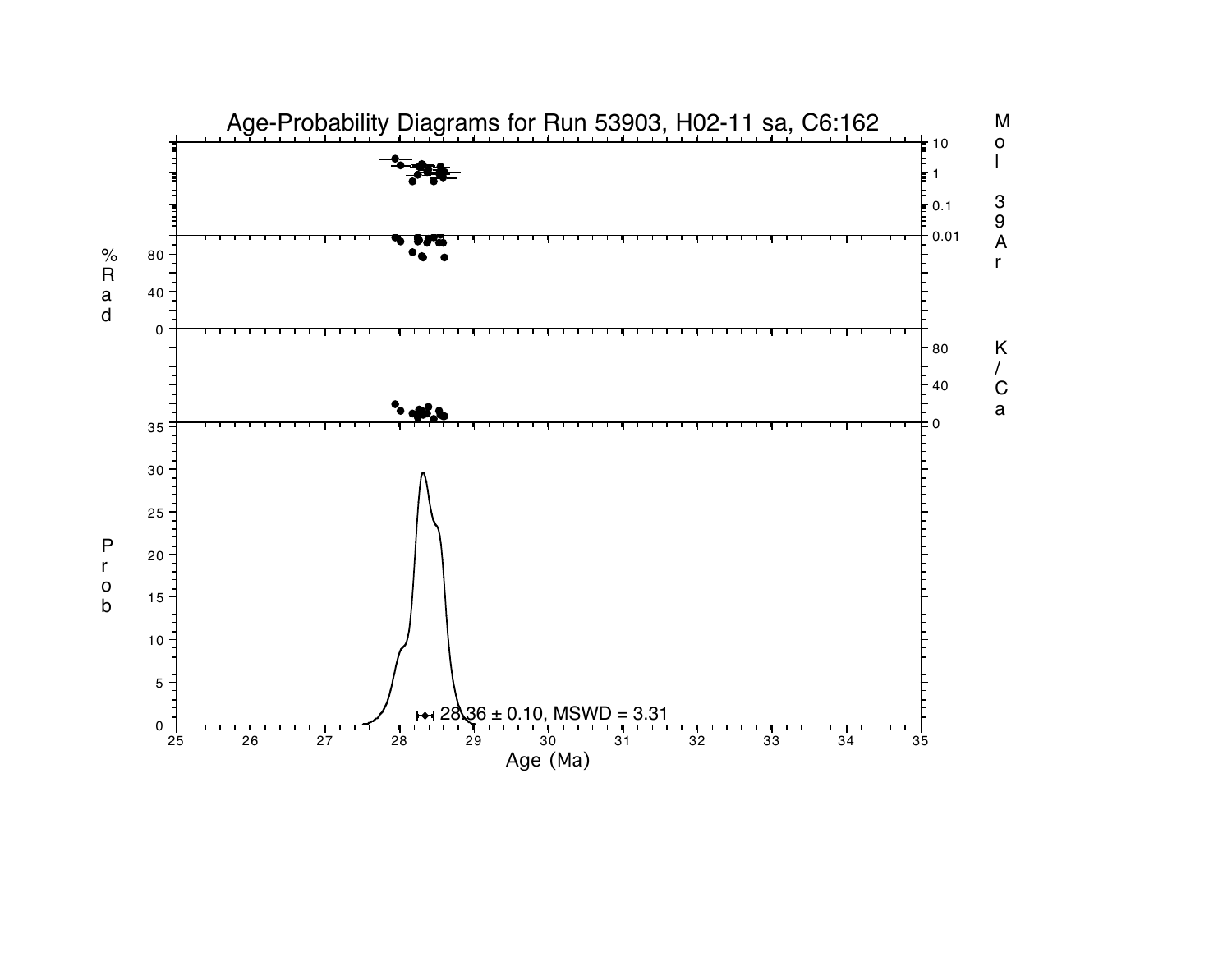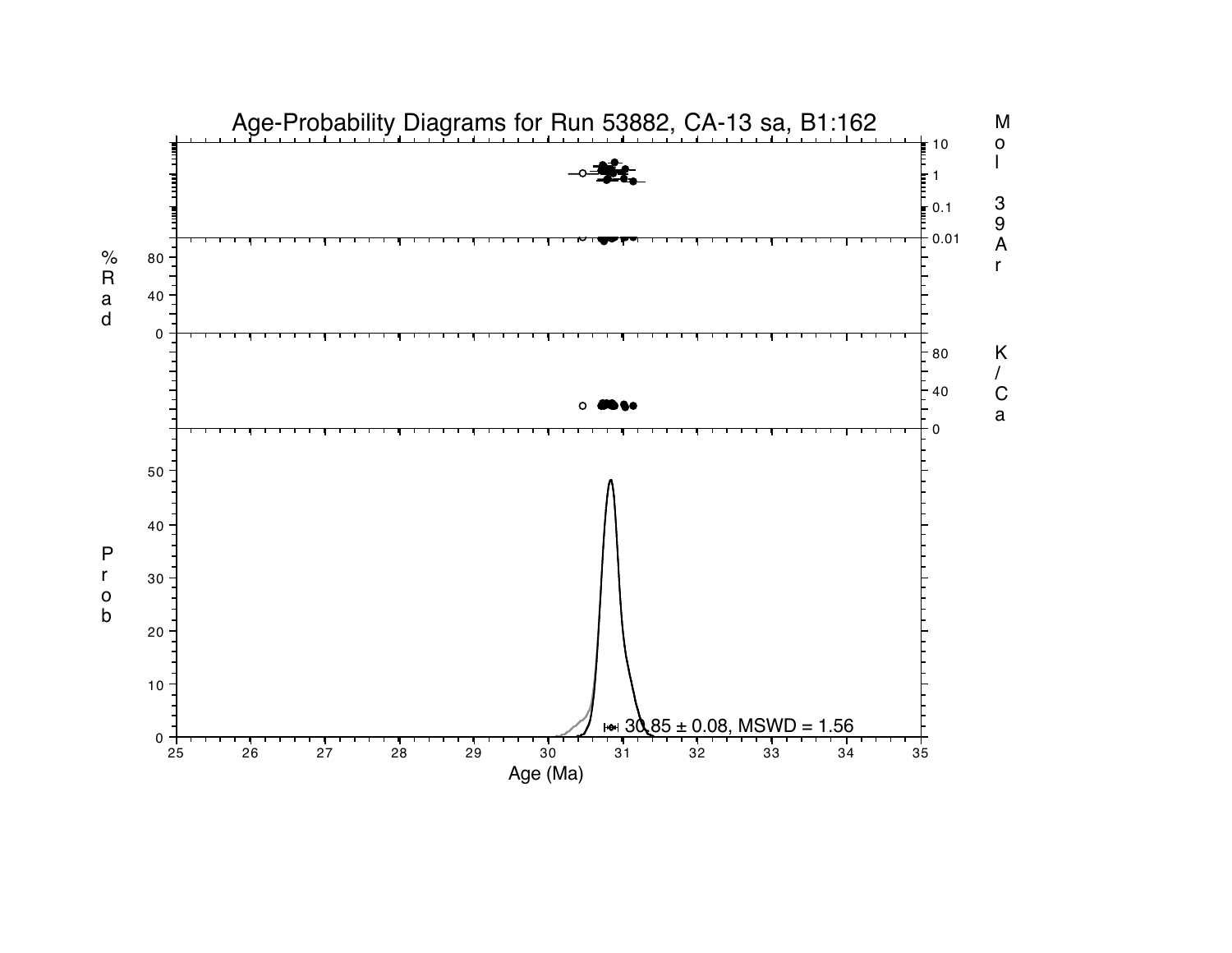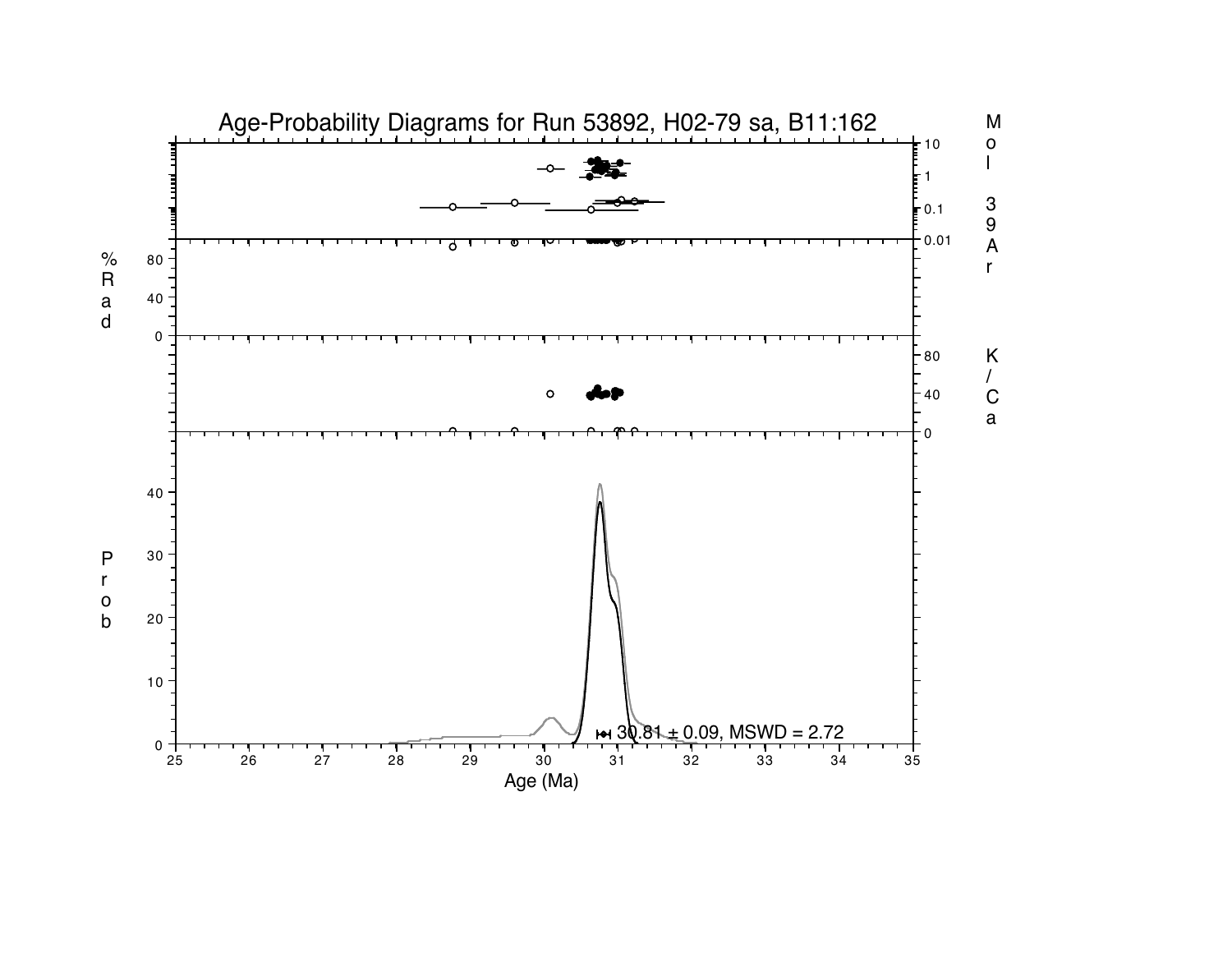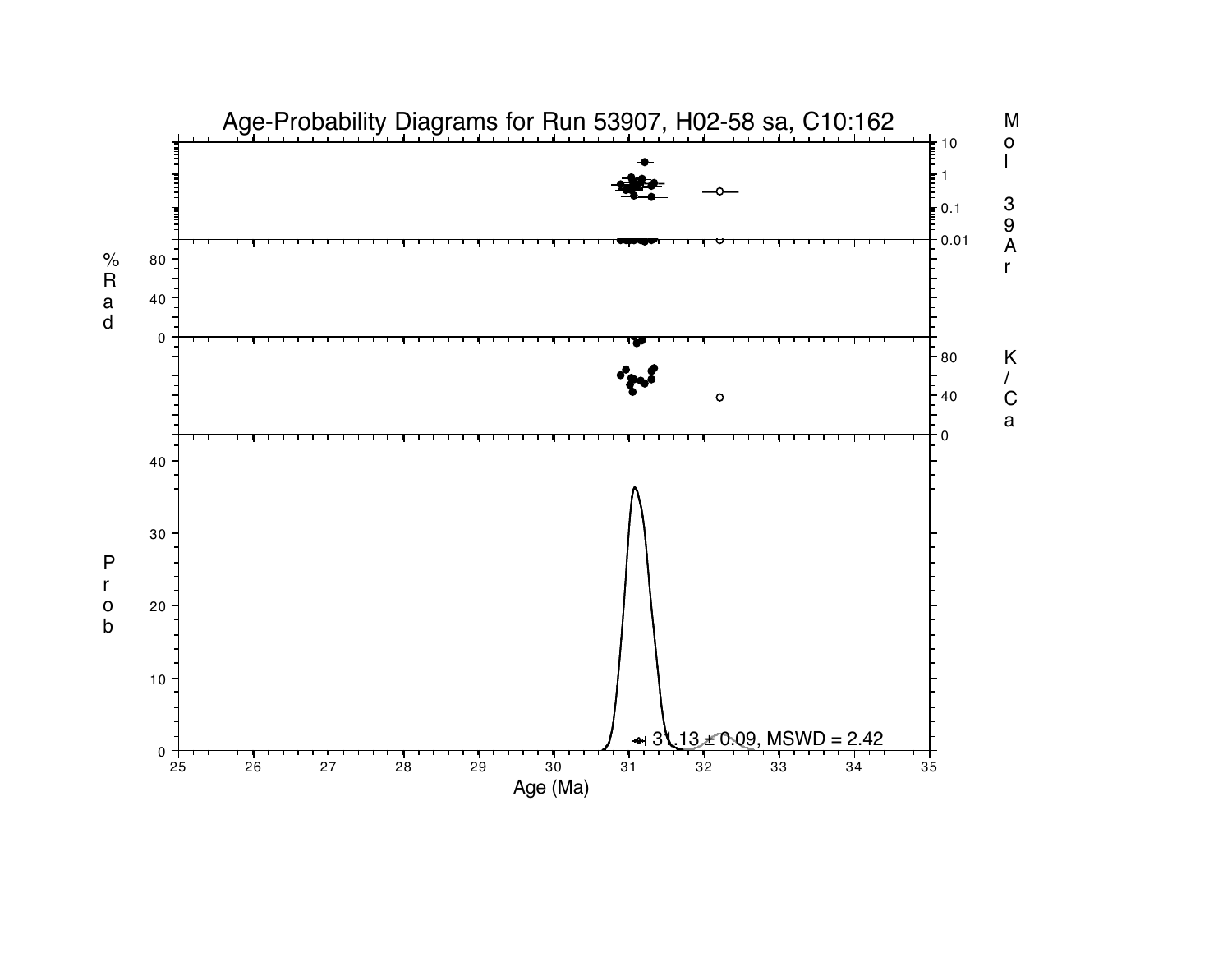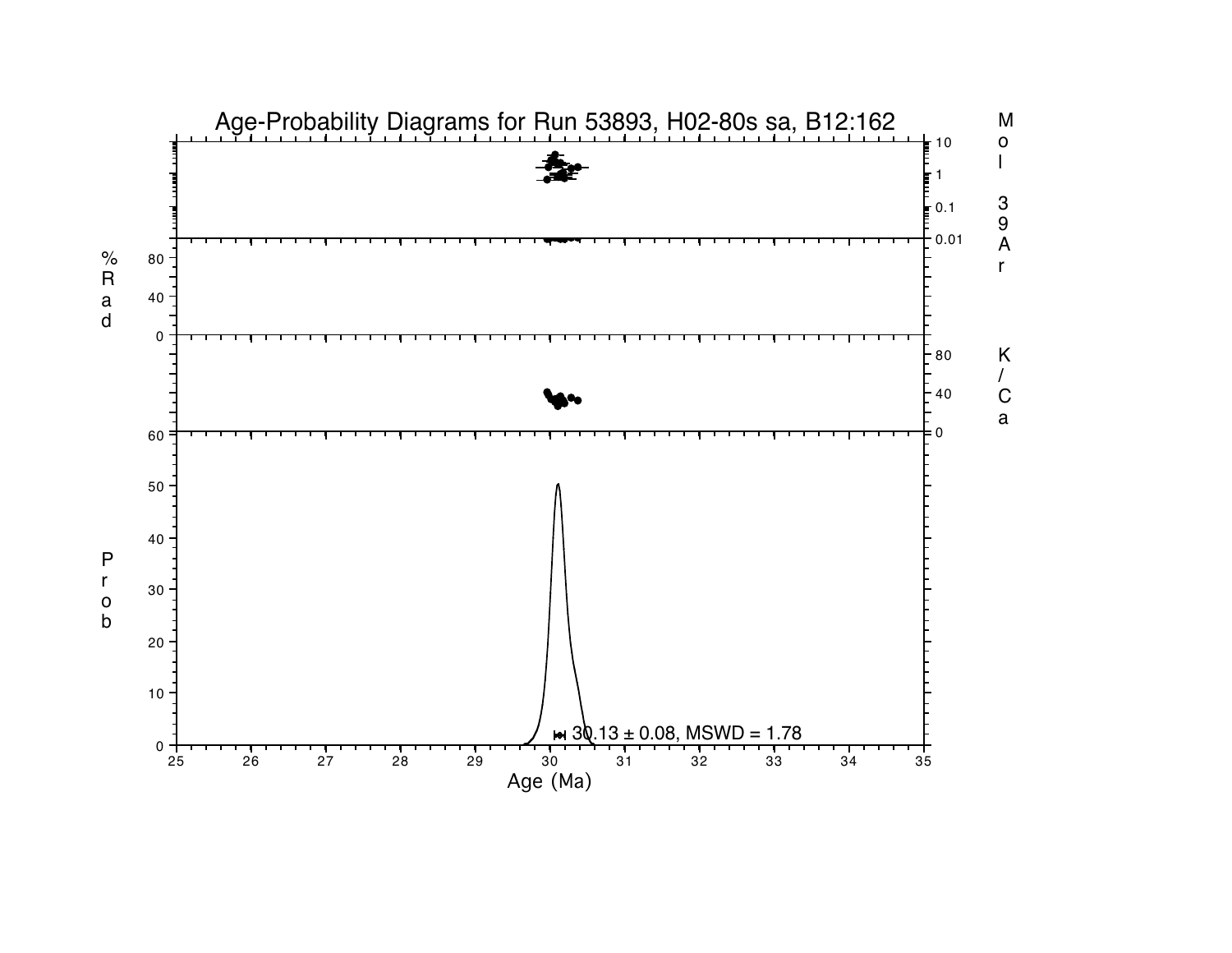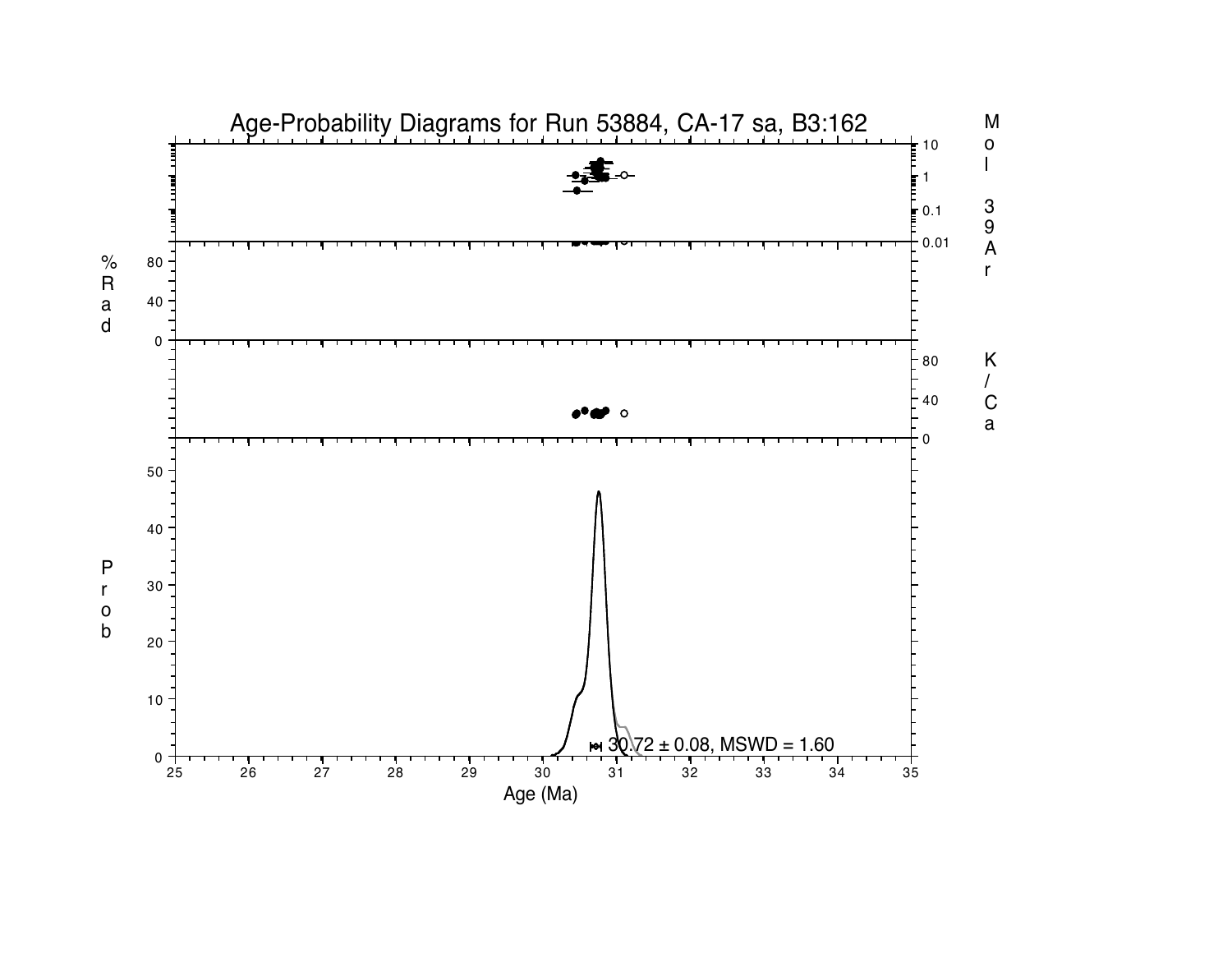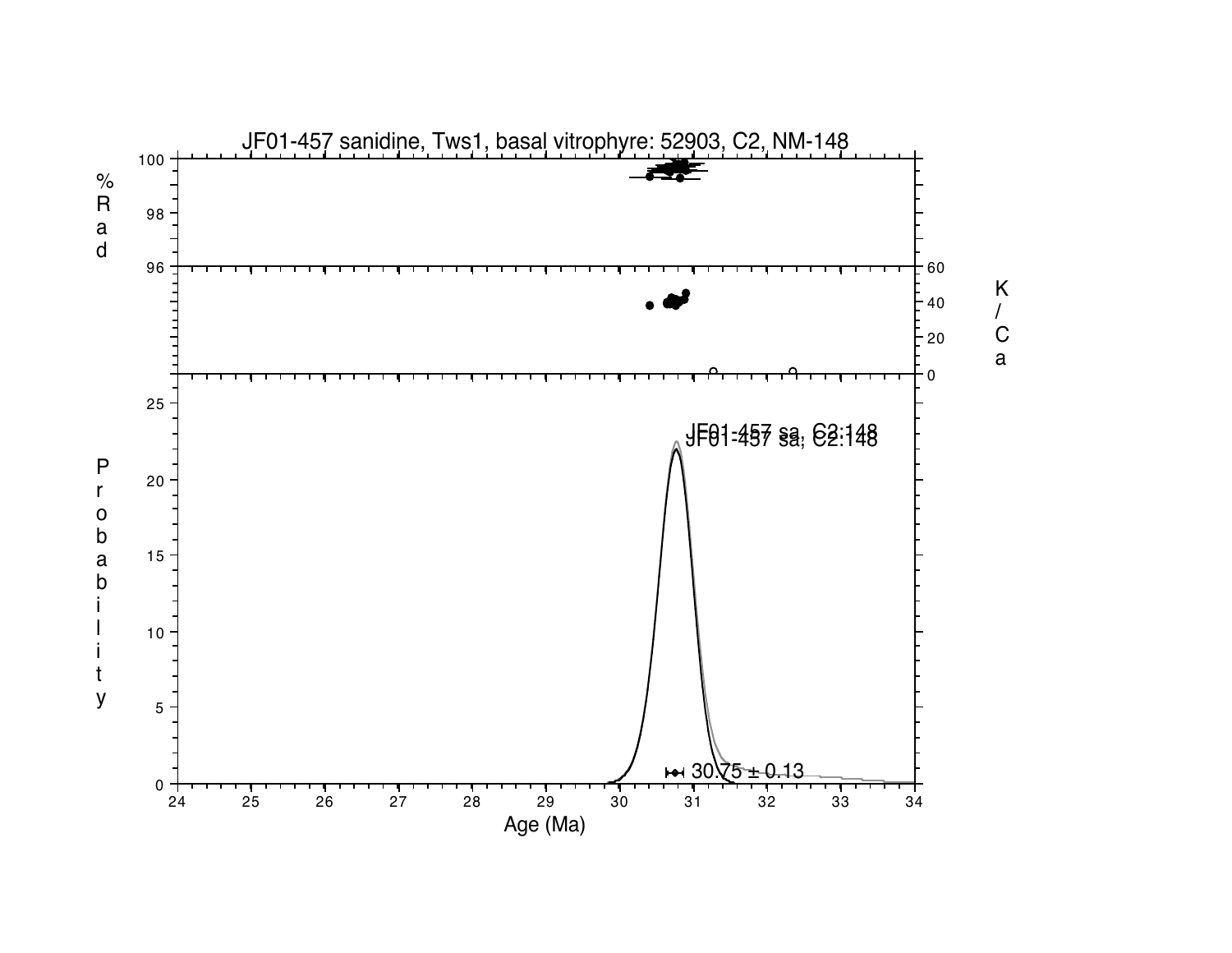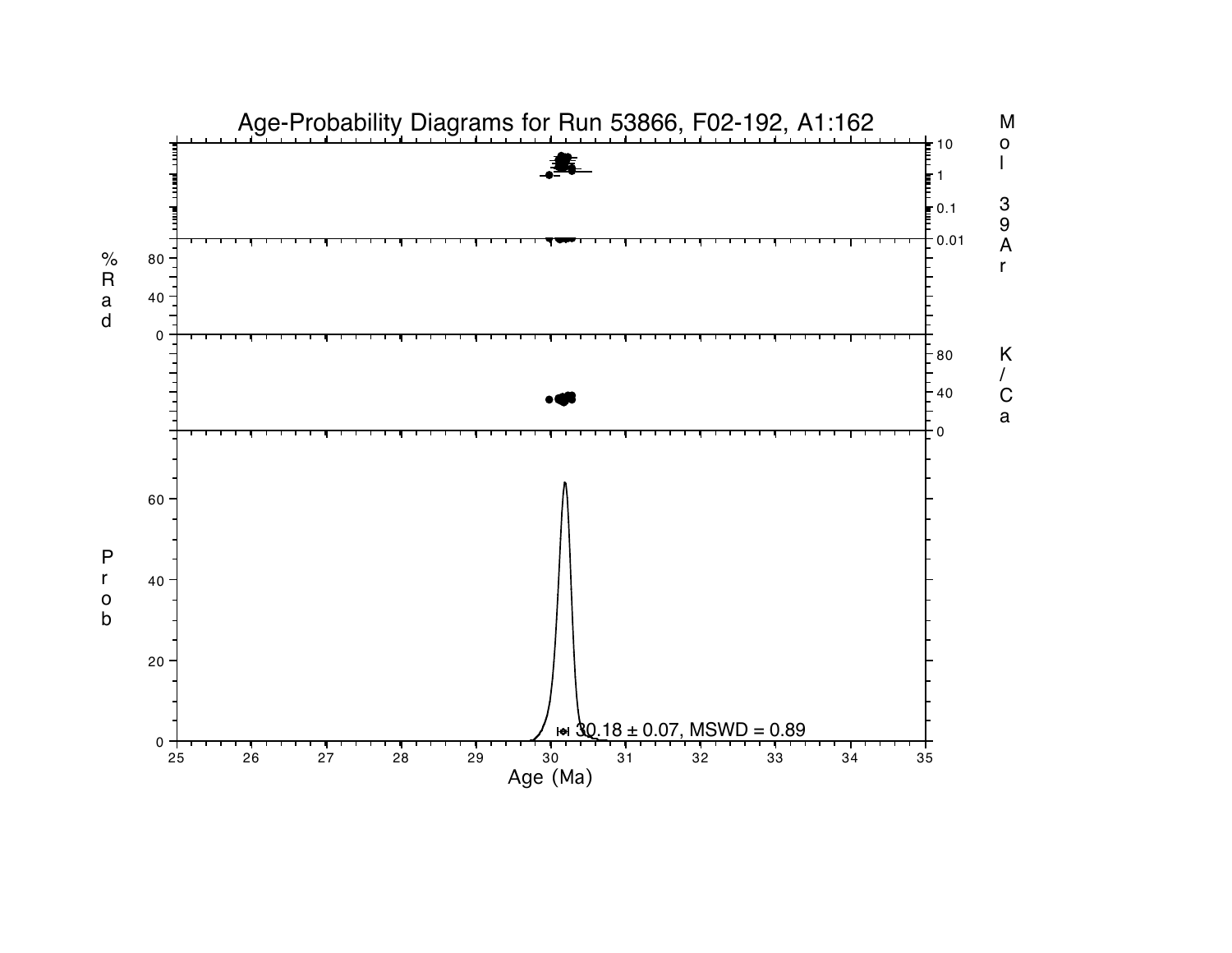